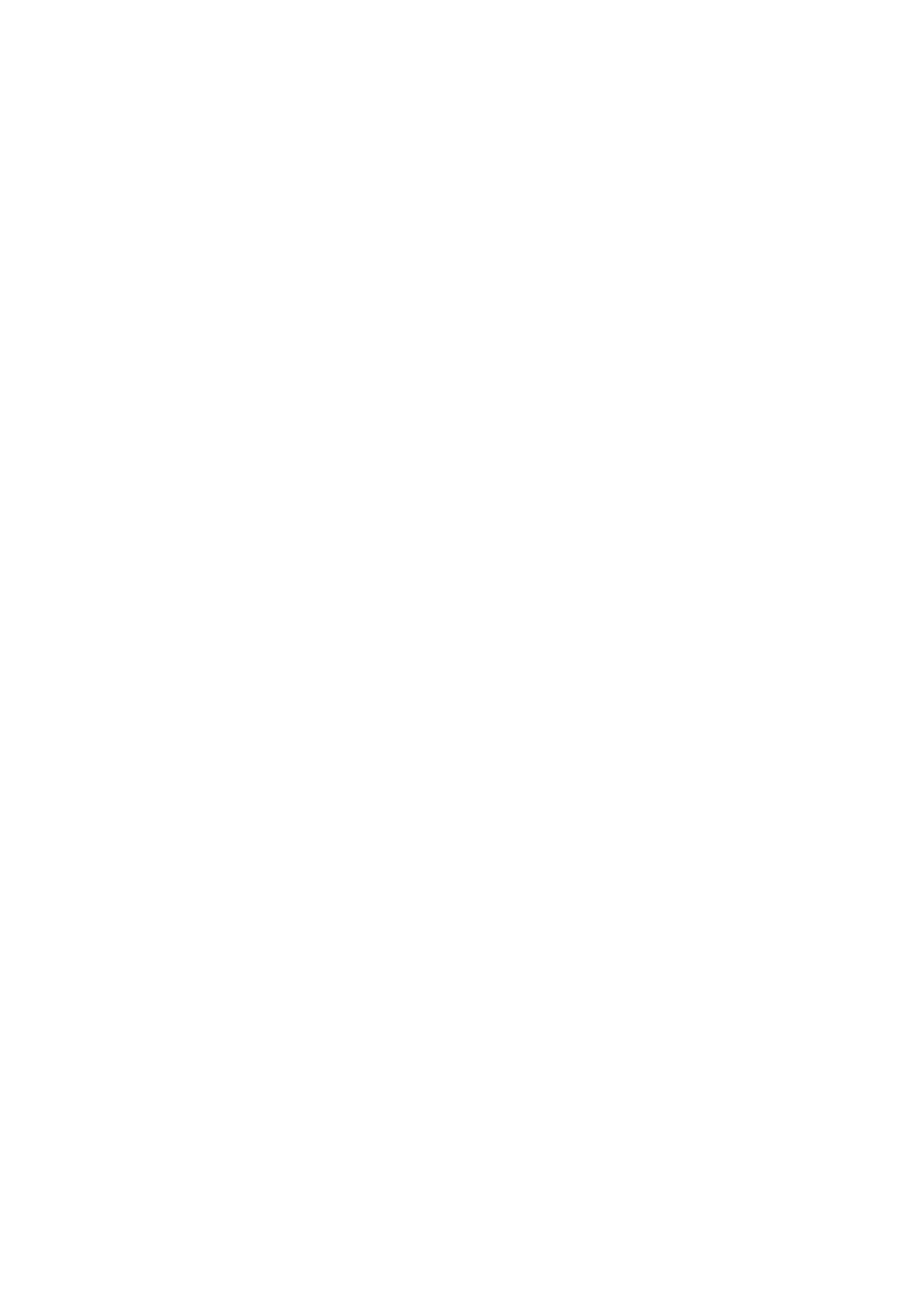# Contents

| 1                            |                                                |                |
|------------------------------|------------------------------------------------|----------------|
| $\overline{c}$               |                                                |                |
| 3                            |                                                |                |
| <b>Schedule 1-Amendments</b> |                                                | $\overline{4}$ |
|                              | Part 1—Amendments commencing on Royal Assent   | 4              |
| Corporations Act 2001        |                                                | $\overline{4}$ |
| Social Security Act 1991     |                                                | 51             |
|                              | Veterans' Entitlements Act 1986                | 52             |
|                              | Part 2—Amendments commencing on 1 July 2007    | 53             |
| Corporations Act 2001        |                                                | 53             |
|                              | Part 3—Amendments commencing on Proclamation   | 56             |
| Corporations Act 2001        |                                                | 56             |
|                              | Income Tax Assessment Act 1936                 | 61             |
|                              | Part 4—Amendment commencing on 1 July 2008     | 62             |
| Corporations Act 2001        |                                                | 62             |
|                              | Part 5—Amendments commencing on 1 January 2009 | 63             |
| Corporations Act 2001        |                                                | 63             |
|                              | Part 6—Application and saving provisions       | 64             |

*i Corporations Legislation Amendment (Simpler Regulatory System) Act 2007 No. 101, 2007*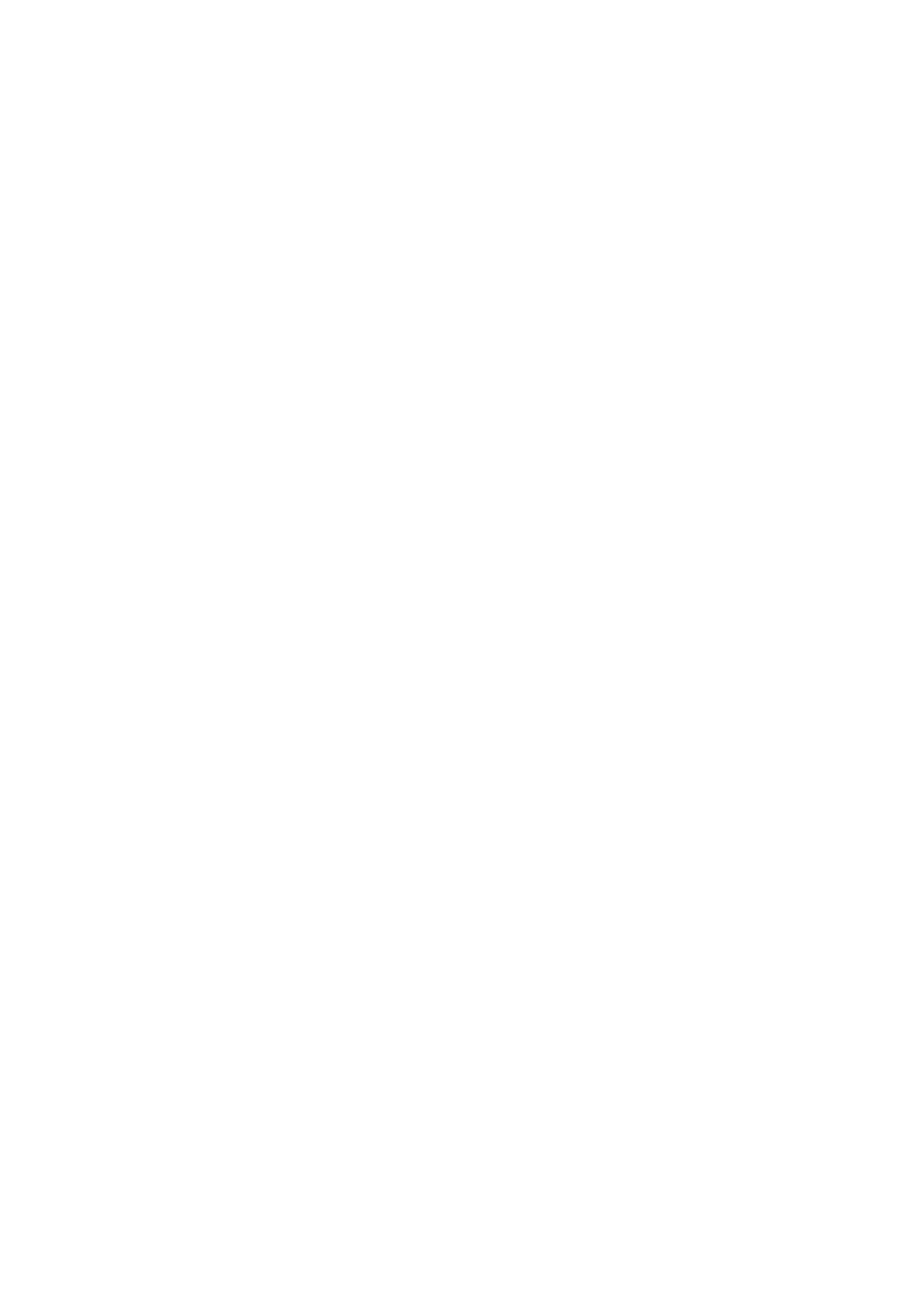

# **Corporations Legislation Amendment (Simpler Regulatory System) Act 2007**

**No. 101, 2007** 

## **An Act to amend the law relating to corporations, and for related purposes**

[*Assented to 28 June 2007*]

The Parliament of Australia enacts:

**1 Short title** 

 This Act may be cited as the *Corporations Legislation Amendment (Simpler Regulatory System) Act 2007*.

*1*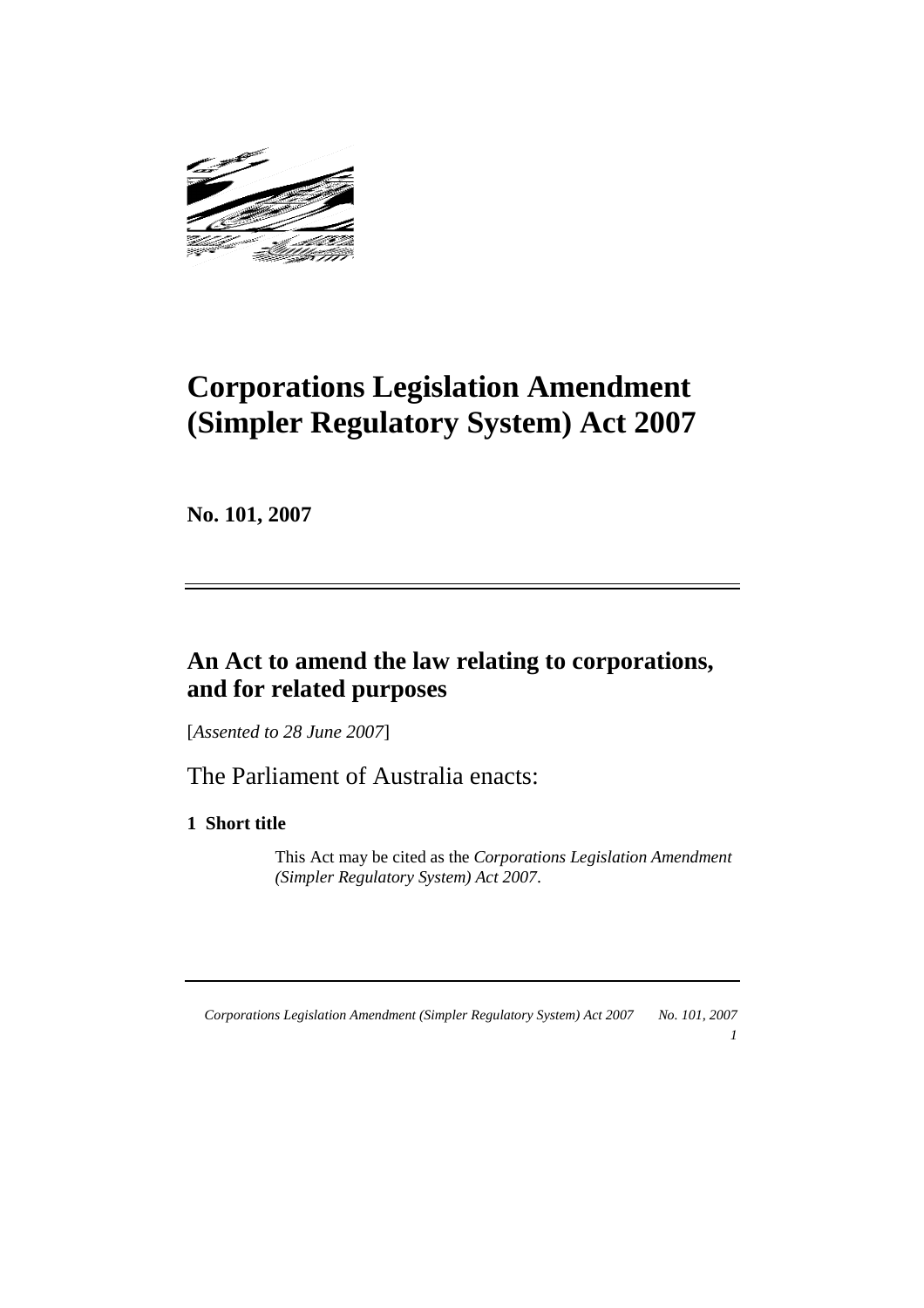## **2 Commencement**

 (1) Each provision of this Act specified in column 1 of the table commences, or is taken to have commenced, in accordance with column 2 of the table. Any other statement in column 2 has effect according to its terms.

| <b>Commencement information</b>                                                                                                                                                          |                                                                                                                                                                                                                              |                     |  |
|------------------------------------------------------------------------------------------------------------------------------------------------------------------------------------------|------------------------------------------------------------------------------------------------------------------------------------------------------------------------------------------------------------------------------|---------------------|--|
| Column <sub>1</sub>                                                                                                                                                                      | Column <sub>2</sub>                                                                                                                                                                                                          | Column 3            |  |
| Provision(s)                                                                                                                                                                             | <b>Commencement</b>                                                                                                                                                                                                          | <b>Date/Details</b> |  |
| 1. Sections 1 to 3<br>and anything in<br>this Act not<br>elsewhere covered<br>by this table                                                                                              | The day on which this Act receives the<br>Royal Assent.                                                                                                                                                                      | 28 June 2007        |  |
| 2. Schedule 1,<br>Part 1                                                                                                                                                                 | The day on which this Act receives the<br>Royal Assent.                                                                                                                                                                      | 28 June 2007        |  |
| 3. Schedule 1,<br>Part 2                                                                                                                                                                 | 1 July 2007.                                                                                                                                                                                                                 | 1 July 2007         |  |
| 4. Schedule 1,                                                                                                                                                                           | A day or days to be fixed by Proclamation.                                                                                                                                                                                   |                     |  |
| Part 3                                                                                                                                                                                   | However, if any of the provision(s) do not<br>commence within the period of 6 months<br>beginning on the day on which this Act<br>receives the Royal Assent, they commence<br>on the first day after the end of that period. |                     |  |
| 5. Schedule 1,<br>Part 4                                                                                                                                                                 | 1 July 2008.                                                                                                                                                                                                                 | 1 July 2008         |  |
| 6. Schedule 1,<br>Part 5                                                                                                                                                                 | 1 January 2009.                                                                                                                                                                                                              | 1 January 2009      |  |
| 7. Schedule 1,<br>Part 6                                                                                                                                                                 | The day on which this Act receives the<br>Royal Assent.                                                                                                                                                                      | 28 June 2007        |  |
| Note:                                                                                                                                                                                    | This table relates only to the provisions of this Act as originally<br>passed by both Houses of the Parliament and assented to. It will not be<br>expanded to deal with provisions inserted in this Act after assent.        |                     |  |
| (2) Column 3 of the table contains additional information that is not<br>part of this Act. Information in this column may be added to or<br>edited in any published version of this Act. |                                                                                                                                                                                                                              |                     |  |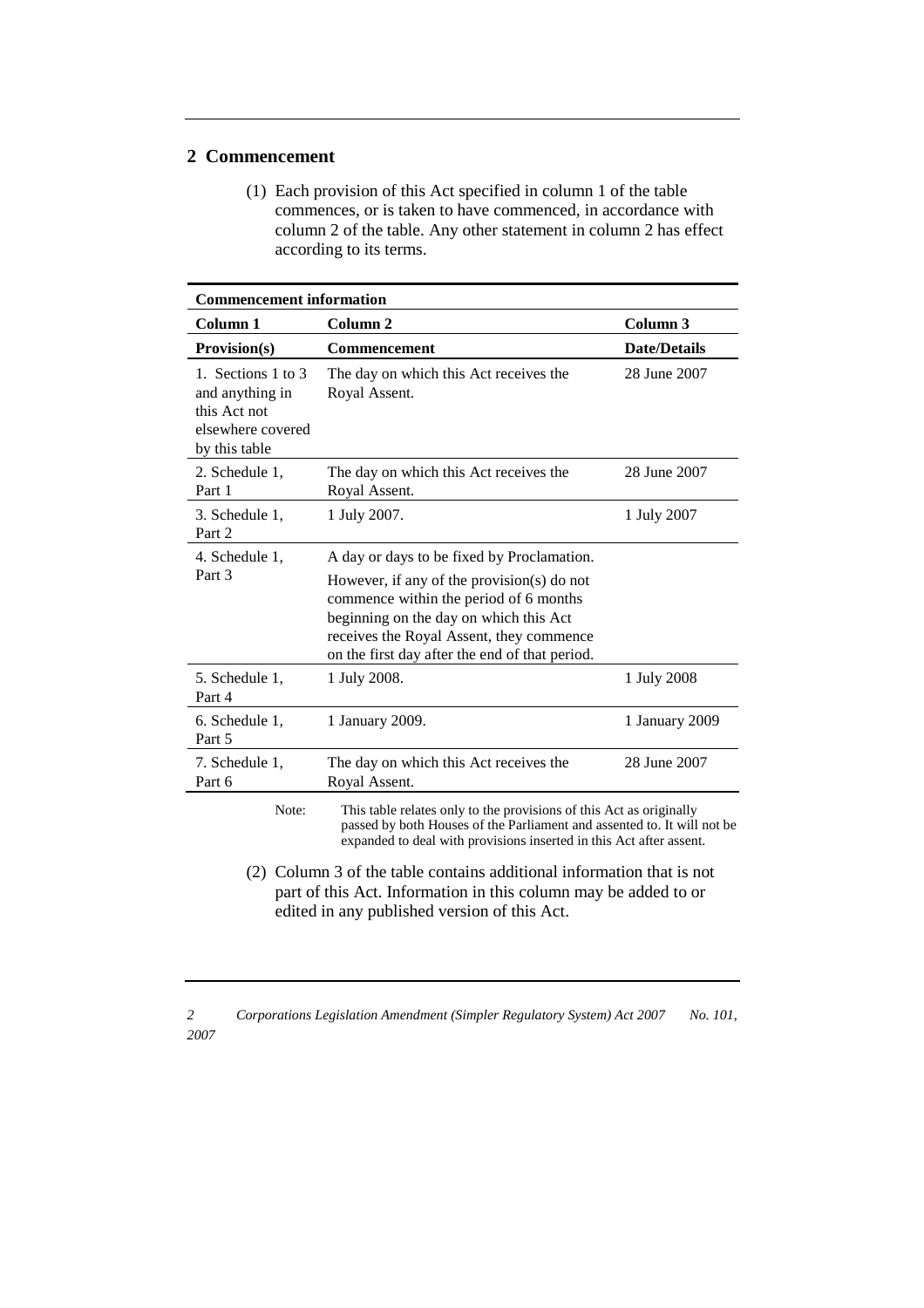## **3 Schedule(s)**

 Each Act that is specified in a Schedule to this Act is amended or repealed as set out in the applicable items in the Schedule concerned, and any other item in a Schedule to this Act has effect according to its terms.

*Corporations Legislation Amendment (Simpler Regulatory System) Act 2007 No. 101, 2007* 

*3*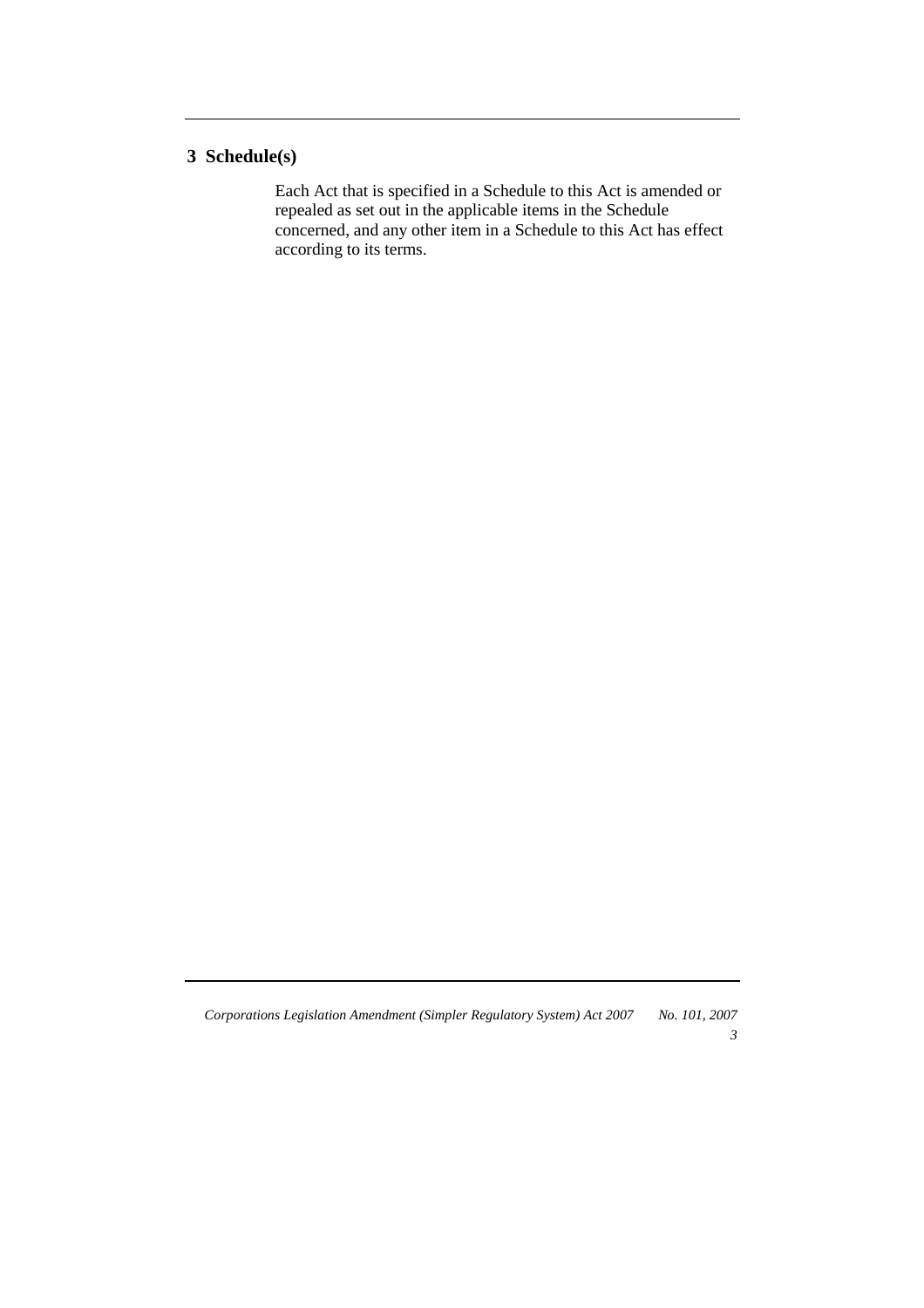## **Schedule 1—Amendments**

## **Part 1—Amendments commencing on Royal Assent**

## *Corporations Act 2001*

## **1 Section 9 (paragraph (a) of the definition of continuously quoted securities)**

Omit "12 months", substitute "3 months".

## **2 Section 9 (paragraph (b) of the definition of continuously quoted securities)**

Repeal the paragraph, substitute:

- (b) are securities of an entity in relation to which the following subparagraphs are satisfied during the shorter of the period during which the class of securities were quoted, and the period of 12 months before the date of the prospectus or Product Disclosure Statement:
	- (i) no exemption under section 111AS or 111AT, or modification under section 111AV, covered the entity, or any person as director or auditor of the entity;
	- (ii) no exemption under paragraph  $741(1)(a)$ , or declaration under paragraph  $741(1)(b)$ , relating to a provision that is a disclosing entity provision for the purposes of Division 4 of Part 1.2A covered the entity, or any person as director or auditor of the entity;
	- (iii) no order under section 340 or 341 covered the entity, or any person as director or auditor of the entity;

### **3 Section 9**

Insert:

*contribution plan* means a plan in respect of which the following conditions are met:

(a) regular deductions are made from the wages or salary of an employee or director (the *contributor*) to acquire financial products that are offered for issue or sale to the contributor under an eligible employee share scheme;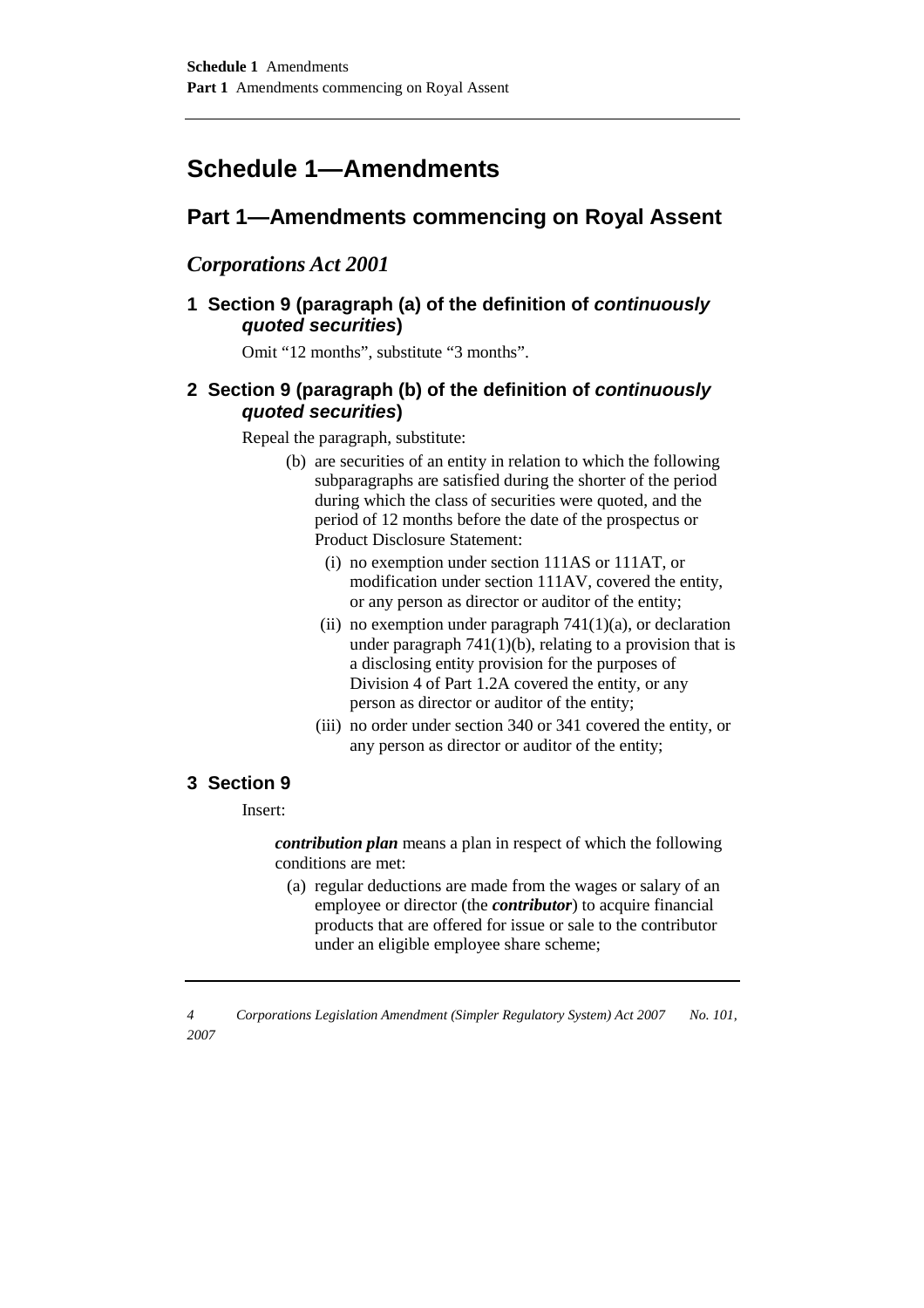- (b) the deductions are authorised by the contributor in a form which is included in, or accompanies, the disclosure document or the Product Disclosure Statement for the scheme;
- (c) before acquiring the financial products under the scheme, the deductions are held on trust in an account with an Australian ADI that is kept solely for that purpose;
- (d) the contributor may elect to discontinue the deductions at any time;
- (e) if the contributor so elects, the amount of the deductions standing, at that time, to the credit of the account for the contributor, and any interest on that amount, is repaid to the contributor;
- (f) the scheme does not involve the offer to the contributor of a loan or similar financial assistance for the purpose of, or in connection with, the acquisition of the financial products that are offered under the scheme.

## **4 Section 9**

Insert:

*eligible employee share scheme* means an employee share scheme for a body corporate in respect of which the following conditions are met:

- (a) the scheme is offered only to employees or directors mentioned in paragraph (a) of the definition of *employee share scheme*;
- (b) the financial products that are offered under the scheme are offered:
	- (i) under a disclosure document or Product Disclosure Statement; or
	- (ii) without disclosure under Part 6D.2 in accordance with subsection 708(12);
- (c) the financial products which may be acquired under the scheme are the following:
	- (i) fully paid ordinary shares;
	- (ii) options, offered for no more than nominal consideration, for the issue or transfer of fully paid ordinary shares;

*5* 

(iii) units in fully paid ordinary shares.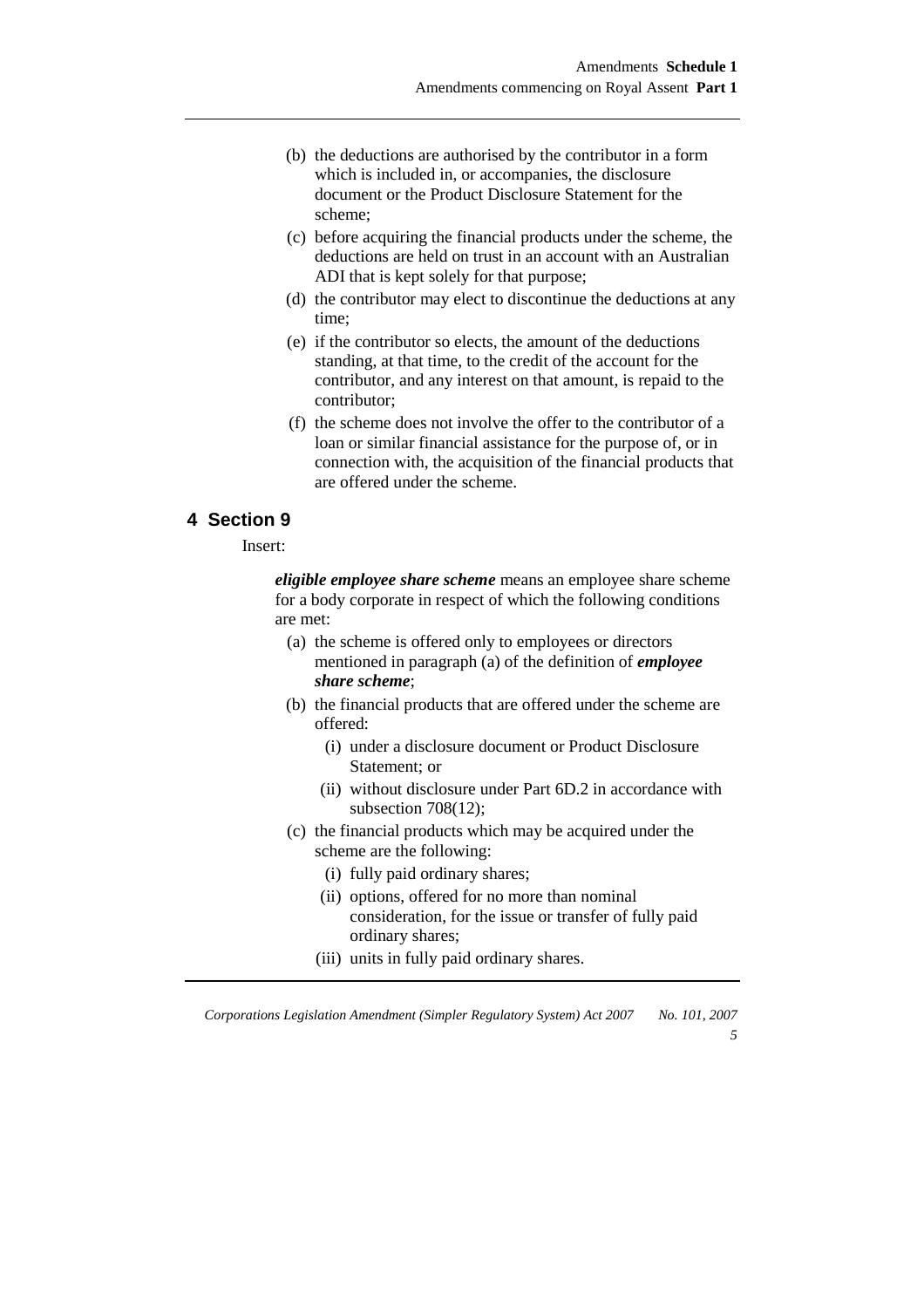## **5 Section 9 (definition of employee share scheme)**

After "or units in shares", insert "or options to acquire unissued shares".

## **6 Section 9 (after paragraph (m) of the definition of managed investment scheme)**

Insert:

(ma) a contribution plan;

## **7 Section 9 (at the end of the definition of Product Disclosure Statement)**

#### Add:

Note: For the effect of the lodgment of a Replacement Product Disclosure Statement, see section 1014J.

#### **8 Section 9**

Insert:

*Replacement Product Disclosure Statement*, when used in a provision outside Chapter 7, has the same meaning it has in Chapter 7.

#### **9 Section 9**

Insert:

*rights issue* has the meaning given by subsections 9A(1) and (2).

### **10 At the end of Division 1 of Part 1.2**

Add:

#### **9A Meaning of** *rights issue*

- (1) A *rights issue* is an offer of a body's securities for issue in respect of which the following conditions are met:
	- (a) the securities being offered for issue are in a particular class;
	- (b) either:
		- (i) the offer is made to every person who holds securities in that class to issue them, or their assignee, with the percentage of the securities to be issued that is the same as the percentage of the securities in that class that they hold before the offer; or

*<sup>6</sup> Corporations Legislation Amendment (Simpler Regulatory System) Act 2007 No. 101, 2007*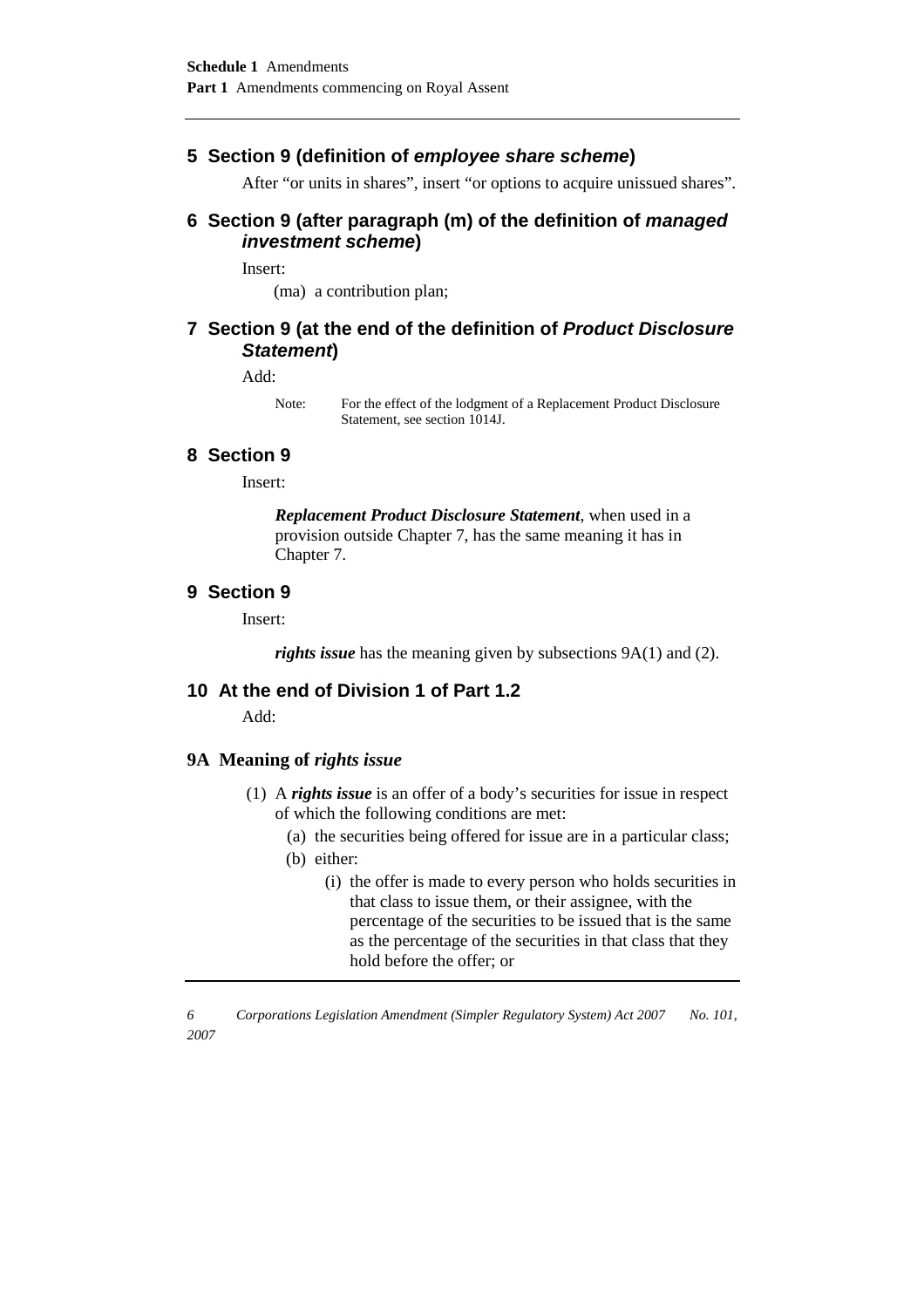- (ii) if the conditions in subsection (3) are met—such an offer is made to every person with a registered address in Australia or New Zealand who holds securities in that class;
- (c) the terms of each offer are the same.
- (2) A *rights issue* is an offer of interests in a managed investment scheme for issue in respect of which the following conditions are met:
	- (a) the interests being offered for issue are in a particular class;
	- (b) either:
		- (i) the offer is made to every person who holds interests in that class to issue them, or their assignee, with the percentage of the interests to be issued that is the same as the percentage of the interests in that class that they hold before the offer; or
		- (ii) if the conditions in subsection (3) are met—such an offer is made to every person with a registered address in Australia or New Zealand who holds interests in that class;
	- (c) the terms of each offer are the same.
- (3) The conditions in this subsection are met if:
	- (a) the body or responsible entity (as the case requires) decides that it is unreasonable to offer securities or interests (as the case requires) for issue to persons (the *non-residents*) with a registered address in a place outside Australia or New Zealand, after taking into account the following matters:
		- (i) the number of non-residents, in that place, to whom offers would otherwise be made;
		- (ii) the number and value of the securities or interests that would otherwise be offered for issue;
		- (iii) the cost of complying with the laws, and any requirements of any regulatory authority, of the place where the securities or interests would otherwise be offered for issue; and
	- (b) the body or responsible entity:
		- (i) sends details of the offer to each non-resident in that place; and

*Corporations Legislation Amendment (Simpler Regulatory System) Act 2007 No. 101, 2007* 

*7*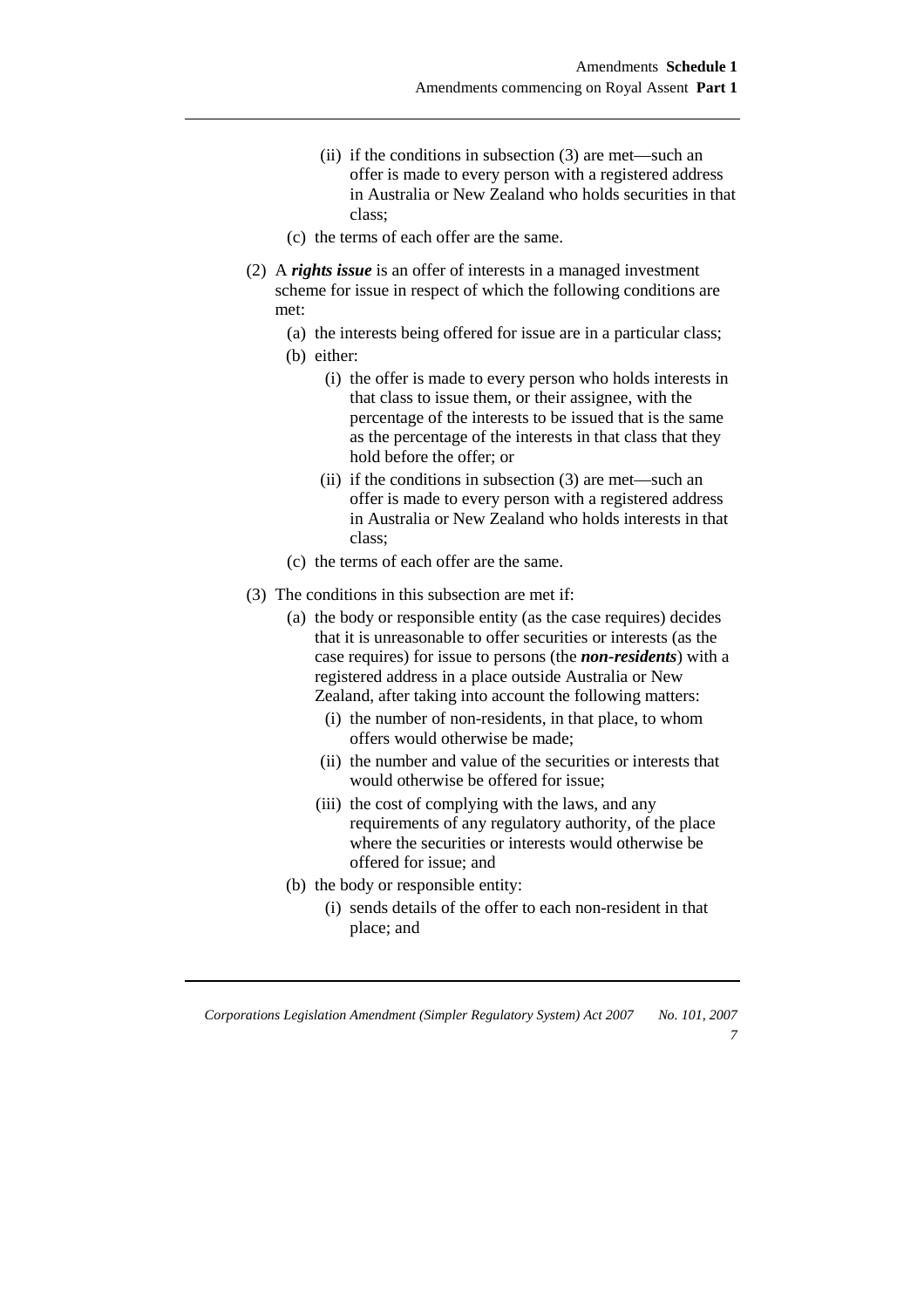- (ii) advises each non-resident in that place that the non-resident will not be offered the securities or interests; and
- (c) if the invitation to apply for, or the right to be issued with, the securities or interests is able to be assigned—the body or responsible entity:
	- (i) advises each non-resident in that place that a nominee will be appointed to sell the invitation or right that would otherwise have been offered to the non-resident; and
	- (ii) advises each non-resident that the nominee will send the non-resident any net proceeds from the sale of that invitation or those rights; and
	- (iii) appoints a nominee in Australia to carry out the obligations referred to in subparagraphs (i) and (ii).
- (4) For the purposes of this section, a reference to an offer of securities includes a reference to an invitation to apply for the issue of securities.

## **11 Paragraph 45A(2)(a)**

Omit "consolidated gross operating revenue", substitute "consolidated revenue".

### **12 Paragraph 45A(2)(a)**

Omit "\$10 million", substitute "\$25 million, or any other amount prescribed by the regulations for the purposes of this paragraph".

### **13 Paragraph 45A(2)(b)**

Omit "\$5 million", substitute "\$12.5 million, or any other amount prescribed by the regulations for the purposes of this paragraph".

### **14 Paragraph 45A(2)(c)**

After "50", insert ", or any other number prescribed by the regulations for the purposes of this paragraph,".

## **15 Paragraph 45A(3)(a)**

Omit "consolidated gross operating revenue", substitute "consolidated revenue".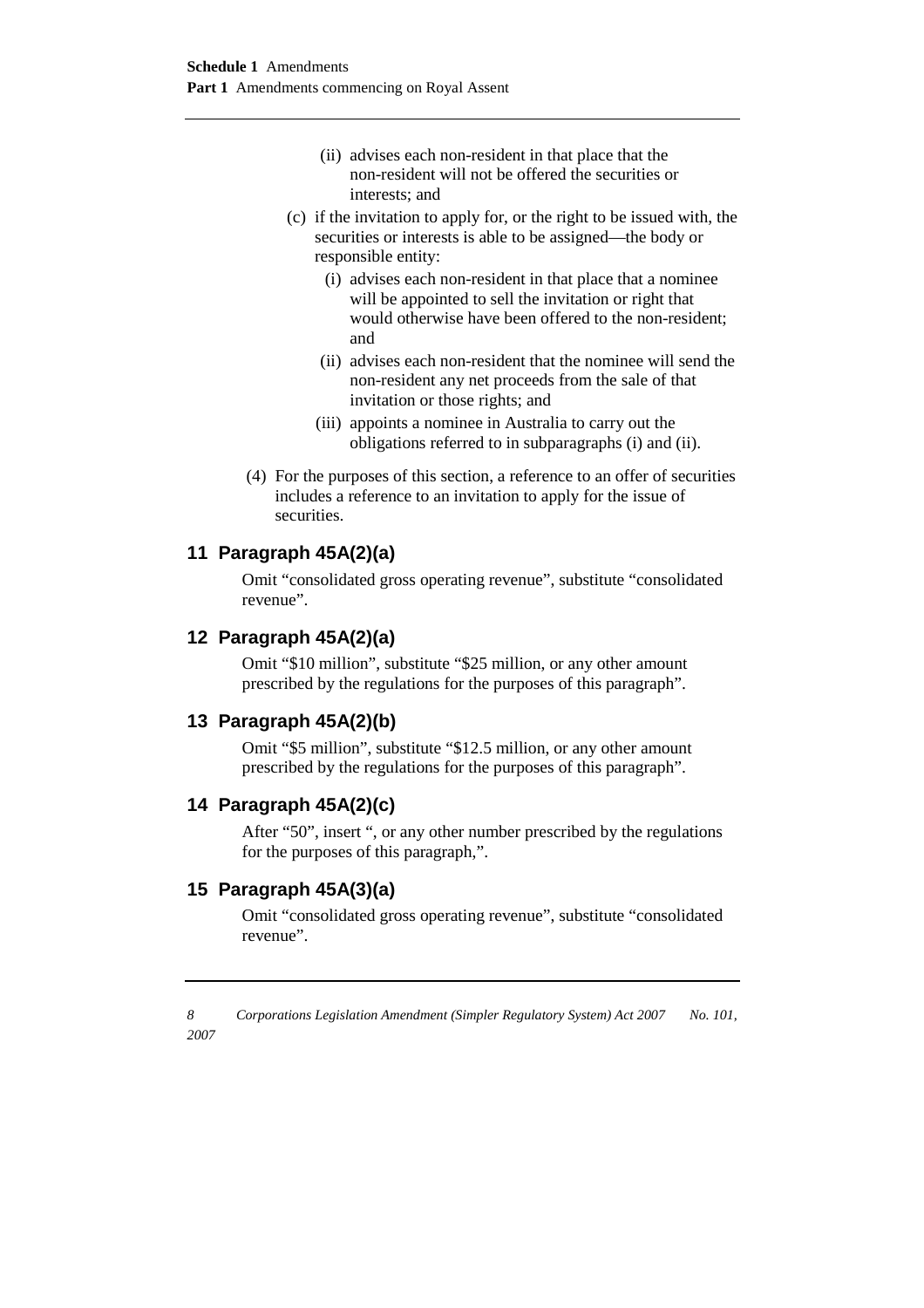## **16 Paragraph 45A(3)(a)**

Omit "\$10 million", substitute "\$25 million, or any other amount prescribed by the regulations for the purposes of paragraph (2)(a),".

## **17 Paragraph 45A(3)(b)**

Omit "\$5 million", substitute "\$12.5 million, or any other amount prescribed by the regulations for the purposes of paragraph (2)(b),".

#### **18 Paragraph 45A(3)(c)**

After "50", insert ", or any other number prescribed by the regulations for the purposes of paragraph  $(2)(c)$ ,".

#### **19 Subsection 45A(6)**

Omit "Consolidated gross operating revenue", substitute "Consolidated revenue".

### **20 Subsection 163(3) (note)**

After "708", insert ", 708AA".

#### **21 Subsection 283AA(1) (note)**

After "708", insert ", 708AA".

#### **22 Subsection 285(1) (table item 4)**

Omit "send", substitute "provide".

### **23 Subsection 285(1) (table item 4)**

Omit "sent", substitute "provided".

## **24 Subparagraph 300A(1)(a)(i)**

Omit "directors, secretaries and senior managers of", substitute "the key management personnel for".

#### **25 Subparagraph 300A(1)(a)(ii)**

Omit "other group executives", substitute "the key management personnel".

### **26 Paragraph 300A(1)(ba)**

*Corporations Legislation Amendment (Simpler Regulatory System) Act 2007 No. 101, 2007* 

*9*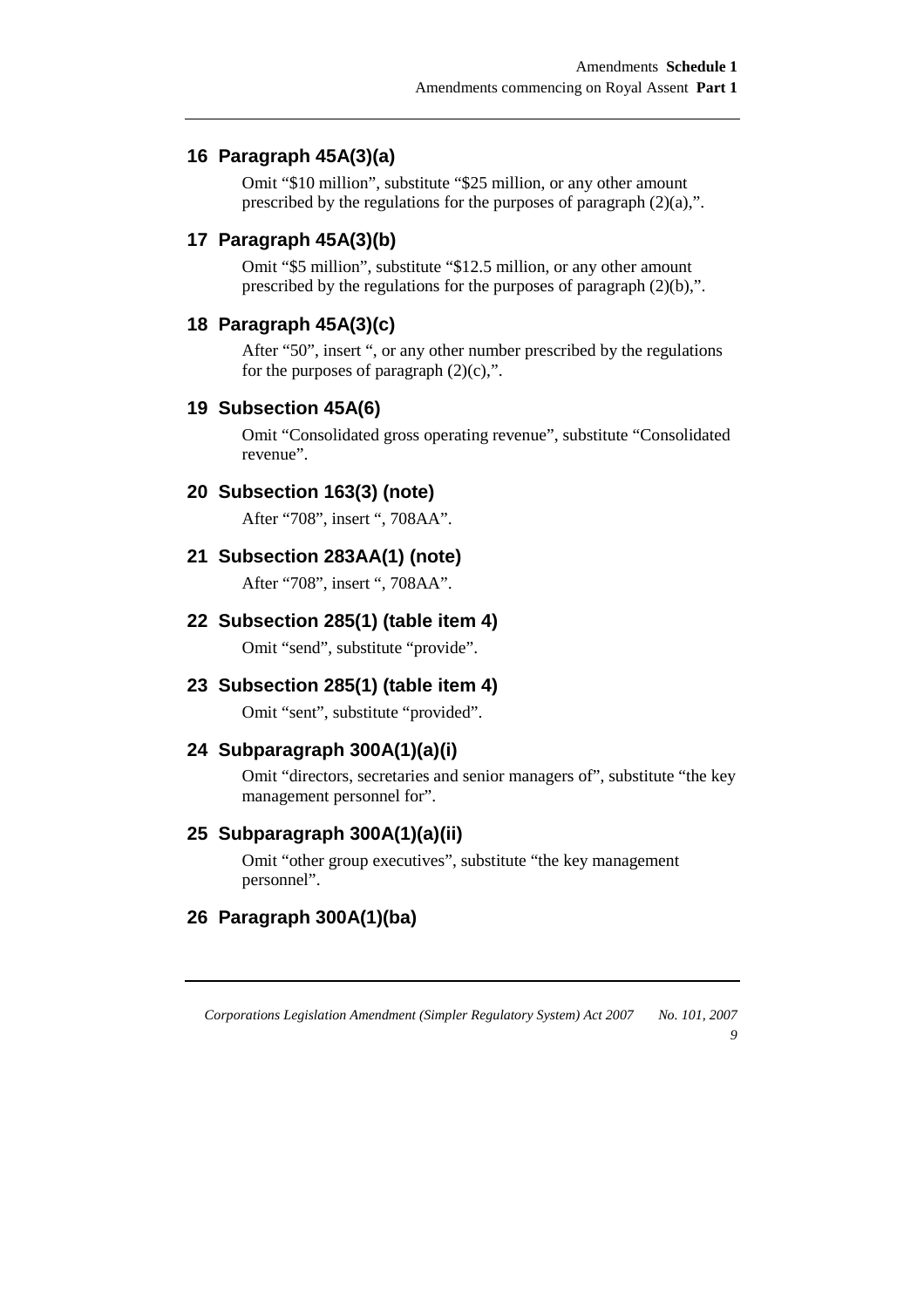Omit "director, secretary or senior manager", substitute "member of the key management personnel for the company, or if consolidated financial statements are required, for the consolidated entity".

## **27 Paragraph 300A(1)(c)**

Repeal the paragraph, substitute:

- (c) the prescribed details in relation to the remuneration of:
	- (i) if consolidated financial statements are required—each member of the key management personnel for the consolidated entity; and
	- (ii) if consolidated financial statements are not required each member of the key management personnel for the company; and
	- (iii) if consolidated financial statements are required—each of the 5 named relevant group executives who receive the highest remuneration for that year; and
	- (iv) in any case—each of the 5 named company executives who receive the highest remuneration for that year; and

### **28 After paragraph 300A(1)(d)**

Insert:

(da) if an element of the remuneration of a person referred to in paragraph (c) consists of securities of a body—discussion of board policy in relation to the person limiting his or her exposure to risk in relation to the securities, and the mechanism to enforce the policy; and

## **29 Subparagraph 300A(1)(e)(iv)**

Repeal the subparagraph, substitute:

(iv) if options granted to the person as part of their remuneration lapse during the financial year because a condition required for the options to vest was not satisfied—the value of those options (worked out as at the time the options lapse, but assuming that the condition was satisfied); and

### **30 Subparagraph 300A(1)(e)(v)**

Repeal the subparagraph.

### **31 Subsection 300A(1)**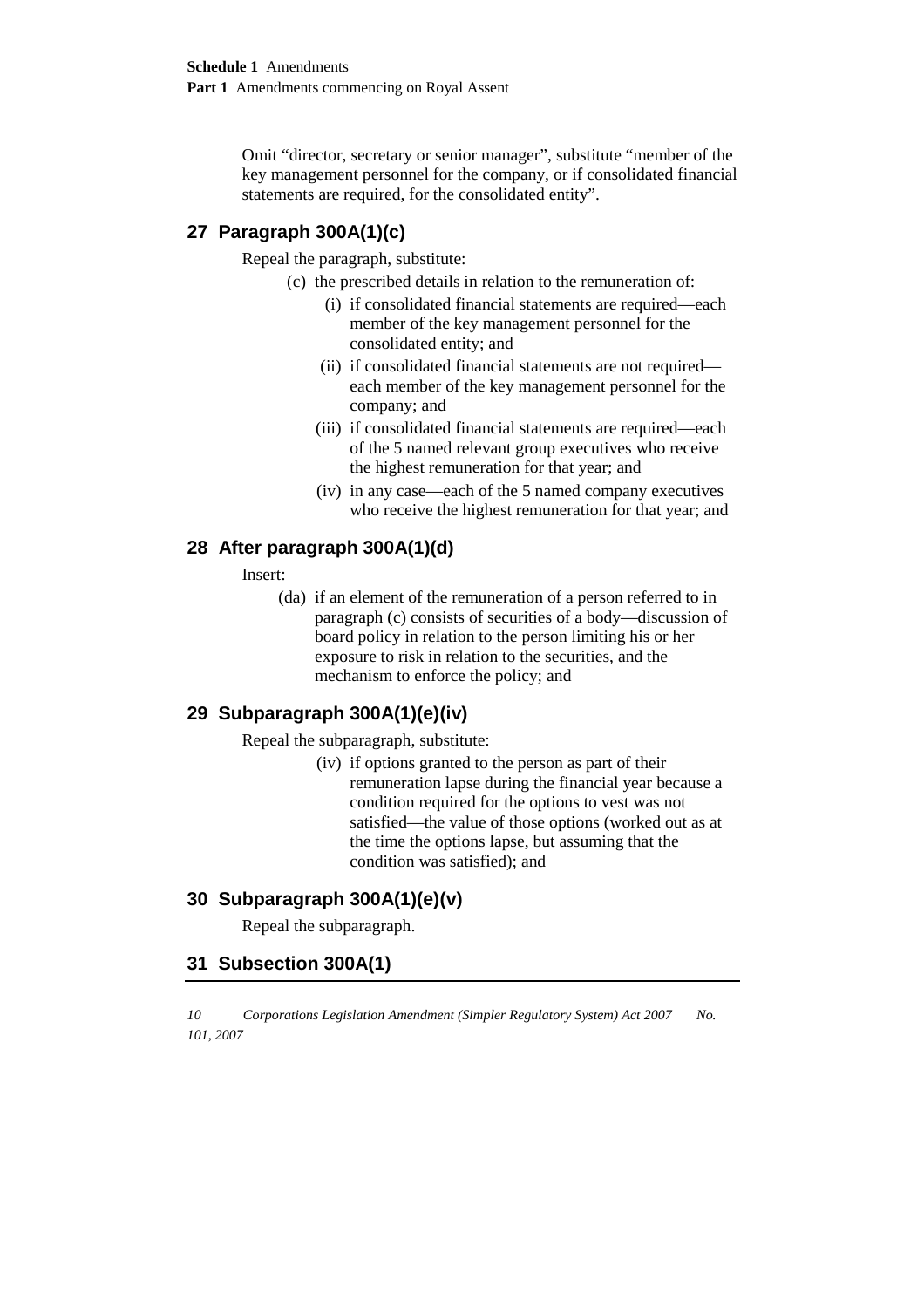Omit all the words from and including "If a person" to and including "under subparagraph (c)(iii).", substitute "If a person is covered by more than one subparagraph in paragraph (c), details of the person's remuneration are only required in the report under one subparagraph of that paragraph.".

## **32 After subsection 300A(1A)**

Insert:

(1AAA) For the purposes of subsection (1), *key management personnel* has the same meaning as in the accounting standards.

## **33 Subsection 300A(2)**

Repeal the subsection, substitute:

(2) This section applies to any disclosing entity that is a company.

## **34 Paragraph 307C(5)(a)**

Repeal the paragraph, substitute:

(a) either:

- (i) must be given when the audit report is given to the directors of the company, registered scheme or disclosing entity; or
- (ii) must satisfy the conditions in subsection (5A); and

### **35 After subsection 307C(5)**

Insert:

- (5A) A declaration under subsection (1) or (3) in relation to a financial report for a financial year or half-year satisfies the conditions in this subsection if:
	- (a) the declaration is given to the directors of the company, registered scheme or disclosing entity before the directors pass a resolution under subsection 298(2) or 306(3) (as the case requires) in relation to the directors' report for the financial year or half-year; and
	- (b) a director signs the directors' report within 7 days after the declaration is given to the directors; and
	- (c) the auditor's report on the financial report is made within 7 days after the directors' report is signed; and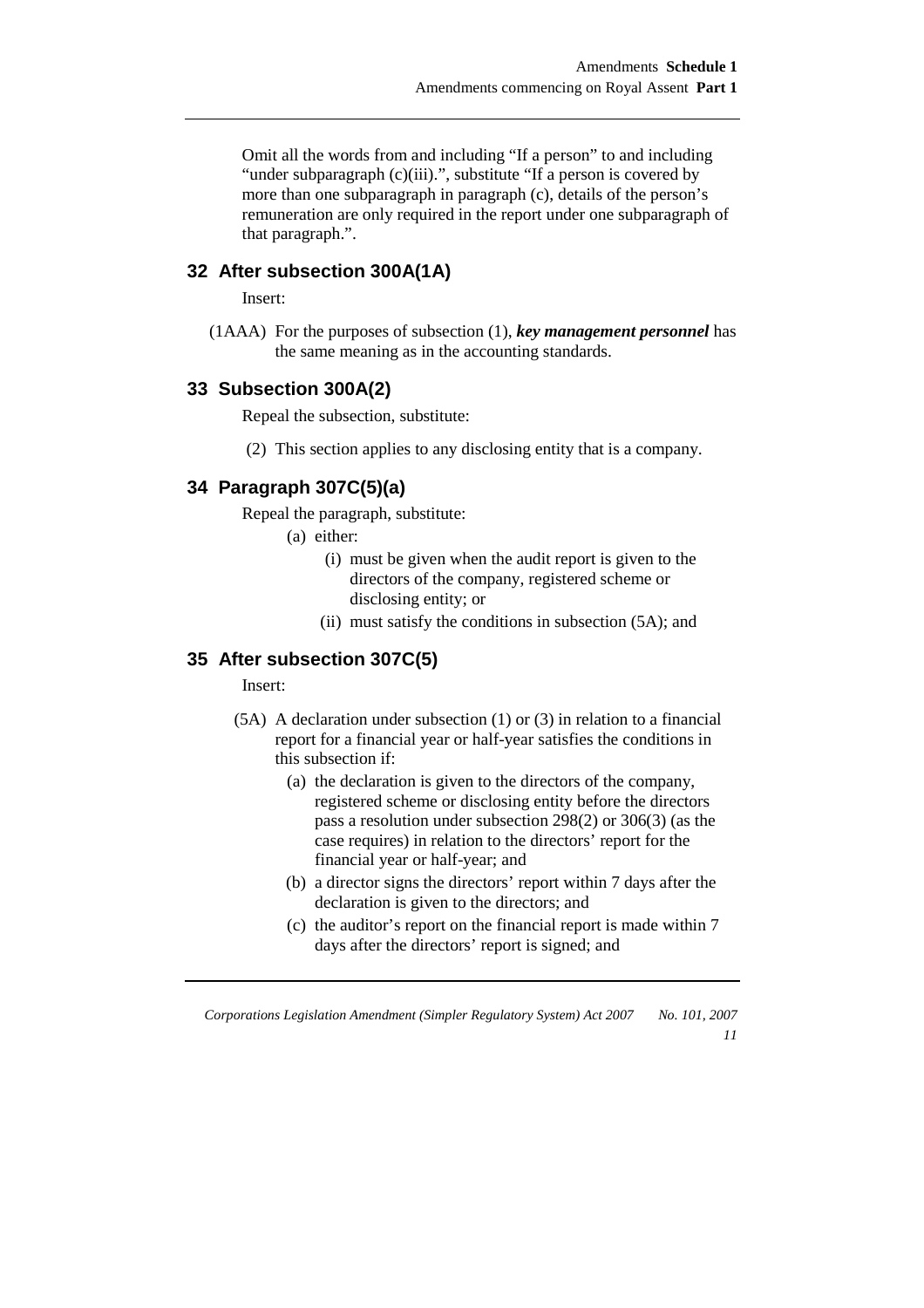- (d) the auditor's report includes either of the following statements:
	- (i) a statement to the effect that the declaration would be in the same terms if it had been given to the directors at the time the auditor's report was made;
	- (ii) a statement to the effect that circumstances have changed since the declaration was given to the directors, and setting out how the declaration would differ if it had been given to the directors at the time the auditor's report was made.
- (5B) An individual auditor or a lead auditor is not required to give a declaration under subsection (1) or (3) in respect of a contravention if:
	- (a) the contravention was a contravention by a person of subsection 324CE(2), 324CF(2) or 324CG(2); and
	- (b) the person does not commit an offence because of subsection 324CE(4), 324CF(4) or 324CG(4).

### **36 After subsection 308(3B)**

Insert:

(3C) If the directors' report for the financial year includes a remuneration report, the auditor must also report to members on whether the auditor is of the opinion that the remuneration report complies with section 300A. If not of that opinion, the auditor's report must say why.

### **37 Subsection 308(5)**

After "(3A)", insert ", (3C)".

### **38 Subsection 314(1)**

Repeal the subsection, substitute:

- (1) A company, registered scheme or disclosing entity must report to members for a financial year by providing either of the following in accordance with subsection (1AA) or (1AE):
	- (a) all of the following reports:
		- (i) the financial report for the year;
		- (ii) the directors' report for the year (see sections 298 to 300A);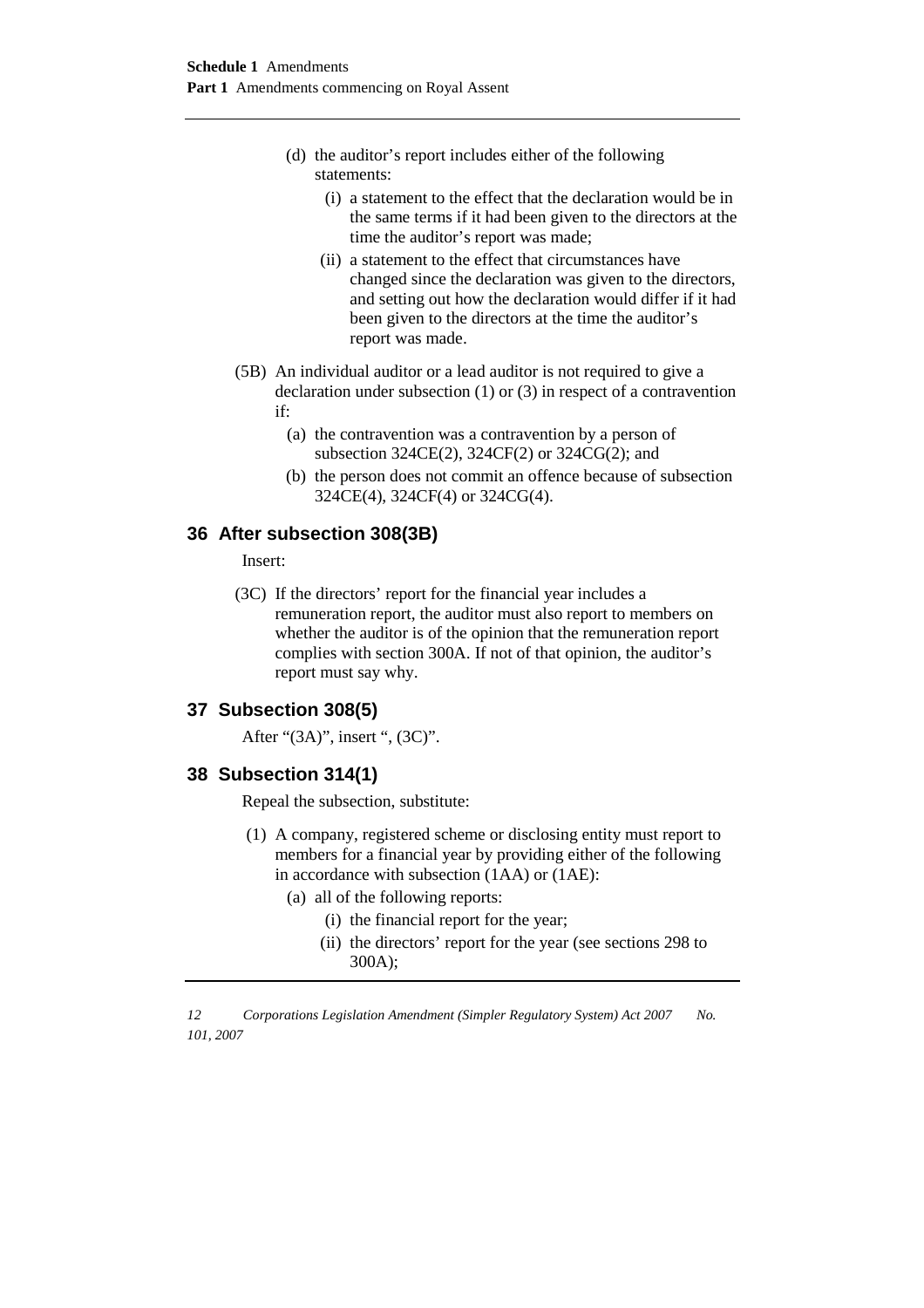- (iii) the auditor's report on the financial report;
- (b) a concise report for the year that complies with subsection  $(2)$ .
- (1AA) A company, registered scheme or disclosing entity may provide the reports, or the concise report, for a financial year by doing all of the following:
	- (a) sending, to each member who has made the election referred to in paragraph (1AB)(a):
		- (i) a hard copy of the reports, or the concise report; or
		- (ii) if the member has elected to receive the reports, or the concise report, as an electronic copy in accordance paragraph (1AB)(c)—an electronic copy of the reports, or the concise reports;
	- (b) making a copy of the reports, or the concise report, readily accessible on a web site;
	- (c) directly notifying, in writing, all members who did not make the election referred to in paragraph  $(1AB)(a)$  that the copy is accessible on the web site, and specifying the direct address on the web site where the reports, or the concise report, may be accessed.
	- Note: A direct address may be specified, for example, by specifying the URL of the reports or the concise report.
- (1AB) For the purposes of paragraph (1AA)(a), a company, registered scheme or disclosing entity must, on at least one occasion, directly notify in writing each member that:
	- (a) the member may elect to receive, free of charge, a copy of the reports for each financial year, or a copy of the concise report for each financial year; and
	- (b) if the member does not so elect—the member may access the reports, or the concise report, on a specified web site; and
	- (c) if the member does so elect and the company, scheme or entity offers to send the report either as a hard copy or an electronic copy—the member may elect to receive the copy as either a hard copy or an electronic copy.
- (1AC) An election made under subsection (1AB) is a standing election for each later financial year until the member changes his, her or its election.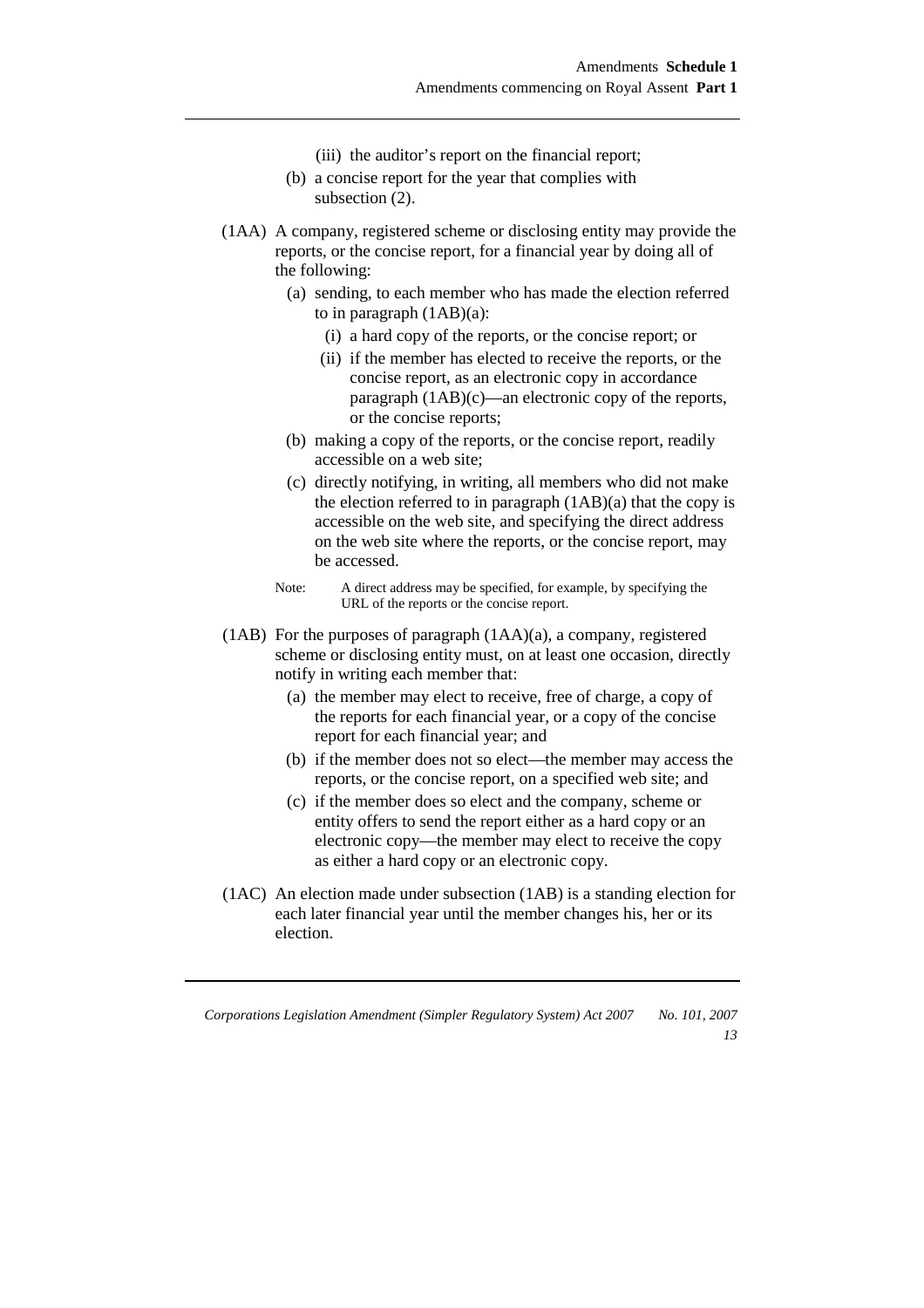- Note: The member may request, under section 316, the company, registered scheme or disclosing entity not to send them material under this section.
- (1AD) A member may, for the purposes of paragraph  $(1AA)(c)$  or subsection (1AB), be notified by electronic means only if the member has previously nominated that means as one by which the member may be notified.
- (1AE) A company, registered scheme or disclosing entity may provide the reports, or the concise report, by sending each member:
	- (a) a hard copy of the reports, or the concise report; or
	- (b) an electronic copy of the reports, or the concise report, if the member has nominated that means as one by which the member may be sent the reports or the concise report.

### **39 Subsection 314(1A)**

After "subsection (1)", insert "or (1AB)".

### **40 Subsections 314(4), (5) and (6)**

Repeal the subsections.

#### **41 At the end of section 315**

Add:

(5) For the purposes of this section, a company, registered scheme or disclosing entity that reports in accordance with subsection 314(1AA) is taken to report at the time that the company, scheme or entity has fully complied with the requirements of that subsection.

### **42 Paragraph 318(2)(a)**

Omit "sent", substitute "provided".

### **43 Subsection 319(1)**

Omit "sent", substitute "provided".

#### **44 At the end of section 324AE**

Add: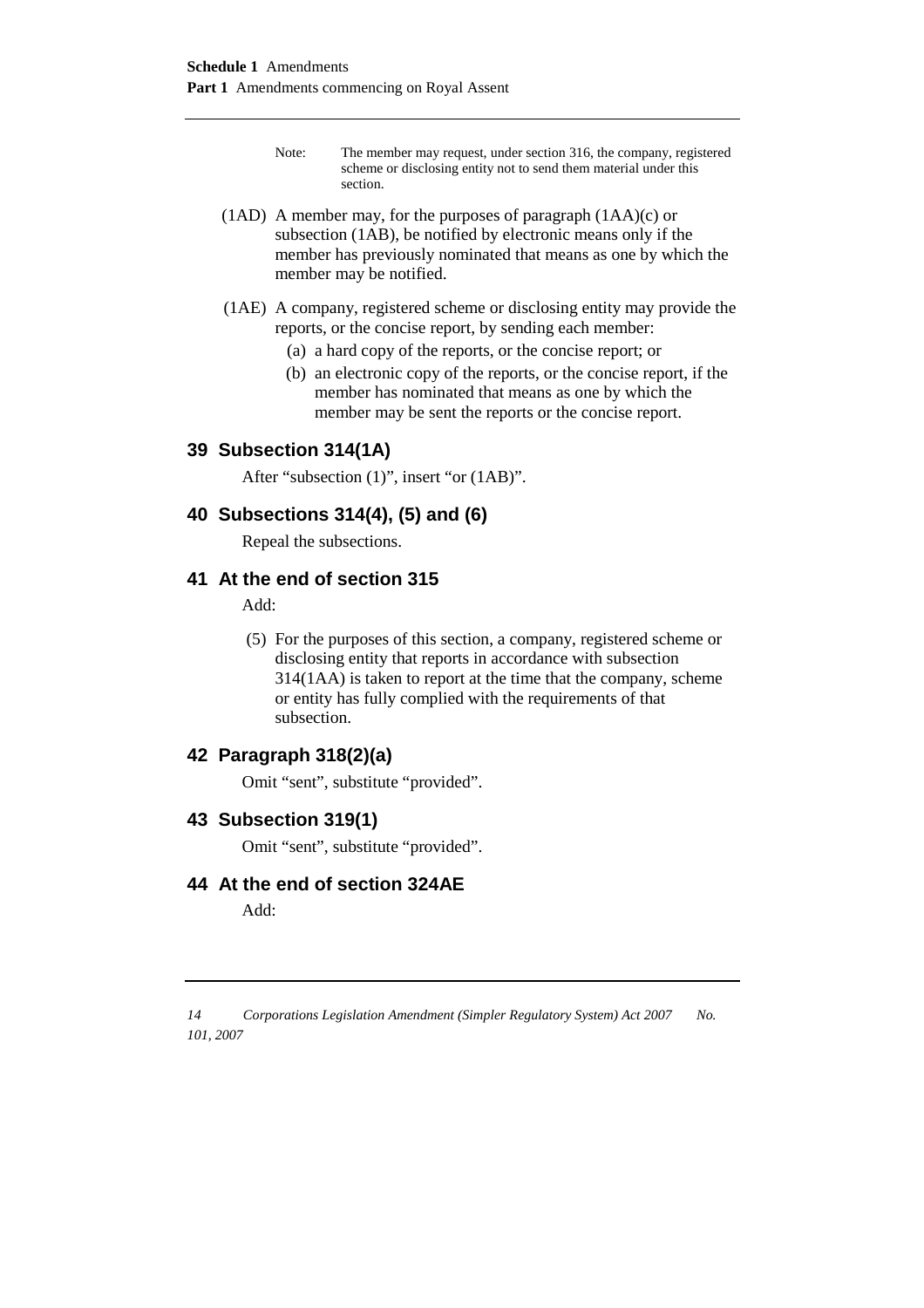- ; and (d) any person who recommends or decides what the lead auditor is to be paid in connection with the performance of the audit; and
	- (e) any person who provides, or takes part in providing, quality control for the audit.

## **45 Subsections 324CA(1A), 324CB(1A) and 324CC(1A) (note 2)**

After "21 days", insert "(or a longer period that has been approved by ASIC)".

#### **46 Subsection 324CE(1A) (note)**

After "21 days", insert "(or a longer period that has been approved by ASIC)".

#### **47 Subsection 324CE(5) (table item 2)**

Omit "firm", substitute "individual auditor".

### **48 Subsection 324CE(5) (table items 3 and 4)**

Repeal the items, substitute:

| 3 | a professional member of the audit team  | 1 to 6   |
|---|------------------------------------------|----------|
|   | conducting the audit of the audited body | 8 to 19  |
| 4 | an immediate family member of a          | 1 and 2  |
|   | professional member of the audit team    | 10 to 19 |
|   | conducting the audit of the audited body |          |

## **49 Subsection 324CF(1A) (note)**

After "21 days", insert "(or a longer period that has been approved by ASIC)".

#### **50 Subsection 324CF(5) (table items 3, 4 and 5)**

Repeal the items, substitute:

| a member of the firm                    | 1 to 7 |
|-----------------------------------------|--------|
|                                         |        |
|                                         | 15     |
| a professional member of the audit team | 1 to 6 |
|                                         |        |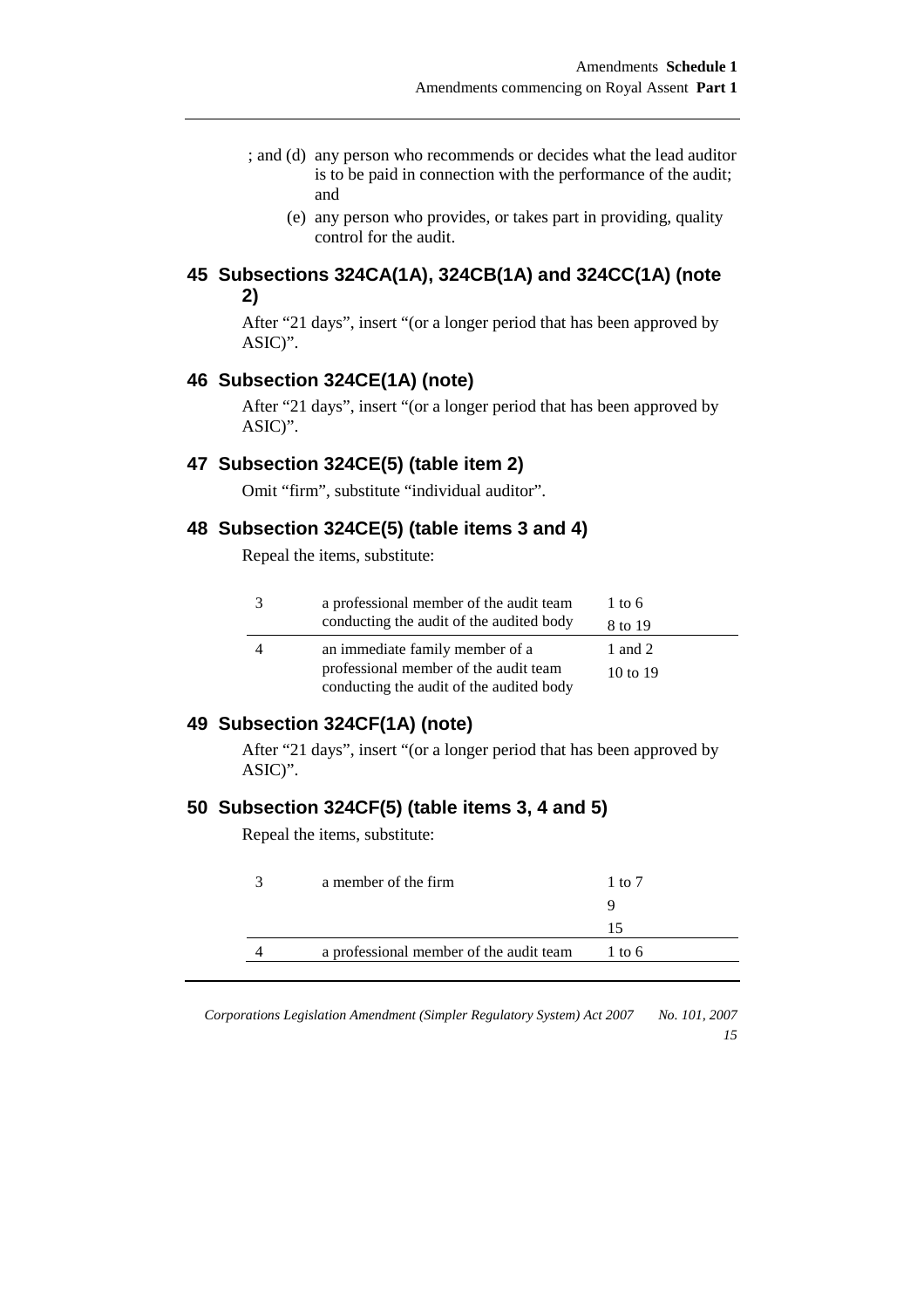| conducting the audit of the audited body | 8 to 19             |
|------------------------------------------|---------------------|
| an immediate family member of a          | 1 and 2             |
| professional member of the audit team    | $10 \text{ to } 19$ |
| conducting the audit of the audited body |                     |

## **51 Subsections 324CG(1A) and (5A) (note)**

After "21 days", insert "(or a longer period that has been approved by ASIC)".

## **52 Subsection 324CG(9) (table items 3, 4 and 5)**

Repeal the items, substitute:

| 3 | a director or senior manager of the audit | 1 to 7            |
|---|-------------------------------------------|-------------------|
|   | company                                   | 9                 |
|   |                                           | 15                |
| 4 | a professional member of the audit team   | $1 \text{ to } 6$ |
|   | conducting the audit of the audited body  | 8 to 19           |
|   | an immediate family member of a           | 1 and 2           |
|   | professional member of the audit team     | 10 to 19          |
|   | conducting the audit of the audited body  |                   |

## **53 Subsection 324CH(1) (table item 15)**

Repeal the item, substitute:

15 owes an amount to:

(a) the audited body; or

(b) a related body corporate; or

(c) an entity that the audited body controls;

unless the debt is disregarded under subsection (5), (5A) or (5B)

### **54 Subsection 324CH(1) (table item 16)**

After "subsection (6)", insert "or (6A)".

## **55 Subsection 324CH(1) (table item 18)**

Repeal the item.

## **56 After subsection 324CH(5)**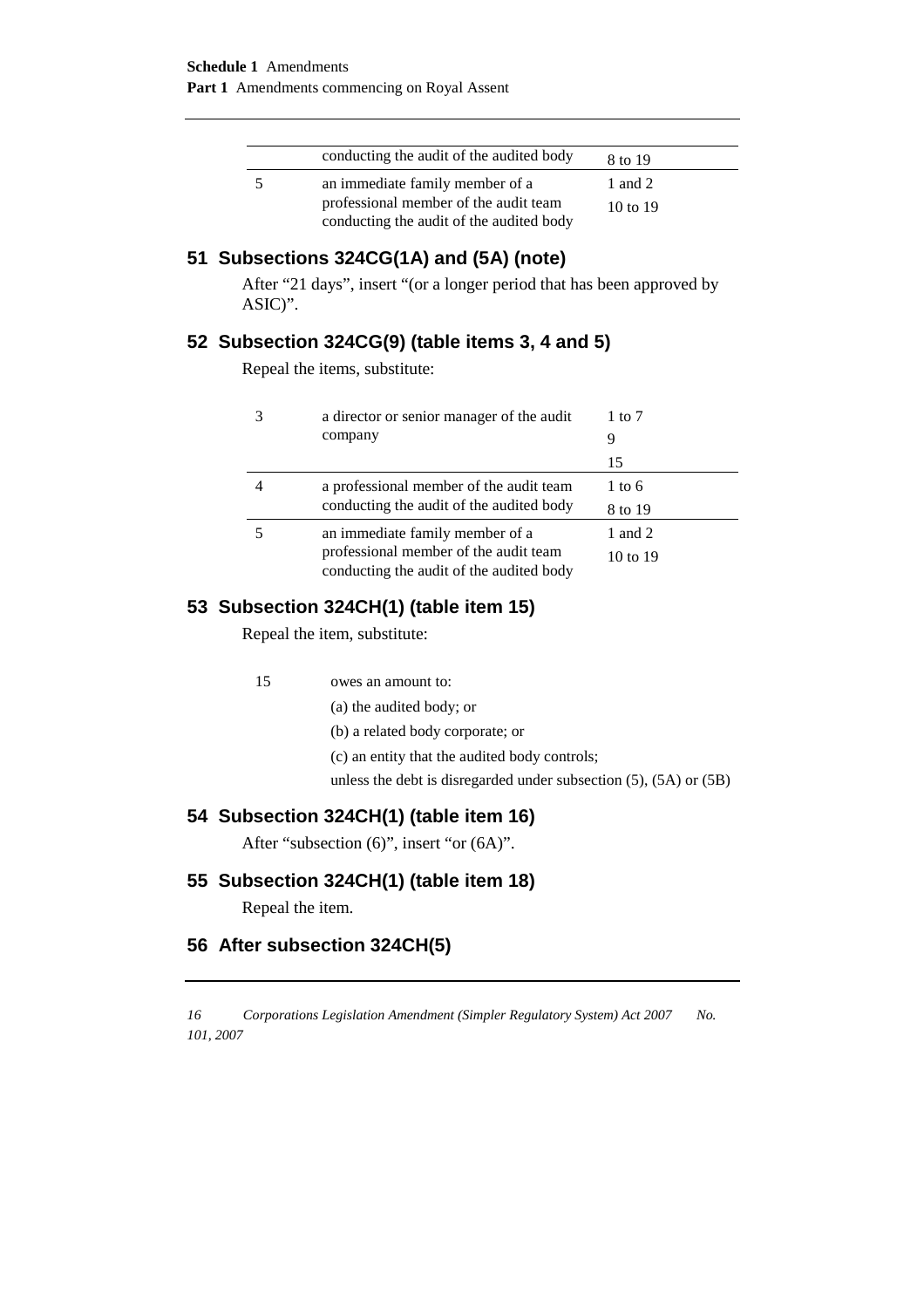Insert:

*Goods and services exception* 

- (5A) For the purposes of item 15 of the table in subsection (1), disregard a debt owed by a person or firm to a body corporate or entity if:
	- (a) the debt arises from the acquisition of goods or services from:
		- (i) the audited body; or
		- (ii) an entity that the audited body controls; or
		- (iii) a related body corporate; and
	- (b) the acquisition of goods and services was on the terms and conditions that would normally apply to goods or services acquired from the body, entity or related body corporate; and
	- (c) the debt is owed on the terms and conditions that would normally apply to a debt owing to the body, entity or related body corporate; and
	- (d) the goods or services will be used by the person or firm:
		- (i) for the personal use of the person or firm; or
		- (ii) in the ordinary course of business of the person or firm.

*Ordinary commercial loan exception* 

- (5B) For the purposes of item 15 of the table in subsection (1), disregard a debt owed under a loan that:
	- (a) is made or given in the ordinary course of business of:
		- (i) the audited body; or
		- (ii) the related body corporate; or
		- (iii) the controlled entity; and
	- (b) is made or given on the terms and conditions that would normally apply to a loan made or given by the audited body, the related body corporate or the controlled entity.

#### **57 After subsection 324CH(6)**

Insert:

(6A) For the purposes of item 16 in the table in subsection (1), disregard an amount owed under a loan to a person or firm by the audited body, a related body corporate or an entity that the audited body controls if:

*Corporations Legislation Amendment (Simpler Regulatory System) Act 2007 No. 101, 2007 17*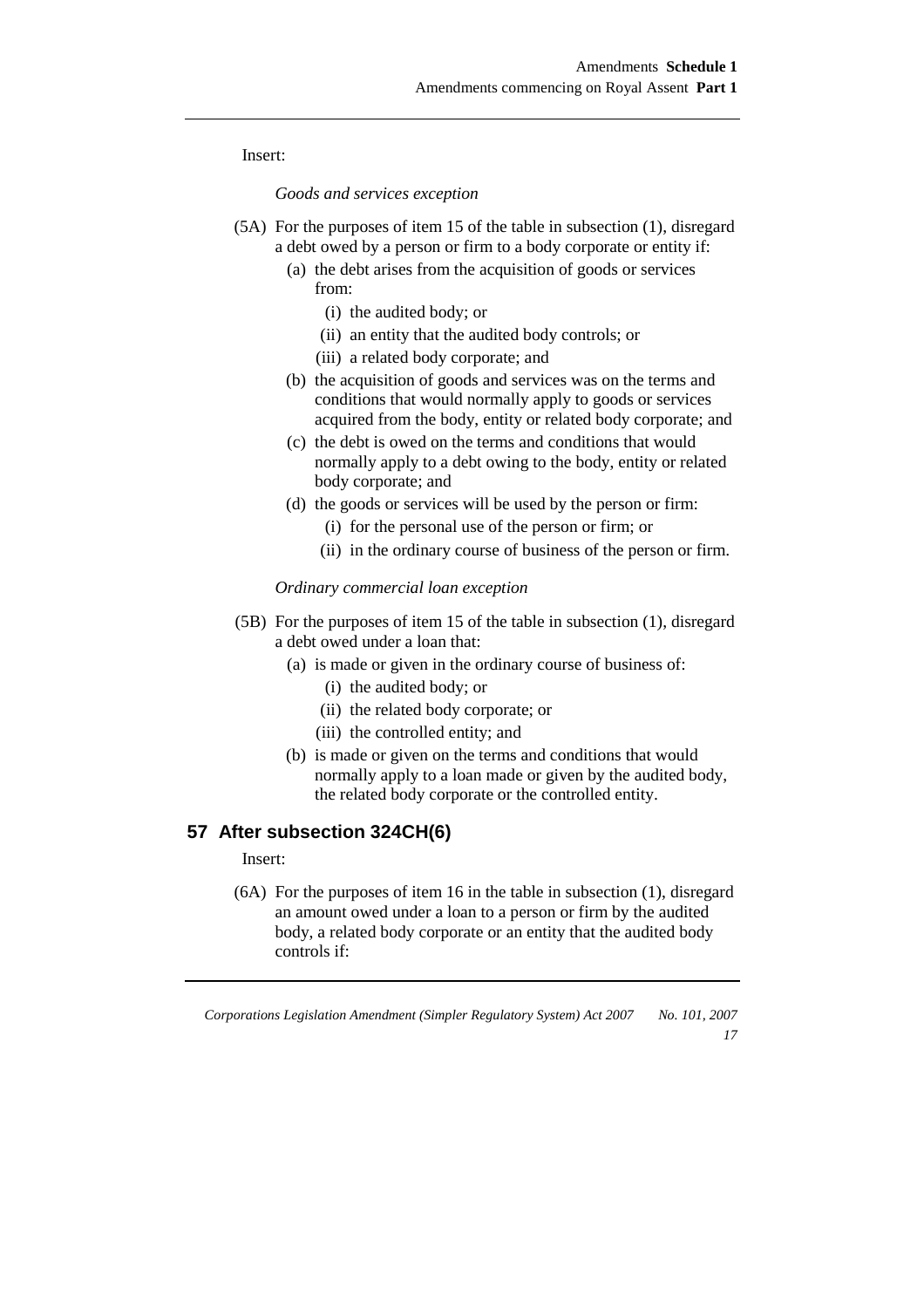- (a) the body, body corporate or entity is an Australian ADI; and
- (b) the amount is deposited in a basic deposit product (within the meaning of section 761A) provided by the body, body corporate or entity; and
- (c) the amount was deposited, in the ordinary course of business of the audited body, body corporate or entity, on the terms and conditions that would normally apply to a basic deposit product provided by the body, body corporate or entity.

## **58 Subsection 324CH(7)**

Repeal the subsection.

### **59 After subsection 324CH(8)**

Insert:

*Future debts and liabilities* 

- (8A) In this section:
	- (a) a reference to a debt or amount that is owed by one entity to another entity includes a reference to a debt or amount that will (or may) be owed by the first entity to the other entity under an existing agreement between the entities; and
	- (b) a reference to a liability under a guarantee of a loan includes a reference to a liability that will arise under the guarantee if the loan is not repaid.

### **60 Paragraph 324CI(d)**

Omit "at the departure time", substitute "on the date the report under section 308 or 309 was made on the latest audit to which paragraphs (b) and (c) apply".

### **61 Paragraph 324CJ(d)**

Omit "at the departure time", substitute "on the date the report under section 308 or 309 was made on the latest audit to which paragraphs (b) and (c) apply".

### **62 Paragraph 324CK(c)**

After "audited body", insert "within a period of 5 years after the person ceased (or last ceased) to be a member of the audit firm or a director of the audit company (as the case may be)".

*<sup>18</sup> Corporations Legislation Amendment (Simpler Regulatory System) Act 2007 No. 101, 2007*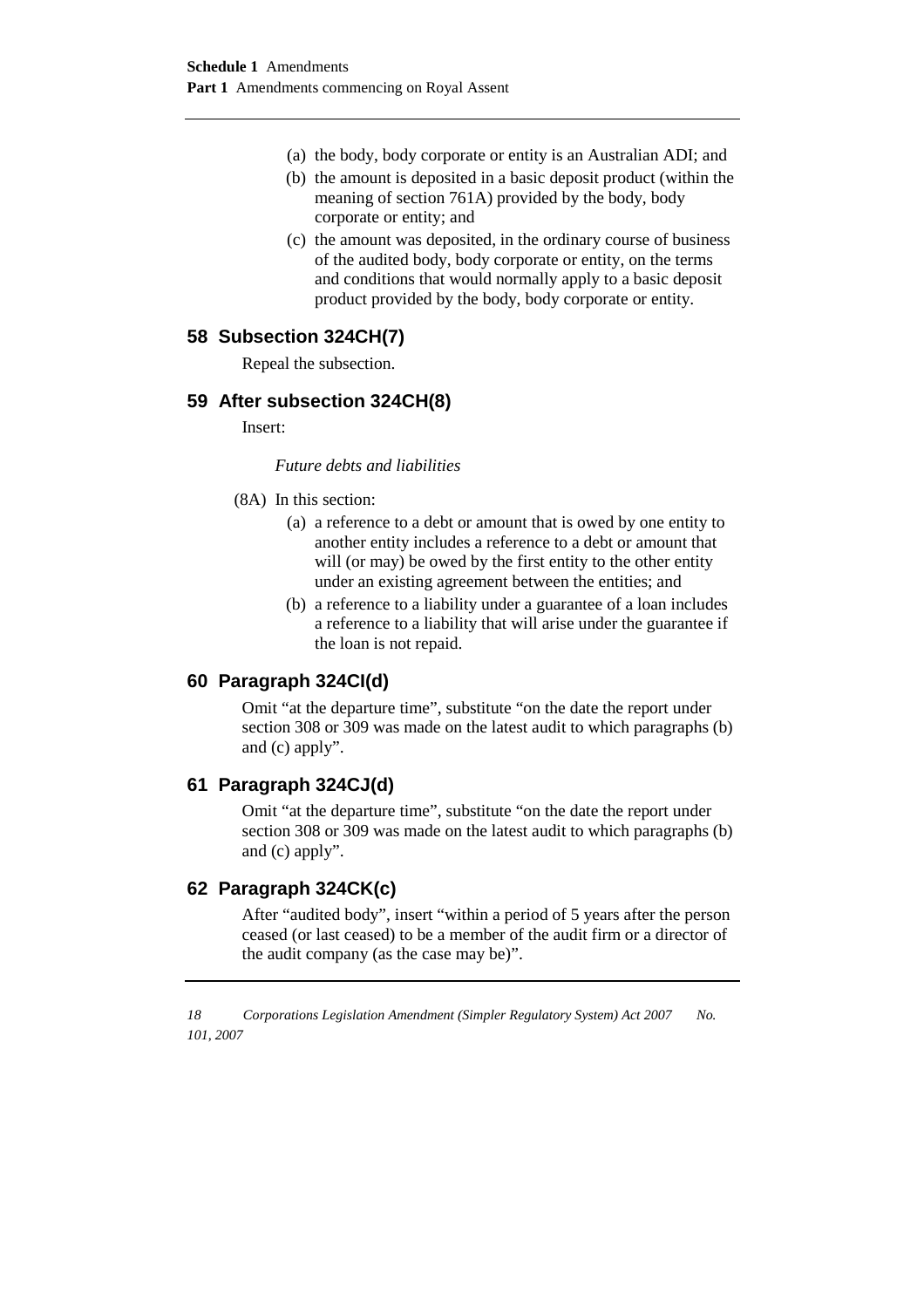## **63 Paragraphs 327B(2A)(b), (2B)(b) and (2C)(b)**

After "21 days", insert ", or such longer period as ASIC approves in writing,".

### **64 Paragraphs 331AAA(2A)(b), (2B)(b) and (2C)(b)**

After "21 days", insert ", or such longer period as ASIC approves in writing,".

## **65 After section 342**

Insert:

## **342AA Exemption orders—non-auditor members and former members of audit firms; former employees of audit companies**

- (1) On an application made in accordance with subsection (3) by any of the following, ASIC may make an order in writing relieving the applicant from all or specified requirements of Division 3 of Part 2M.4 (auditor independence):
	- (a) a member of the firm who is not a registered company auditor;
	- (b) a person who has ceased to be:
		- (i) a member of an audit firm; or
		- (ii) a director of an audit company; or
		- (iii) a professional employee of an audit company.

Note: For the criteria for making orders under this section, see section 342AC.

- (2) The order may:
	- (a) be expressed to be subject to conditions; and
	- (b) be indefinite or limited to a specified period.
- (3) The application must be:
	- (a) in writing and signed by the applicant; and
	- (b) lodged with ASIC.
- (4) ASIC must give the applicant written notice of the making, revocation or suspension of the order.
- (5) An order under subsection (1) is not a legislative instrument.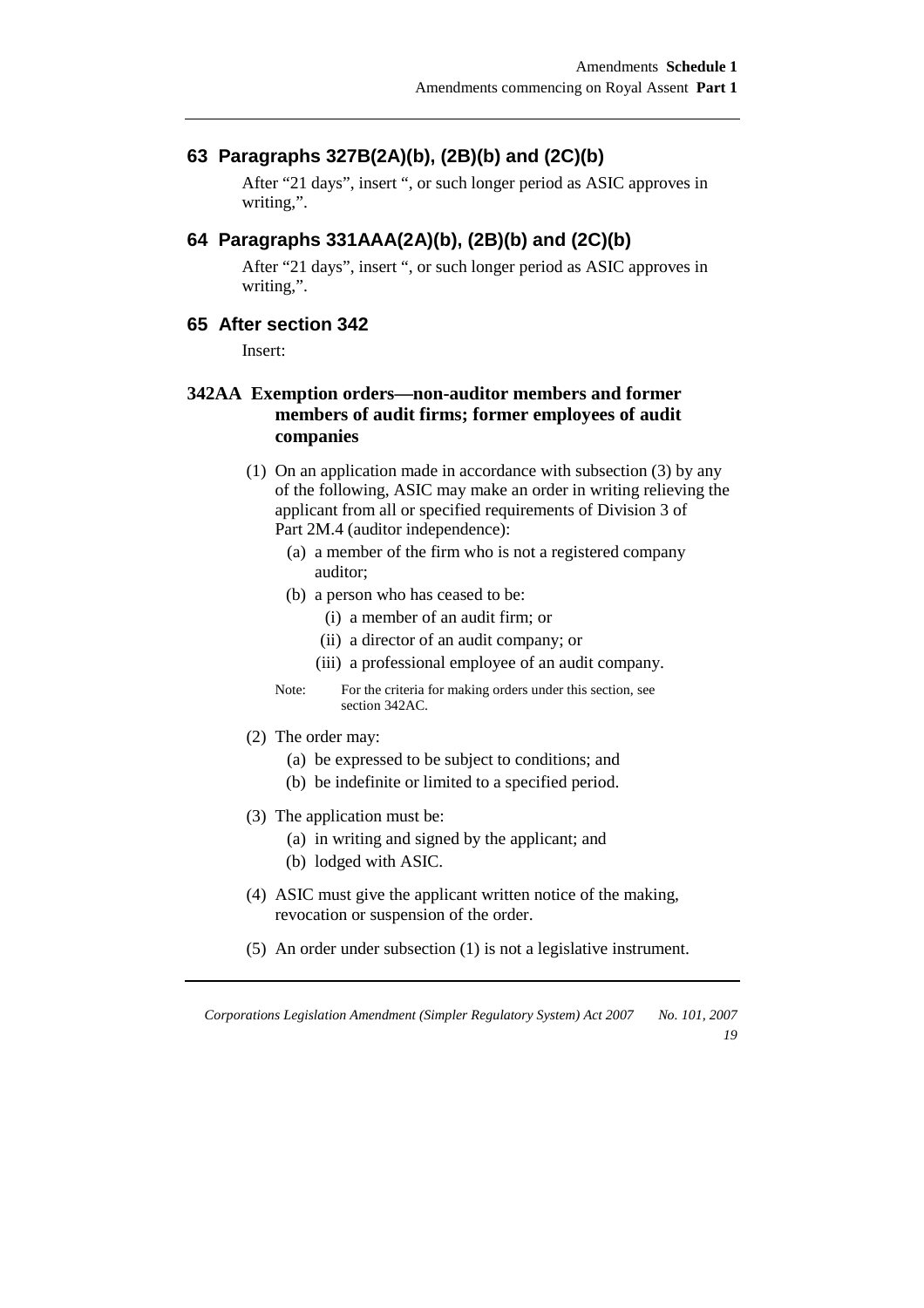#### **342AB Exemption orders—class orders for non-auditor members etc.**

- (1) ASIC may make an order in writing in respect of a specified class of audit firms or audit companies, relieving any of the following from all or specified requirements of Division 3 of Part 2M.4 (auditor independence):
	- (a) members of firms who are not registered company auditors;
	- (b) persons who have ceased to be:
		- (i) members of audit firms; or
		- (ii) directors of audit companies; or
		- (iii) professional employees of audit companies.
	- Note: For the criteria for making orders under this section, see section 342AC.
- (2) The order may:
	- (a) be expressed to be subject to conditions; and
	- (b) be indefinite or limited to a specified period.
- (3) An order under subsection (1) is a legislative instrument.

#### **342AC Exemption orders—criteria for orders for non-auditor members etc.**

 To make an order under section 342AA or 342AB, ASIC must be satisfied that complying with the relevant requirements of Division 3 of Part 2M.4 would:

- (a) make the financial report or other reports misleading; or
- (b) be inappropriate in the circumstances; or
- (c) impose unreasonable burdens.
- Note 1: The heading to section 340 is replaced by the heading "**Exemption orders companies, registered schemes and disclosing entities**".
- Note 2: The heading to section 341 is replaced by the heading "**Exemption orders—class orders for companies, registered schemes and disclosing entities**".
- Note 3: The heading to section 342 is replaced by the heading "**Exemption orders—criteria for orders for companies, registered schemes and disclosing entities**".

#### **66 Subsection 601FC(4)**

Repeal the subsection.

### **67 Subsections 601HG(1) and (2)**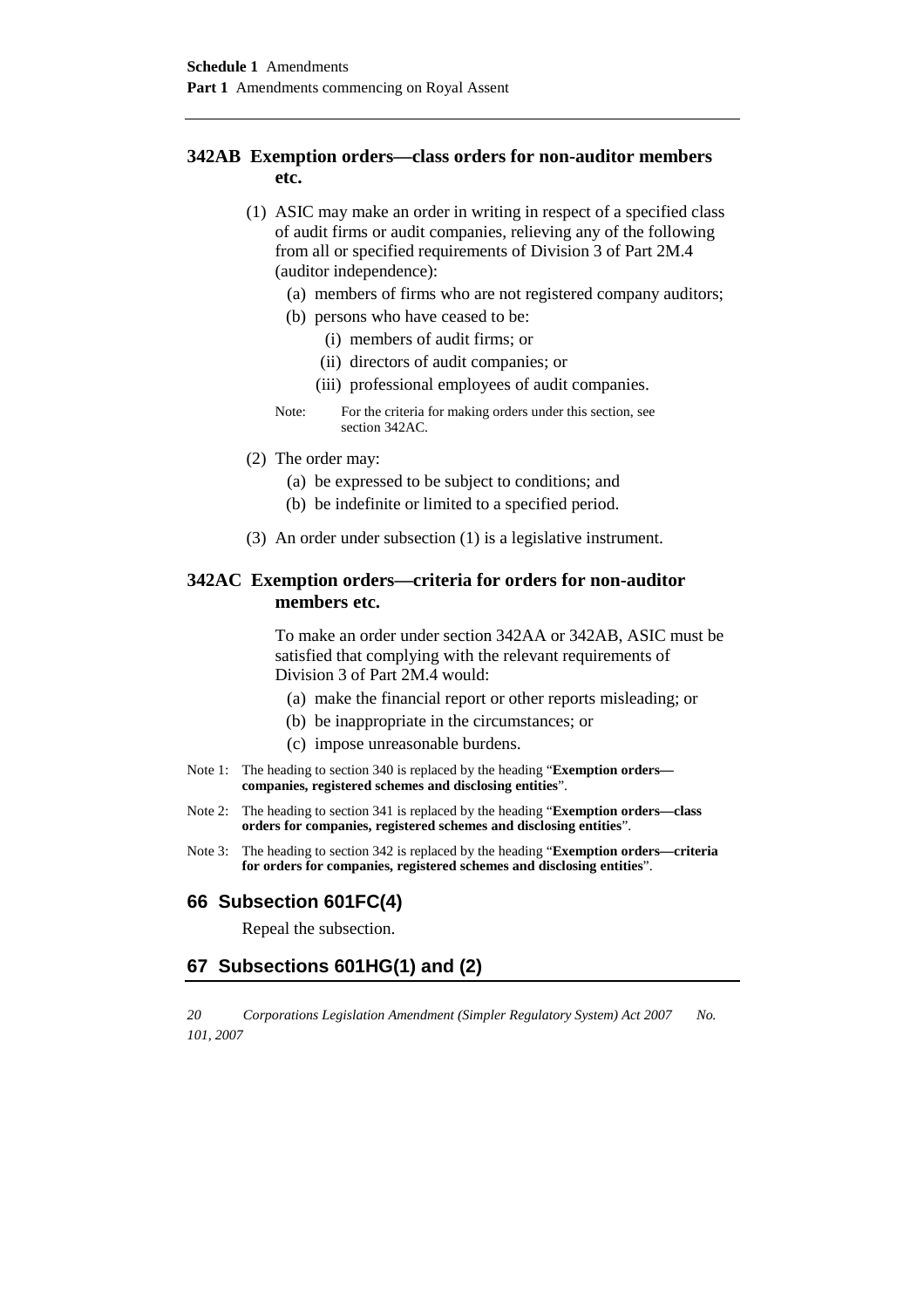Repeal the subsections, substitute:

- (1) The responsible entity of a registered scheme must ensure that at all times a registered company auditor, an audit firm or an authorised audit company is engaged to audit compliance with the scheme's compliance plan in accordance with this section. This auditor, firm or company is referred to as the *auditor of the compliance plan*.
- (2) A person is not eligible to act as the individual auditor, lead auditor or review auditor of the compliance plan if the person is:
	- (a) an associate of the responsible entity; or
	- (b) an agent holding scheme property on behalf of the responsible entity or an associate of an agent of that kind; or
	- (c) the auditor of the responsible entity's financial statements.

#### (2A) However:

- (a) the auditor of the compliance plan and the auditor of the responsible entity's financial statements may work for the same firm of auditors or audit company; and
- (b) the lead auditor or review auditor of the compliance plan (on the one hand) and the lead auditor or review auditor of the responsible entity's financial statements (on the other hand) may work for the same firm of auditors or audit company.

#### **68 Subdivision D of Division 5 of Part 6.5**

Repeal the Subdivision.

#### **69 Division 3 of Part 6A.2**

Repeal the Division.

#### **70 Subparagraph 675(2)(c)(ii)**

Omit "or a Supplementary Product Disclosure Statement,", substitute "a Supplementary Product Disclosure Statement, or a Replacement Product Disclosure Statement,".

## **71 Subsection 700(1)**

Repeal the subsection, substitute:

*Corporations Legislation Amendment (Simpler Regulatory System) Act 2007 No. 101, 2007* 

*21*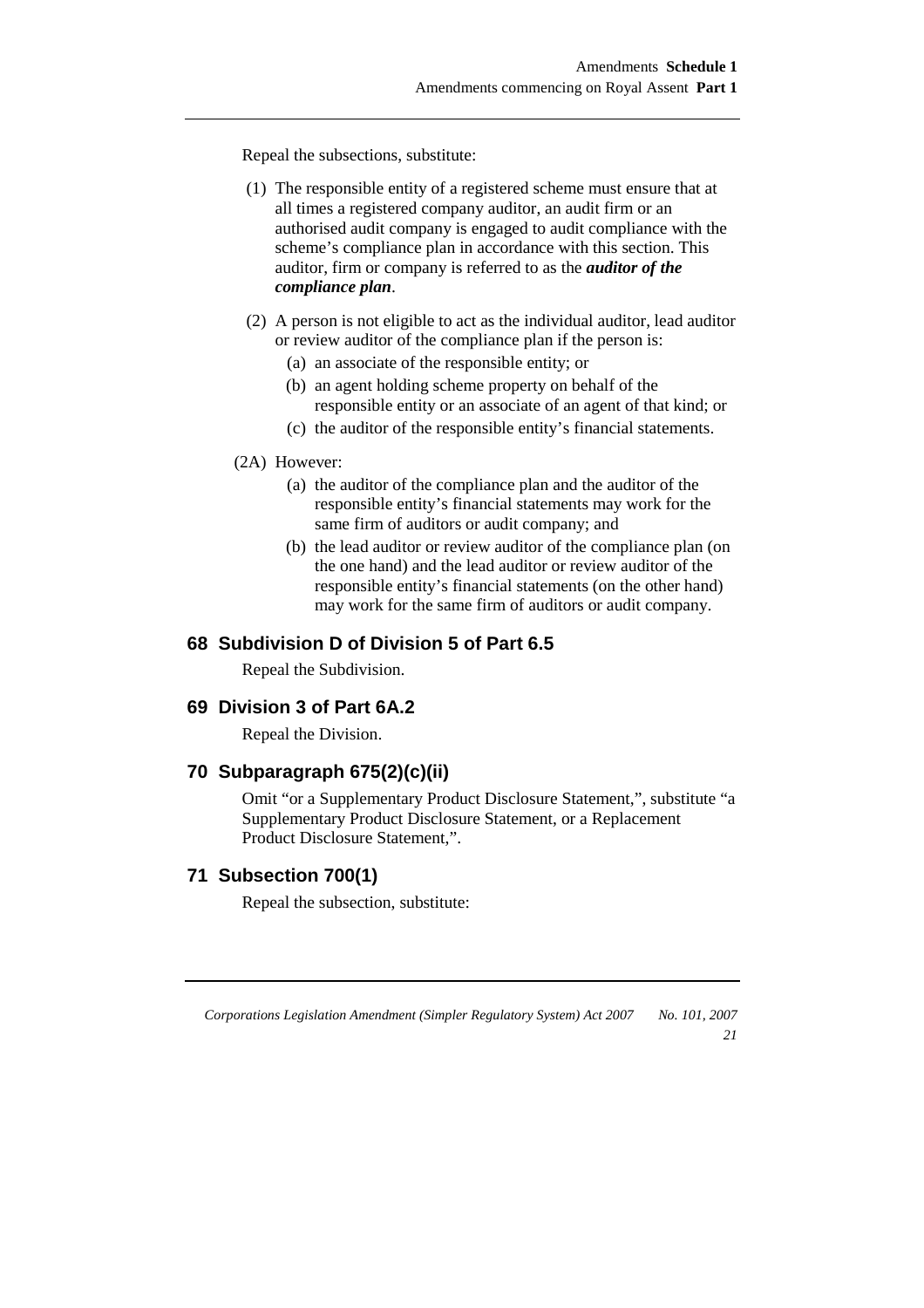(1) In this Chapter, *securities* has the same meaning as it has in Chapter 7, but does not include a security referred to in paragraph (e) of the definition of *security* in section 761A.

#### **72 Section 704**

After "708", insert ", 708AA".

#### **73 Section 705 (table item 4)**

Omit "\$5 million", substitute "\$10 million".

#### **74 Section 706**

After "708", insert "or 708AA".

#### **75 At the end of subsection 708(8)**

Add:

; or (d) the offer is made to a company or trust controlled by a person who meets the requirements of subparagraph  $(c)(i)$  or  $(ii)$ .

#### **76 After subsection 708(9A)**

Insert:

(9B) In determining the net assets of a person under subparagraph  $(8)(c)(i)$ , the net assets of a company or trust controlled by the person may be included.

Note: **Control** is defined in section 50AA.

 (9C) In determining the gross income of a person under subparagraph  $(8)(c)(ii)$ , the gross income of a company or trust controlled by the person may be included.

Note: *Control* is defined in section 50AA.

## **77 Subsection 708(11)**

Repeal the subsection, substitute:

*Professional investors* 

 (11) An offer of securities does not need disclosure to investors under this Part if it is made to: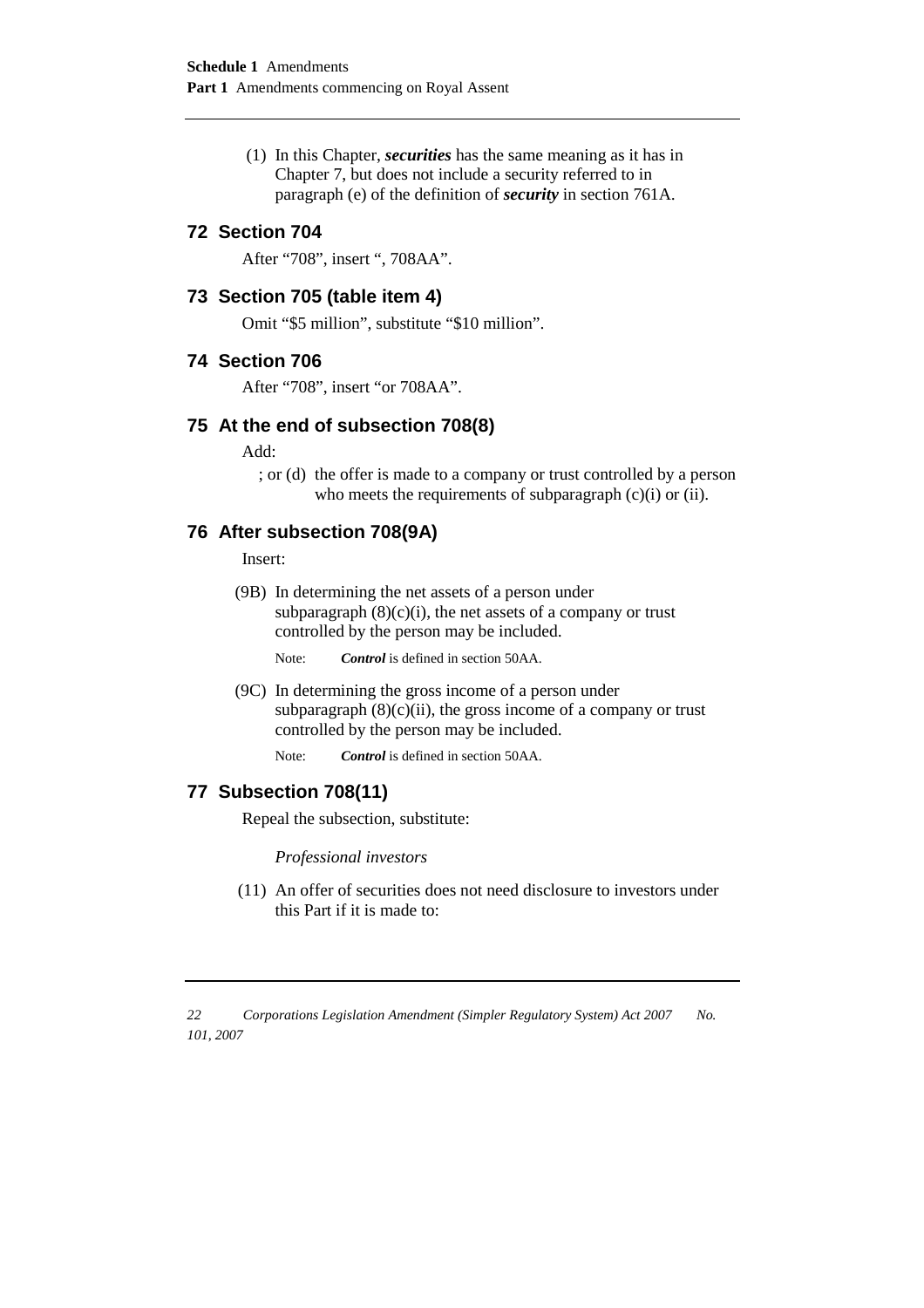- (a) a person covered by the definition of *professional investor* in section 9 (except a person mentioned in paragraph (e) of the definition); or
- (b) a person who has or controls gross assets of at least \$10 million (including any assets held by an associate or under a trust that the person manages).

#### **78 After section 708**

Insert:

#### **708AA Rights issues that do not need disclosure**

- (1) This section applies to an offer of a body's securities (the *relevant securities*) for issue if:
	- (a) but for subsection (2), disclosure to investors under this Part would be required by section 706; and
	- (b) a determination under subsection (3) is not in force in relation to the body at the time when the relevant securities are offered.

*Conditions required for rights issue* 

- (2) The offer does not need disclosure to investors under this Part if:
	- (a) the relevant securities are being offered under a rights issue; and
	- (b) the class of the relevant securities are quoted securities at the time at which the offer is made; and
	- (c) trading in that class of securities on a prescribed financial market on which they are quoted was not suspended for more than a total of 5 days during the shorter of the following periods:
		- (i) the period during which the class of securities is quoted;
		- (ii) the period of 12 months before the day on which the offer is made; and
	- (d) no exemption under section 111AS or 111AT covered the body, or any person as director or auditor of the body, at any time during the relevant period referred to in paragraph (c); and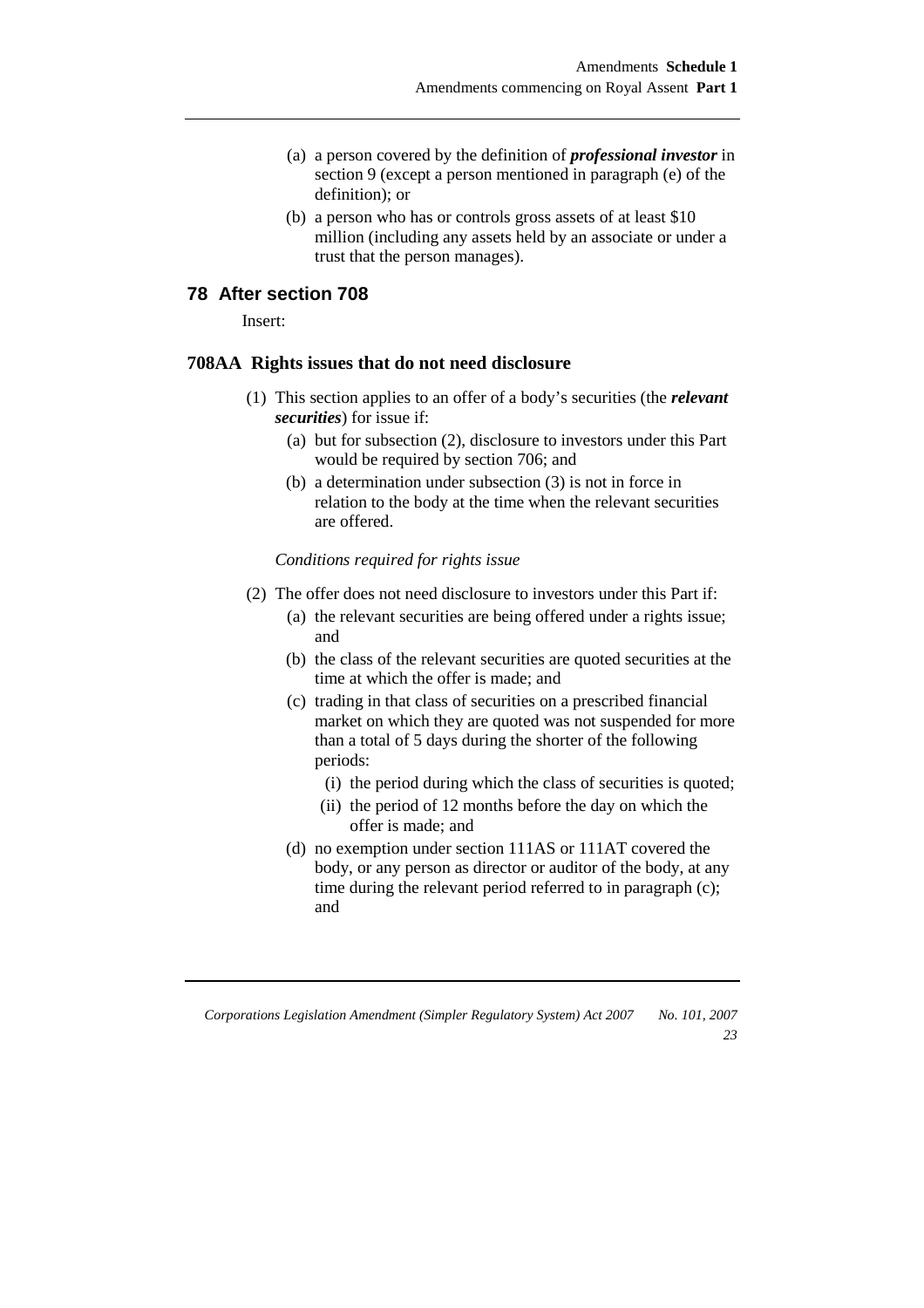- (e) no order under section 340 or 341 covered the body, or any person as director or auditor of the body, at any time during the relevant period referred to in paragraph (c); and
- (f) the body gives the relevant market operator for the body a notice that complies with subsection (7) within the 24 hour period before the offer is made.

#### *Determination by ASIC*

- (3) ASIC may make a determination under this subsection if ASIC is satisfied that in the previous 12 months the body contravened any of the following provisions:
	- (a) subsection 283AA(1), 283AB(1) or 283AC(1);
	- (b) the provisions of Chapter 2M as they apply to the body;
	- (c) section 674 or 675;
	- (d) section 724 or 728;
	- (e) subsection (10) of this section;
	- (f) section 1308 as that section applies to a notice under subsection (2) of this section.
- (4) The determination must be made in writing and a copy must be published in the *Gazette* as soon as practicable after the determination is made.
- (5) The determination made under subsection (3) is not a legislative instrument.
- (6) A failure to publish a copy of the determination does not affect the validity of the determination.

#### *Requirements for notice*

- (7) A notice complies with this subsection if the notice:
	- (a) states that the body will offer the relevant securities for issue without disclosure to investors under this Part; and
	- (b) states that the notice is being given under paragraph  $(2)(f)$ ; and
	- (c) states that, as at the date of the notice, the body has complied with:
		- (i) the provisions of Chapter 2M as they apply to the body; and
		- (ii) section 674; and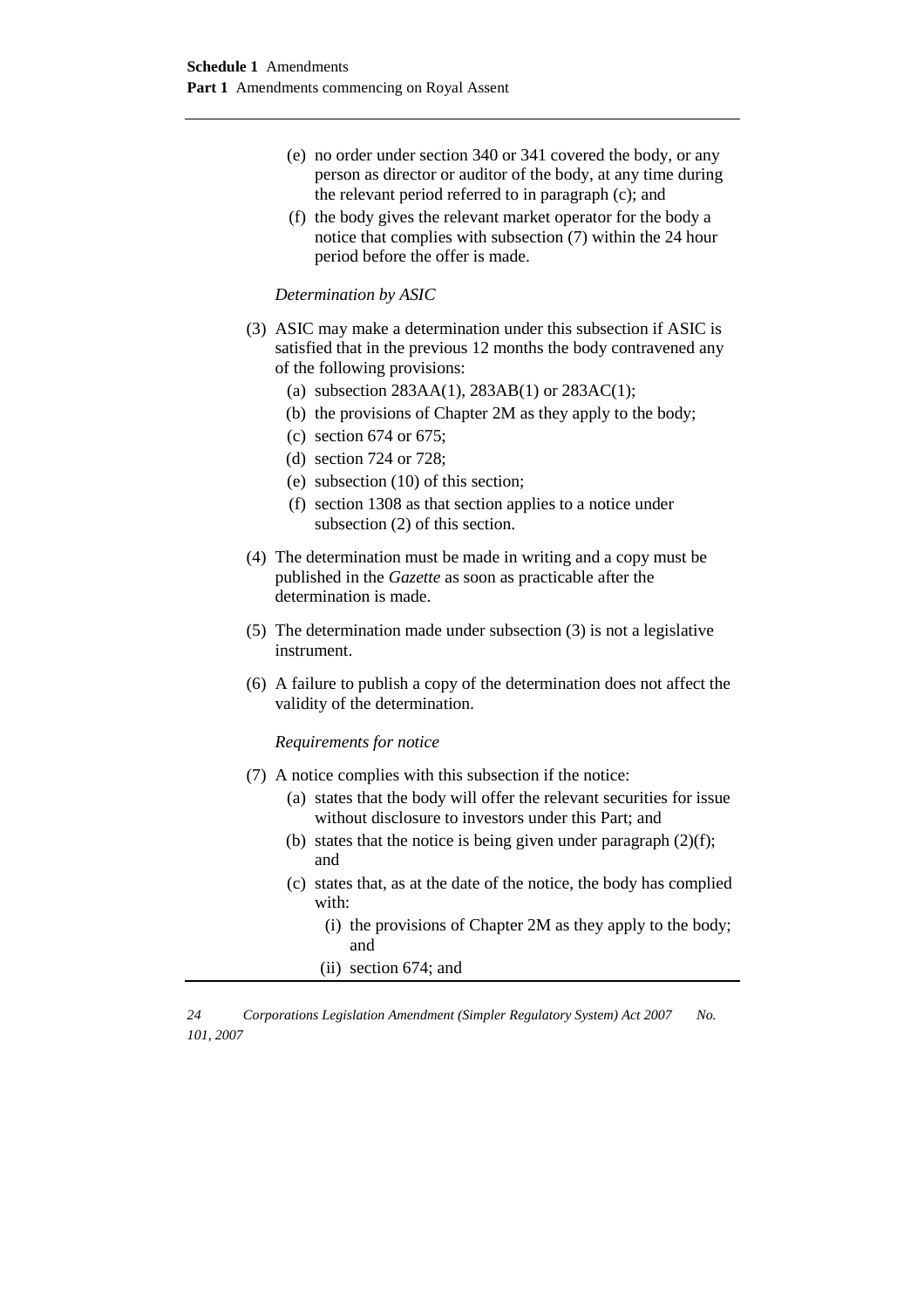- (d) sets out any information that is excluded information as at the date of the notice (see subsections (8) and (9)); and
- (e) states:
	- (i) the potential effect the issue of the relevant securities will have on the control of the body; and
	- (ii) the consequences of that effect.
- Note 1: A person is taken not to contravene section 727 if a notice purports to comply with this subsection but does not actually comply with this subsection: see subsection 727(5).
- Note 2: A notice must not be false or misleading in a material particular, or omit anything that would render it misleading in a material respect: see sections 1308 and 1309. The body has an obligation to correct a defective notice: see subsection (10) of this section.
- (8) For the purposes of subsection (7), excluded information is information:
	- (a) that has been excluded from a continuous disclosure notice in accordance with the listing rules of the relevant market operator to whom that notice is required to be given; and
	- (b) that investors and their professional advisers would reasonably require for the purpose of making an informed assessment of:
		- (i) the assets and liabilities, financial position and performance, profits and losses and prospects of the body; or
		- (ii) the rights and liabilities attaching to the relevant securities.
- (9) The notice given under subsection (2) must contain any excluded information only to the extent to which it is reasonable for investors and their professional advisers to expect to find the information in a disclosure document.

*Obligation to correct defective notice* 

- (10) The body contravenes this subsection if:
	- (a) the notice given under subsection (2) is defective; and
	- (b) the body becomes aware of the defect in the notice within 12 months after the relevant securities are issued; and
	- (c) the body does not, within a reasonable time after becoming aware of the defect, give the relevant market operator a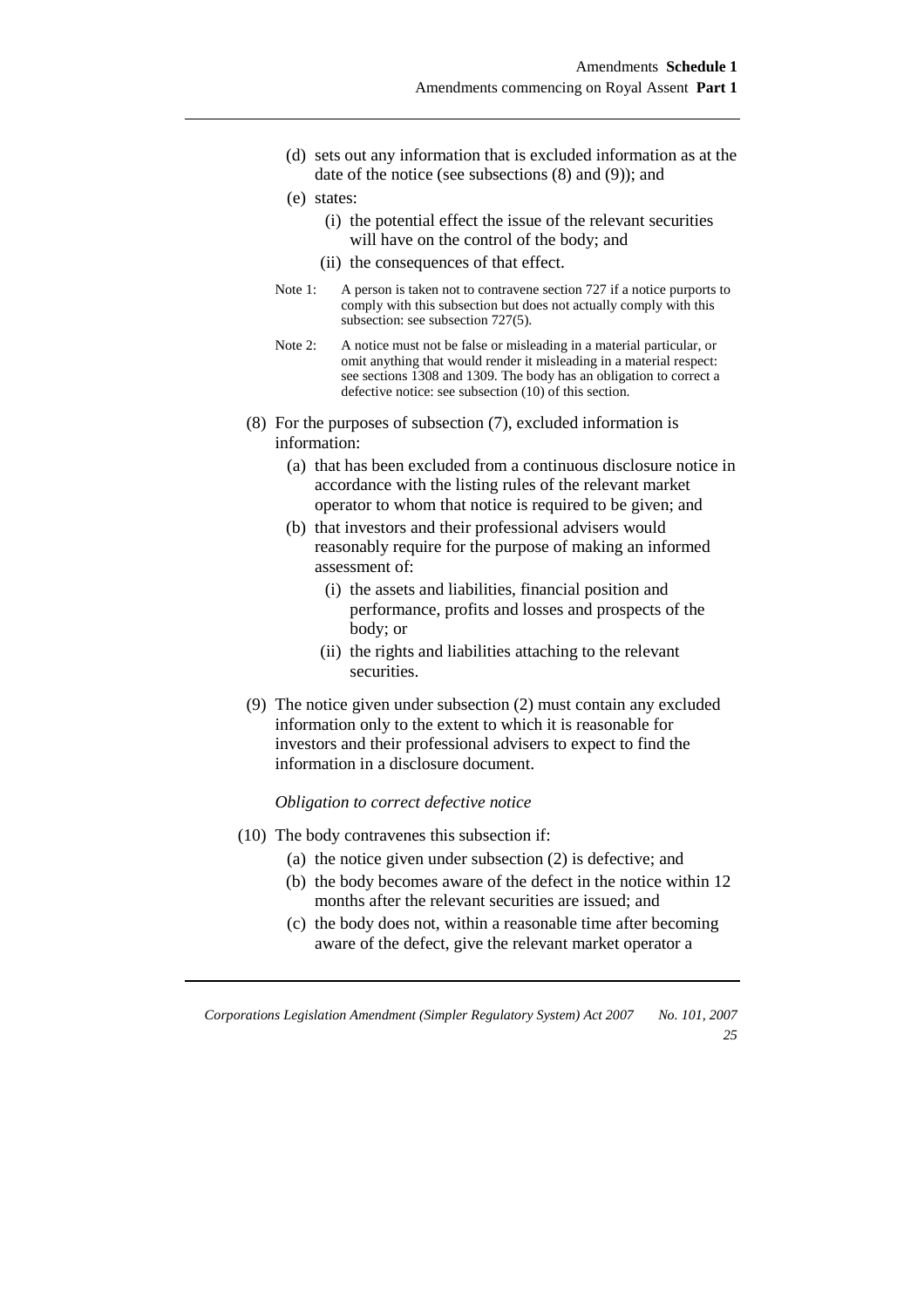notice that sets out the information necessary to correct the defect.

- (11) For the purposes of subsection (10), the notice under subsection (2) is *defective* if the notice:
	- (a) does not comply with paragraph  $(2)(f)$ ; or
	- (b) is false or misleading in a material particular; or
	- (c) has omitted from it a matter or thing, the omission of which renders the notice misleading in a material respect.

#### **79 After subsection 708A(1)**

Insert:

- (1A) This section also applies to an offer (the *sale offer*) of a body's securities (the *relevant securities*) for sale by a person if:
	- (a) but for subsection (5), disclosure to investors under this Part would be required by subsection 707(5) for the sale offer; and
	- (b) the securities were not sold by the controller with the purpose referred to in subparagraph  $707(5)(c)(i)$ ; and
	- (c) a determination under subsection (2) was not in force in relation to the body at the time when the relevant securities were issued.
- Note: The heading to subsection 708A(1) is altered by omitting "*offer*" and substituting "*offers*".

#### **80 Paragraph 708A(5)(a)**

Omit "12 months", substitute "3 months".

#### **81 Paragraph 708A(5)(b)**

Omit "in that 12 months", substitute "during the shorter of the period during which the class of securities were quoted, and the period of 12 months before the day on which the relevant securities were issued".

#### **82 Paragraphs 708A(5)(c) and (d)**

Omit "in that 12 months", substitute "during the relevant period referred to in paragraph (b)".

## **83 Paragraph 708A(5)(e)**

Repeal the paragraph, substitute: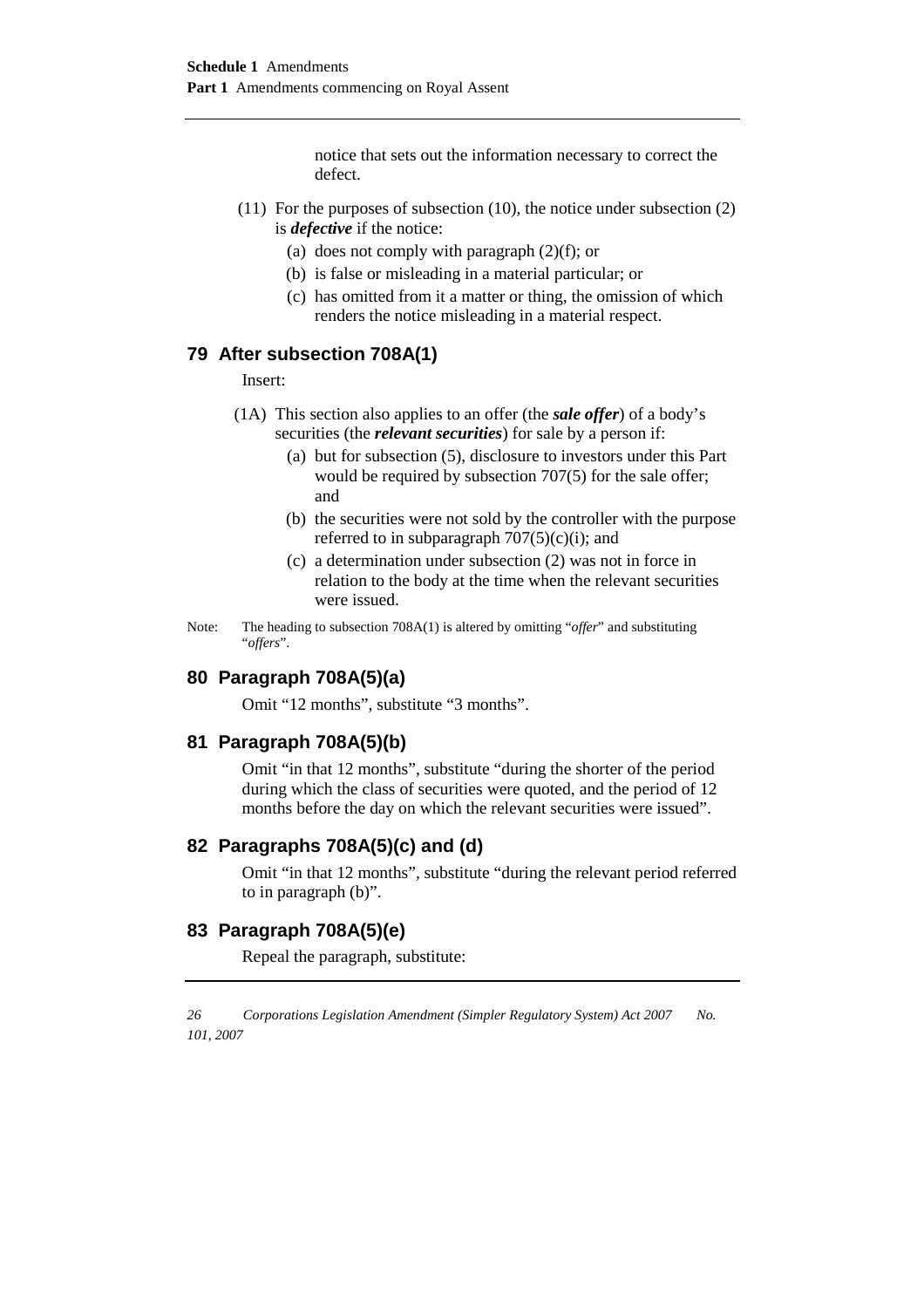- (e) either:
	- (i) if this section applies because of subsection (1)—the body gives the relevant market operator for the body a notice that complies with subsection (6) before the sale offer is made; or
	- (ii) if this section applies because of subsection (1A)—both the body, and the controller, give the relevant market operator for the body a notice that complies with subsection (6) before the sale offer is made.

#### **84 Subsection 709(4)**

Omit "\$5 million", substitute "\$10 million".

#### **85 Subsection 709(4) (Note 1)**

Omit "that are less that", substitute "that are less than".

#### **86 At the end of subsection 709(5)**

Add:

However, do not include an amount payable for securities, or payable on the exercise of options, if the securities or options are issued under an eligible employee share scheme.

#### **87 Paragraph 713(6)(ab)**

After "subsection", insert "708AA(10) or".

#### **88 Paragraph 713(6)(d)**

After "subsection", insert "708AA(2) or".

#### **89 Subsection 727(2) (note)**

After "708", insert ", 708AA".

#### **90 Paragraph 727(5)(a)**

Omit "subsection 708A(5) to make offers of securities for sale", insert "subsection 708AA(2) or 708A(5) to make offers of securities for issue or sale".

#### **91 Paragraph 727(5)(b)**

After "with subsection" (wherever occurring), insert "708AA(7) or".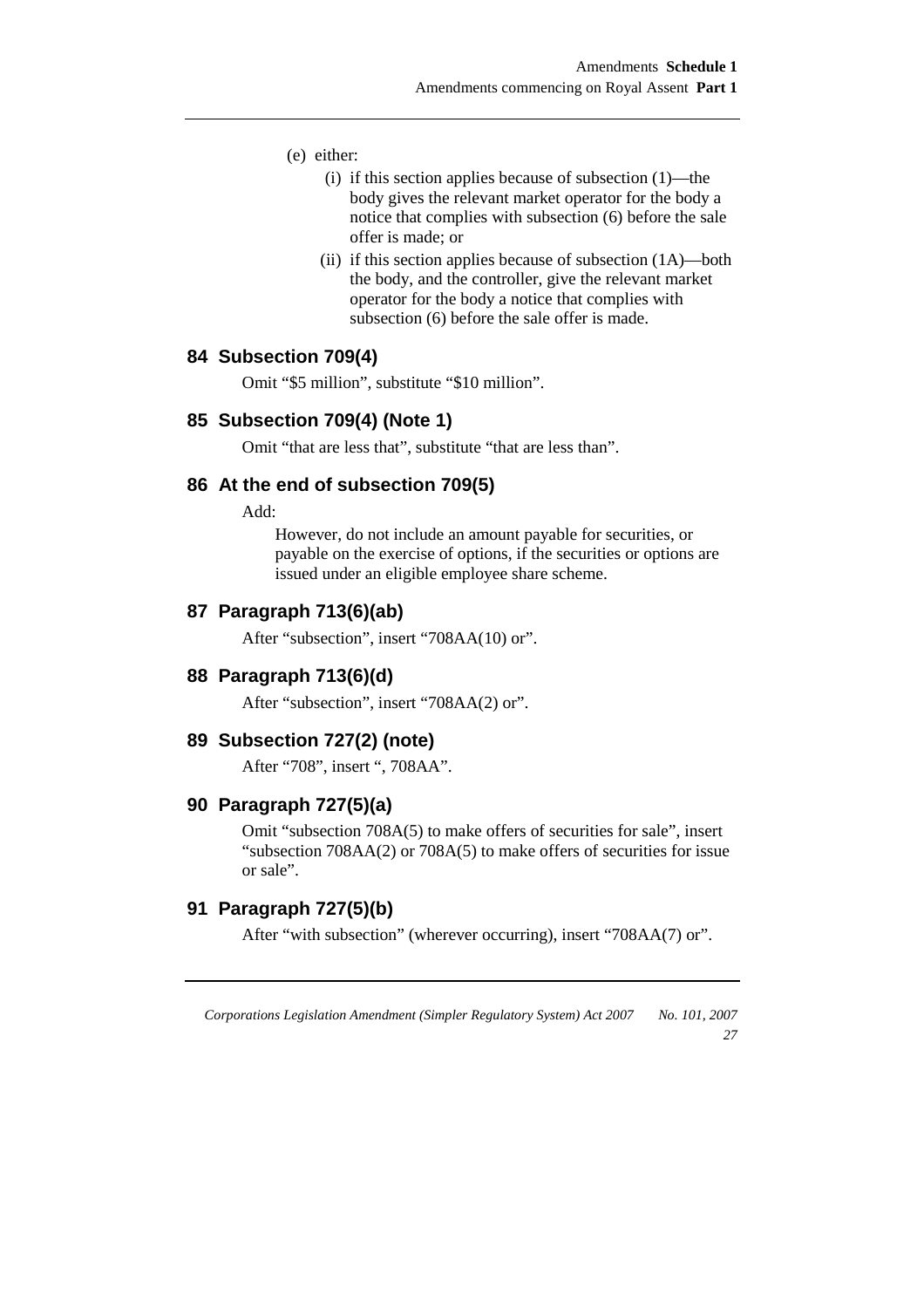#### **92 At the end of subsection 736(2)**

Add:

; or (e) the offer is made under an eligible employee share scheme.

#### **93 Section 761A (at the end of the definition of Product Disclosure Statement)**

Add:

Note: For the effect of the lodgment of a Replacement Product Disclosure Statement, see section 1014J.

#### **94 Section 761A**

Insert:

*Replacement Product Disclosure Statement* has the meaning given by section 1014H.

#### **95 Section 761A (definition of retail client)**

Omit "section 761G", substitute "sections 761G and 761GA".

## **96 Section 761A (after paragraph (d) of the definition of security)**

Insert:

- or (e) a right (whether existing or future and whether contingent or not) to acquire, by way of issue, the following under a rights issue:
	- (i) a security covered by paragraph (a), (b), (c) or (d);
	- (ii) an interest or right covered by paragraph  $764A(1)(b)$  or (ba);

## **97 Subsection 761G(1)**

After "or (7)", insert ", or section 761GA,".

#### **98 After paragraph 761G(6)(a)**

Insert:

(aa) however, if a trustee of a pooled superannuation trust (within the meaning of the *Superannuation Industry (Supervision) Act 1993*) provides a financial product that is an interest in the trust to a person covered by subparagraph  $(c)(i)$ , the product is not provided to the person as a retail client; and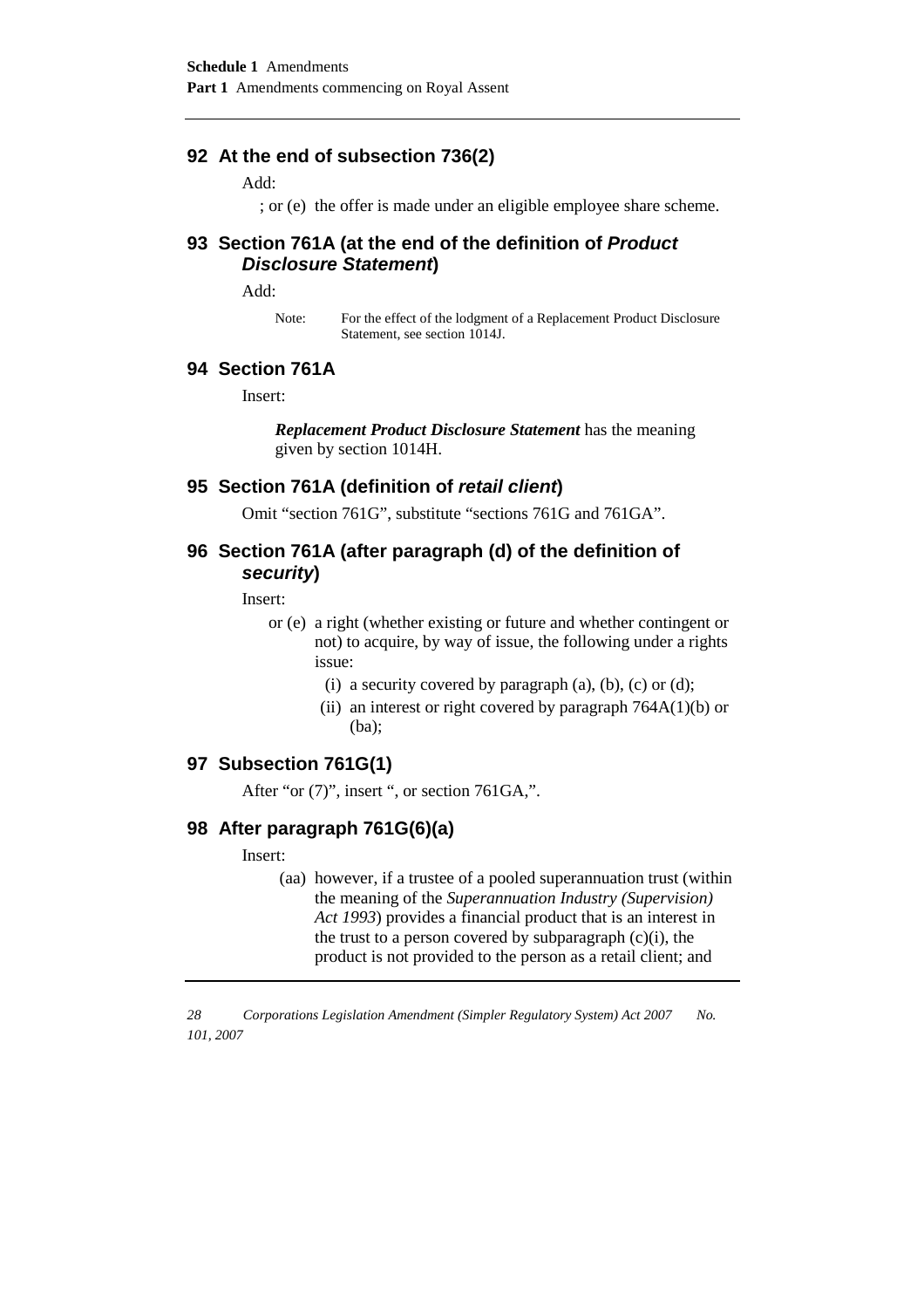#### **99 Subsection 761G(6)**

Omit all the words after paragraph (b), substitute:

- (c) if a financial service (other than the provision of a financial product) provided to a person who is:
	- (i) the trustee of a superannuation fund, an approved deposit fund, a pooled superannuation trust or a public sector superannuation scheme (within the meaning of the *Superannuation Industry (Supervision) Act 1993*) that has net assets of at least \$10 million; or
	- (ii) an RSA provider (within the meaning of the *Retirement Savings Accounts Act 1997*);

 relates to a superannuation product or an RSA product, that does not constitute the provision of a financial service to the person as a retail client.

## **100 After section 761G**

Insert:

#### **761GA Meaning of** *retail client***—sophisticated investors**

 For the purposes of this Chapter, a financial product, or a financial service in relation to a financial product, is not provided by one person to another person as a *retail client* if:

- (a) the first person (the *licensee*) is a financial services licensee; and
- (b) the financial product is not a general insurance product, a superannuation product or an RSA product; and
- (c) the financial product or service is not provided for use in connection with a business; and
- (d) the licensee is satisfied on reasonable grounds that the other person (the *client*) has previous experience in using financial services and investing in financial products that allows the client to assess:
	- (i) the merits of the product or service; and
	- (ii) the value of the product or service; and
	- (iii) the risks associated with holding the product; and
	- (iv) the client's own information needs; and
	- (v) the adequacy of the information given by the licensee and the product issuer; and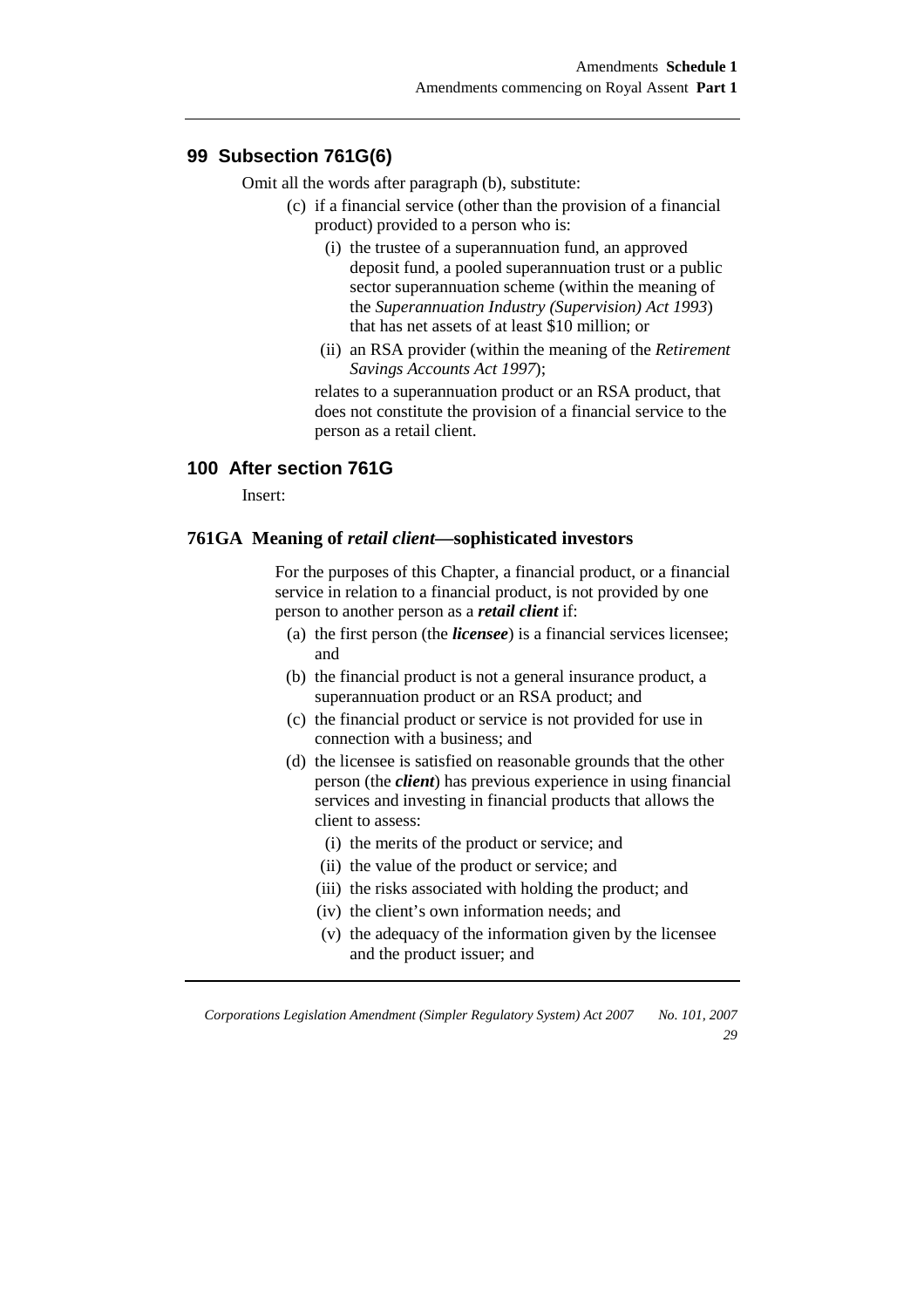- (e) the licensee gives the client before, or at the time when, the product or advice is provided a written statement of the licensee's reasons for being satisfied as to those matters; and
- (f) the client signs a written acknowledgment before, or at the time when, the product or service is provided that:
	- (i) the licensee has not given the client a Product Disclosure Statement; and
	- (ii) the licensee has not given the client any other document that would be required to be given to the client under this Chapter if the product or service were provided to the client as a retail client; and
	- (iii) the licensee does not have any other obligation to the client under this Chapter that the licensee would have if the product or service were provided to the client as a retail client.

### **101 Section 798C**

Repeal the section, substitute:

### **798C Market licensee or related body corporate etc. listing on market**

- (1) Any of the following kinds of entity or scheme (the *listed entity*) may be included in a market's official list:
	- (a) the market licensee for the market;
	- (b) a related body corporate of the market licensee;
	- (c) a managed investment scheme whose responsible entity is a related body corporate of the market licensee;
	- (d) a trust whose trustee is a related body corporate of the market licensee.
	- Note: There are certain matters that must be included in the market's listing rules before such an entity or scheme is included in the official list (see subsection (4)).
- (2) In such a case, the financial products of the listed entity may be traded on the market, if either or both the listed entity and the market licensee have entered into such arrangements as ASIC requires:
	- (a) for dealing with possible conflicts of interest that might arise from the listed entity's financial products being able to be traded on the market; and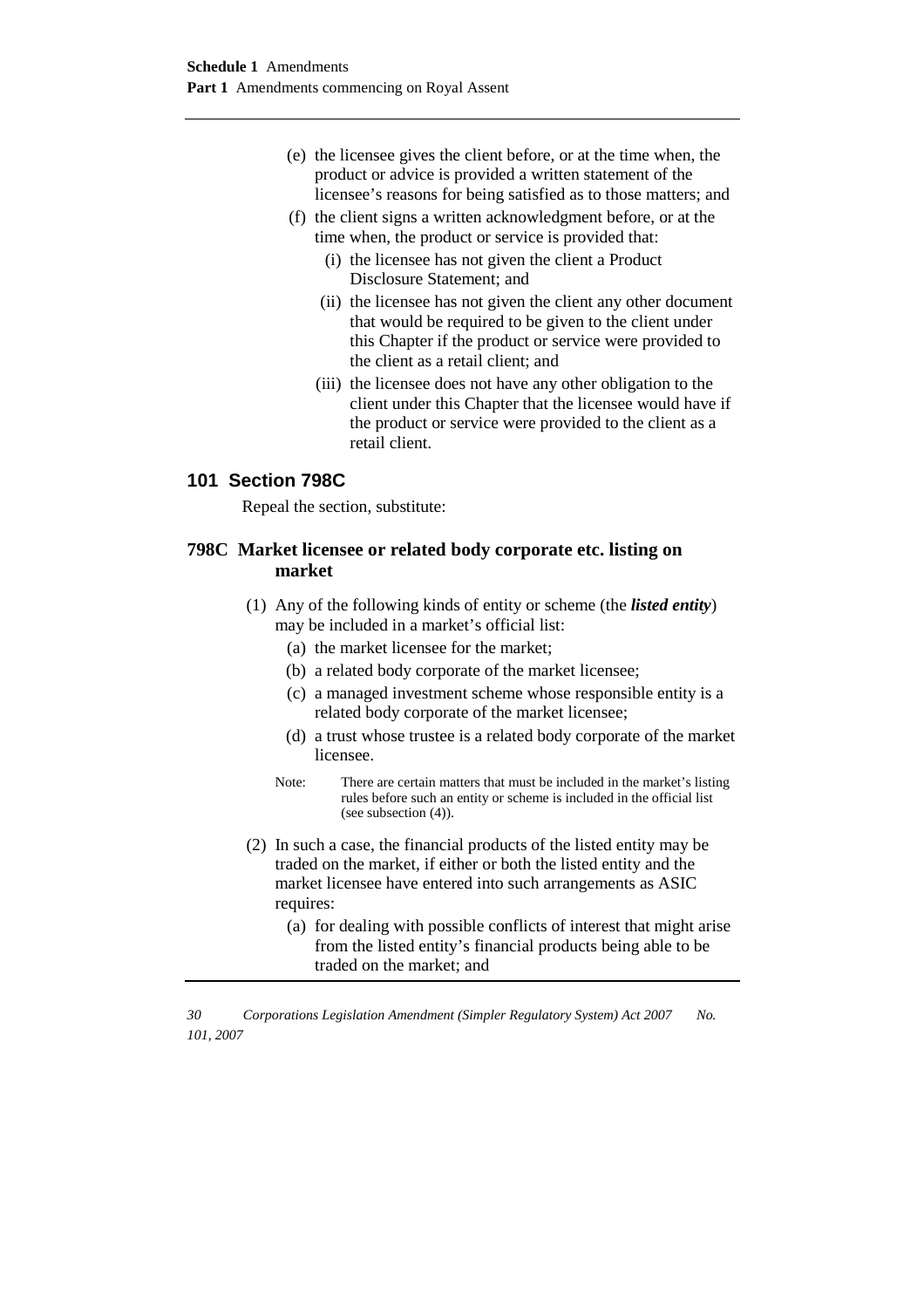- (b) for the purposes of ensuring the integrity of trading in the listed entity's financial products.
- Note: For fees in respect of ASIC performing functions under such arrangements, see Part 9.10.
- (3) The listed entity, and the market licensee (if applicable), with whom ASIC has entered into arrangements for the purposes of subsection (2) must comply with the arrangements.
	- Note: Failure to comply with this subsection is an offence (see subsection 1311(1)).
- (4) Before, and at all times while, the listed entity is included in the market's official list, the market's listing rules must provide for ASIC, instead of the market licensee, to make decisions and to take action (or to require the market licensee to take action on ASIC's behalf) in relation to these matters, and matters related to these matters:
	- (a) the admission of the listed entity to the market's official list; and
	- (b) the removal of the listed entity from that list; and
	- (c) allowing, stopping or suspending the trading on the market of the listed entity's financial products.
	- Note: For fees in respect of ASIC performing this function, see Part 9.10.
- (5) ASIC has the powers and functions that are provided for it in any listing rules or arrangements made for the purposes of this section.
- (6) The products of an entity or scheme referred to in subsection (1) must not be traded on the market licensee's market otherwise than as allowed by this section.
	- Note: Failure to comply with this subsection is an offence (see subsection 1311(1)).
- (7) This section does not apply if the licence of the market licensee was granted under subsection 795B(2) (overseas markets). Instead, the law of the country in which the market licensee's principal place of business is located applies for all purposes connected with the inclusion of the listed entity in the market's official list.

## **102 Paragraphs 798D(1)(a) and (b)**

Omit "a market licensee", substitute "an entity or scheme referred to in subsection 798C(1)".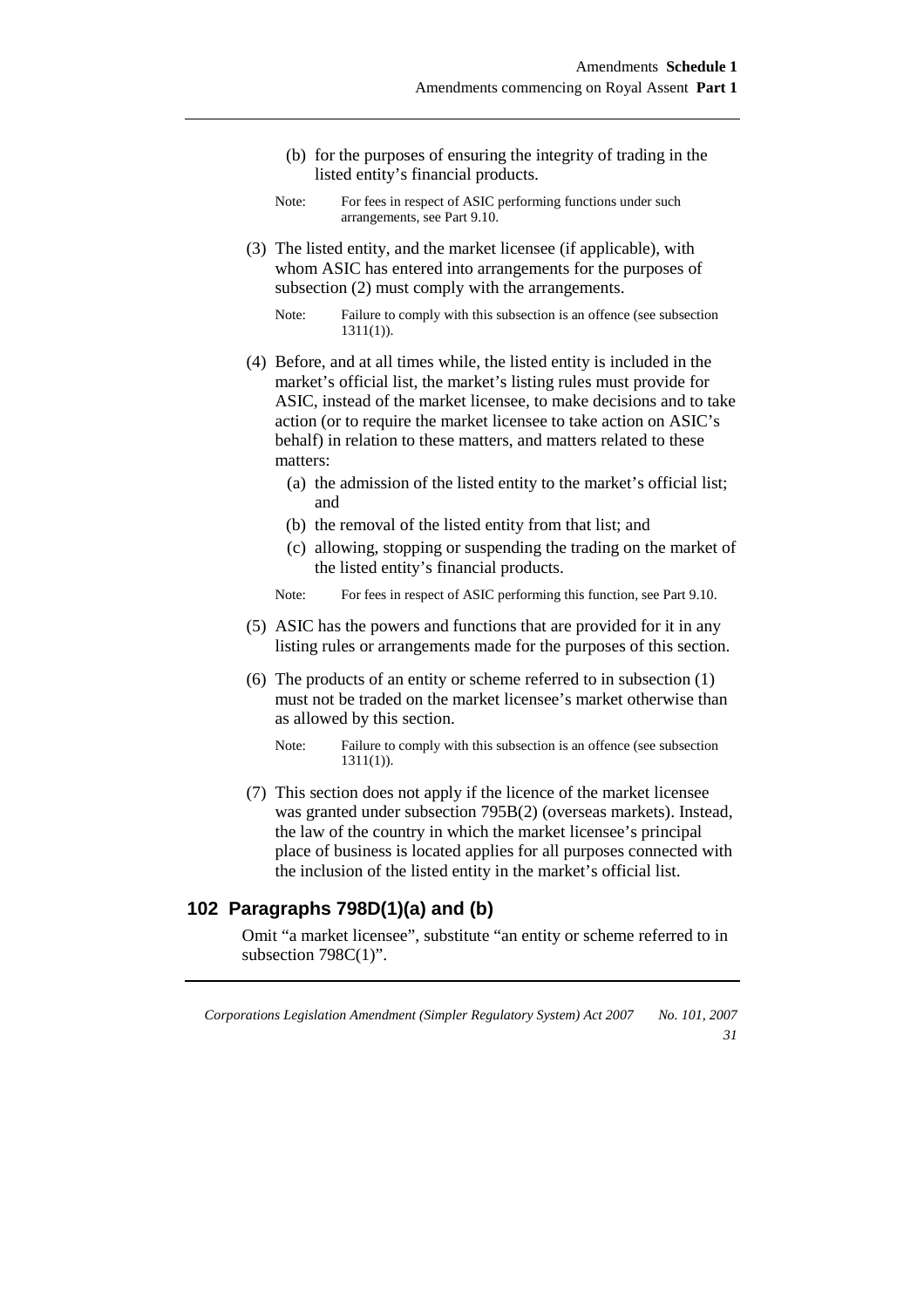Note: The heading to section 798D is altered by adding at the end "**or related bodies corporate etc.**".

#### **103 Subsection 798D(4)**

Omit "market licensee", substitute "entity or scheme".

#### **104 Subsection 798D(5)**

Omit "licensee", substitute "entity or scheme".

#### **105 After section 798D**

Insert:

#### **798DA Market licensee, related body corporate etc. or competitor participating in market**

- (1) This section applies if any of the following is a participant (the *participant*) in a market:
	- (a) the market licensee;
	- (b) a related body corporate of the market licensee;
	- (c) a partnership if a partner in the partnership is a related entity of the market licensee;
	- (d) an entity if:
		- (i) the entity conducts, or participates in, a business that is in competition with a business conducted by the market licensee, or by a related body corporate of the market licensee; and
		- (ii) the entity requests that ASIC make decisions and take action in relation to the matters referred to in subsection (2).
- (2) Before, and at all times while, the participant is participating in the market, the market's operating rules must provide for ASIC, instead of the market licensee, to make decisions and to take action (or to require the market licensee to take action on ASIC's behalf) in relation to these matters, and matters related to these matters:
	- (a) the admission of the participant to the market; and
	- (b) the expulsion and suspension of the participant from the market; and
	- (c) the disciplining of the participant; and

*32 Corporations Legislation Amendment (Simpler Regulatory System) Act 2007 No. 101, 2007*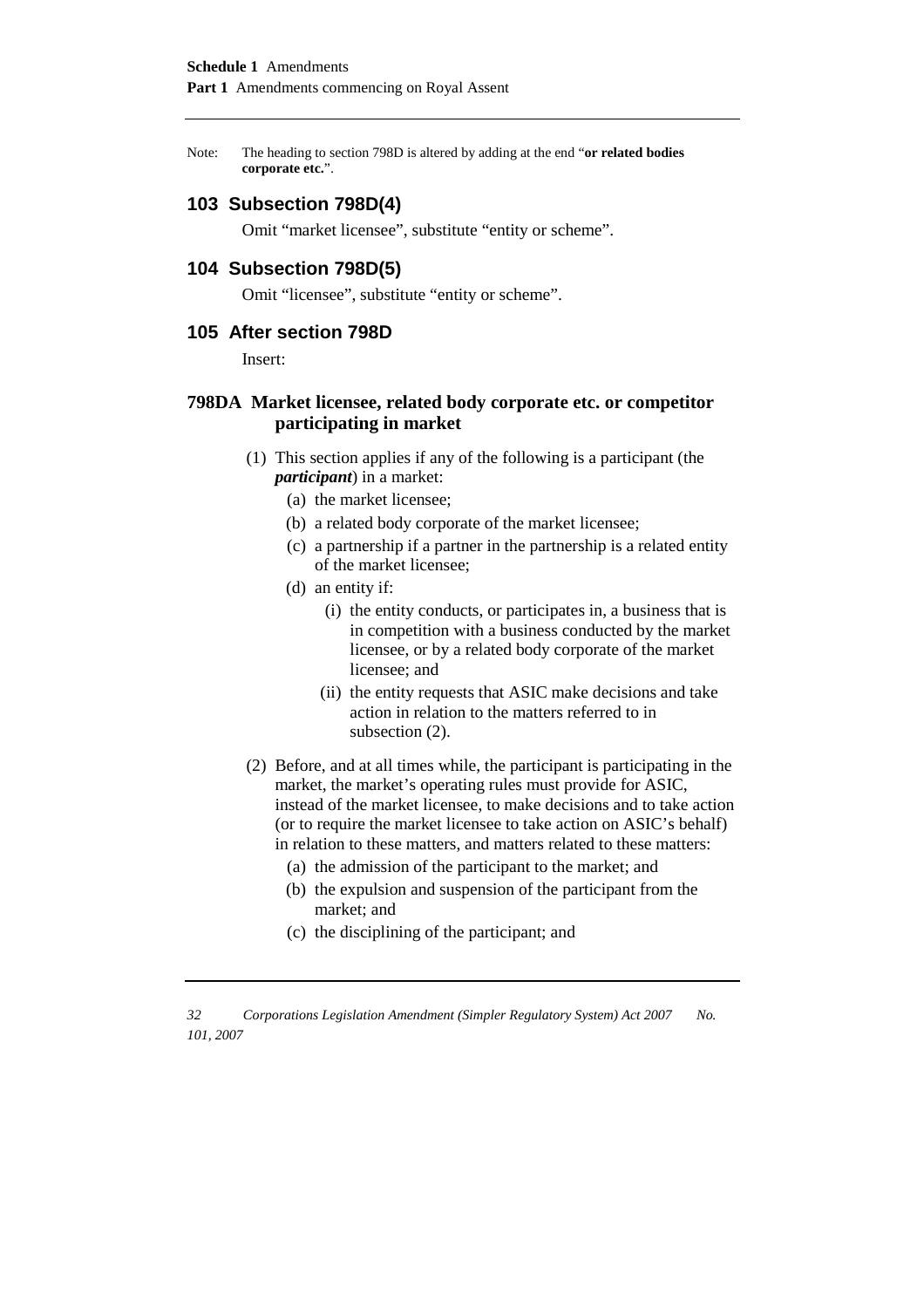- (d) the participant's compliance with the operating rules or this Act, including:
	- (i) the method of determining whether the participant has complied with those rules or this Act; and
	- (ii) any action (including the imposition of a fine or penalty) to be taken in respect of contraventions of those rules or this Act.
- Note: For fees in respect of ASIC performing this function, see Part 9.10.
- (3) ASIC has the powers and functions that are provided for it in any operating rules made for the purposes of this section.
- (4) A participant referred to in subsection (1) must not participate in the market licensee's market otherwise than as allowed by this section.

- (5) This section does not apply if the licence of the market licensee was granted under subsection 795B(2) (overseas markets). Instead, the law of the country in which the market licensee's principal place of business is located applies for all purposes connected with the participation of the participant in the market.
- (6) To avoid doubt, subsection (1) does not authorise a market licensee to participate in its own market.

## **106 After paragraph 911A(2)(ec)**

Insert:

(ed) both of the following apply:

- (i) the service is the provision of general advice by the person in connection with an offer of financial products under an eligible employee share scheme;
- (ii) the person is the corporation whose financial products are being issued or sold under the scheme, or an entity that that corporation controls;
- (ee) all of the following apply:
	- (i) the service is dealing in a financial product by the person in connection with an offer of the financial product under an eligible employee share scheme;

Note: Failure to comply with this subsection is an offence (see subsection 1311(1)).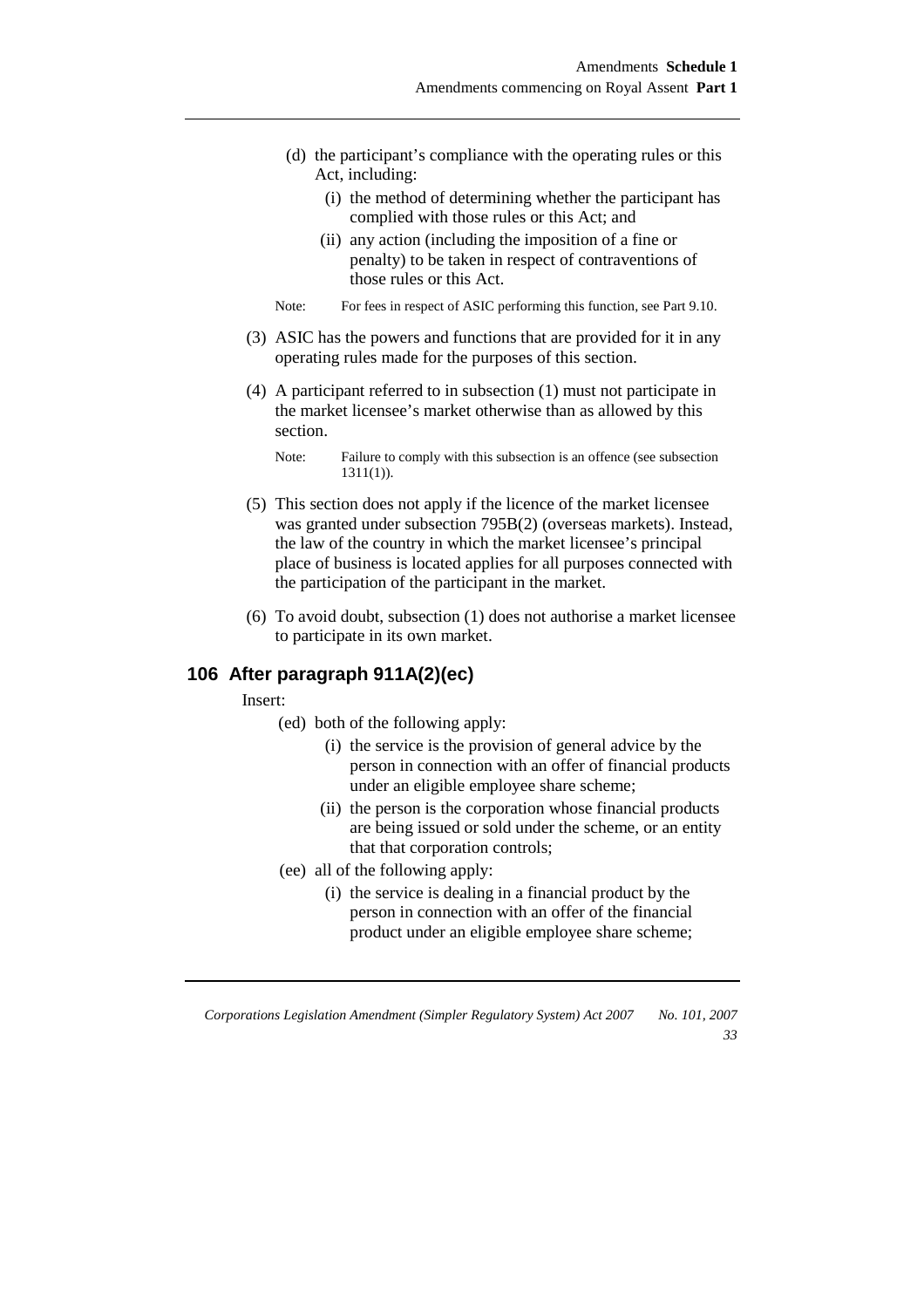- (ii) the scheme requires that any purchase or disposal of the financial product under the scheme occurs through a person who holds an Australian financial services licence to deal in financial products, or a person outside this jurisdiction who is licensed or otherwise authorised to deal in financial products in that jurisdiction;
- (iii) the person is the corporation whose financial products are being issued or sold under the scheme, or an entity that that corporation controls;
- (ef) both of the following apply:
	- (i) the service is, or is provided incidentally to, a custodial or depository service that is provided by the person in connection with an eligible employee share scheme;
	- (ii) the person is the corporation whose financial products are being issued or sold under the scheme, or an entity that that corporation controls;
- (eg) both of the following apply:
	- (i) the service is dealing in an interest in a contribution plan operated by the person in relation to an eligible employee share scheme;
	- (ii) the person is the corporation whose financial products are being issued or sold under the scheme, or an entity that that corporation controls;

### **107 Subsection 940C(3)**

Omit "or 946B(3)", substitute ", paragraph 946AA(5)(b) or subsection  $946B(3)$  or  $(8)$ ".

#### **108 Paragraph 942B(2)(g)**

After "(subsection 946B(1))", insert "or advice to which subsection 946B(7) applies".

#### **109 Subparagraph 942B(2)(g)(i)**

Omit "further market-related advice that is provided to them", substitute "that advice".

#### **110 Paragraph 942B(8)(a)**

After "further market-related advice", insert "or advice to which subsection 946B(7) applies".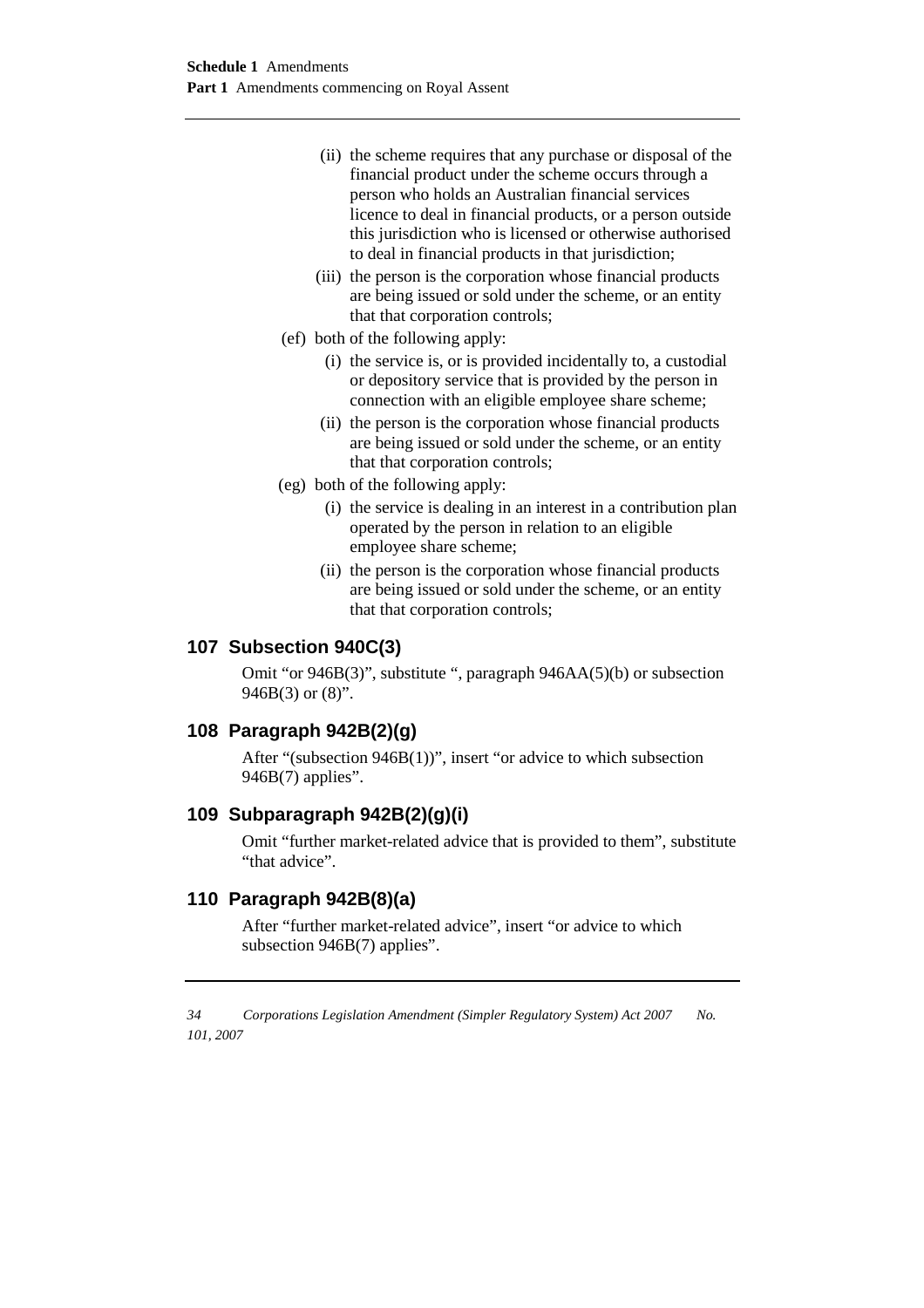## **111 Paragraph 942B(8)(b)**

Omit "further market-related".

## **112 Paragraph 942C(2)(h)**

After "(subsection 946B(1))", insert "or advice to which subsection 946B(7) applies".

## **113 Subparagraph 942C(2)(h)(i)**

Omit "further market-related advice that is provided to them", substitute "that advice".

### **114 Paragraph 942C(8)(a)**

After "further market-related advice", insert "or advice to which subsection 946B(7) applies".

### **115 Paragraph 942C(8)(b)**

Omit "further market-related".

## **116 Subsection 946A(3)**

Omit "section 946B", substitute "sections 946AA and 946B".

#### **117 After section 946A**

Insert:

#### **946AA Small investments—Statement of Advice not required**

#### *Small investments generally*

- (1) The providing entity does not have to give the client a Statement of Advice for particular advice (the *small investment advice*) if:
	- (a) both of the following apply:
		- (i) an amount (the *threshold amount*) has been prescribed by regulations made for the purposes of this paragraph;
		- (ii) the total value of all financial investments in relation to which the advice is provided, as worked out under subsection (2), does not exceed the threshold amount; and
	- (b) the advice does not relate to any of the following: (i) a derivative;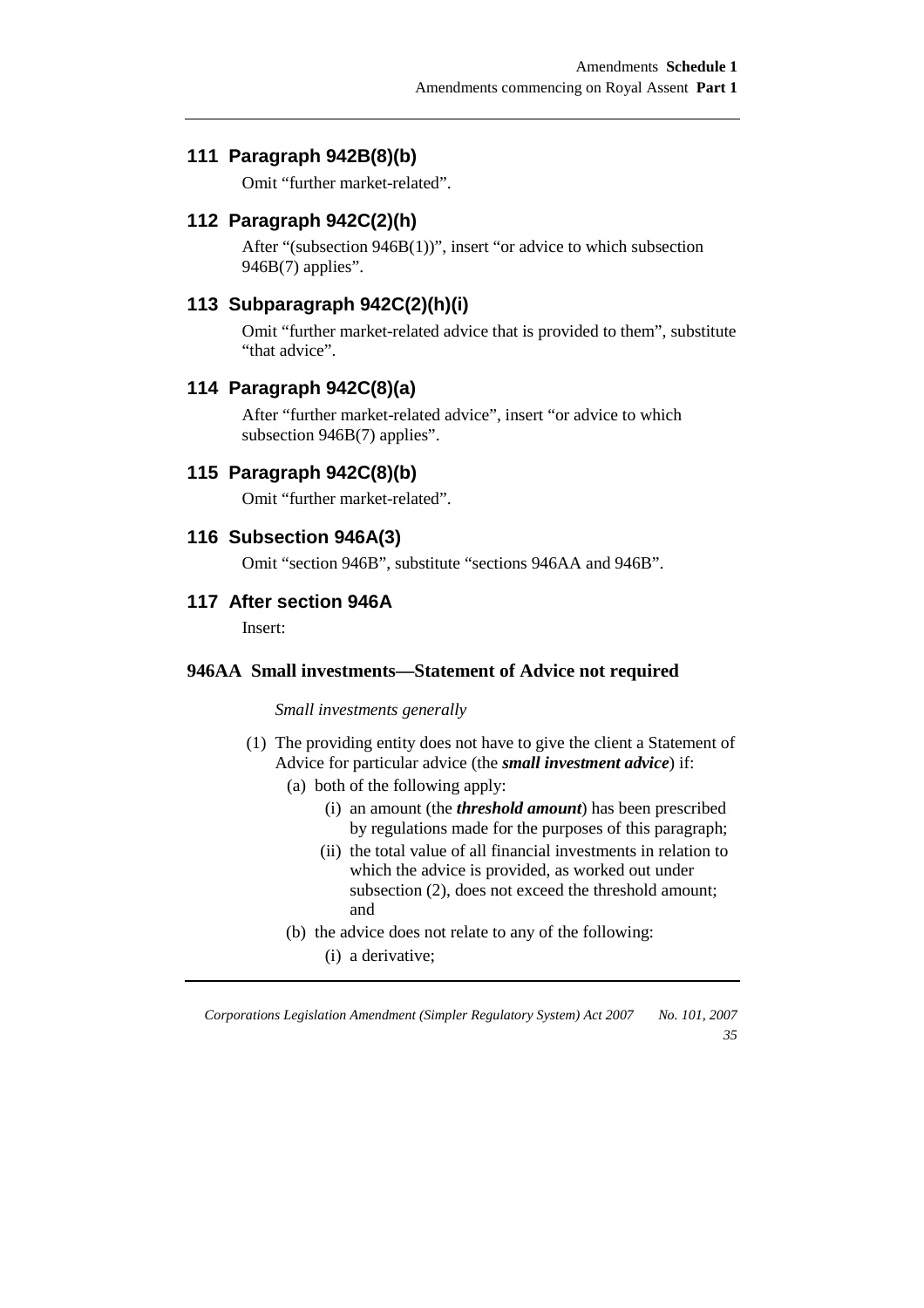- (ii) a general insurance product;
- (iii) a life risk insurance product (except to the extent that advice about a superannuation product relates to a life risk insurance product); and
- (c) the advice does not relate to any superannuation product or RSA product, unless the client already has an interest in the product.

#### *Total value of investments*

- (2) For the purposes of paragraph  $(1)(a)$ , the total value of investments in relation to which the small investment advice is provided is:
	- (a) if the advice solely relates to the acquisition of all (or part) of one or more financial products, or of an increased interest in one or more financial products—the sum of the values (the *total acquisition value*) of each acquisition; or
	- (b) if the advice solely relates to the disposal of all (or part) of one or more financial products, or of a part of an interest in one or more financial products—the sum of the values (the *total disposal value*) of each disposal; or
	- (c) if the advice relates to both an acquisition, and a disposal, mentioned in paragraphs (a) and (b):
		- (i) the total acquisition value; or
		- (ii) if the total disposal value exceeds the total acquisition value—the total disposal value.

#### *Method for working out threshold amount*

(3) Regulations made for the purposes of paragraph  $(1)(a)$  may prescribe how the threshold amount is to be worked out in relation to particular kinds of financial products.

#### *Record of advice*

- (4) The providing entity must keep a record of the small investment advice and, in doing so, must comply with any applicable requirements of regulations made for the purposes of this subsection.
	- Note: Failure to comply with this subsection is an offence (see subsection 1311(1)).
- (5) The providing entity must, at the applicable time, give the client: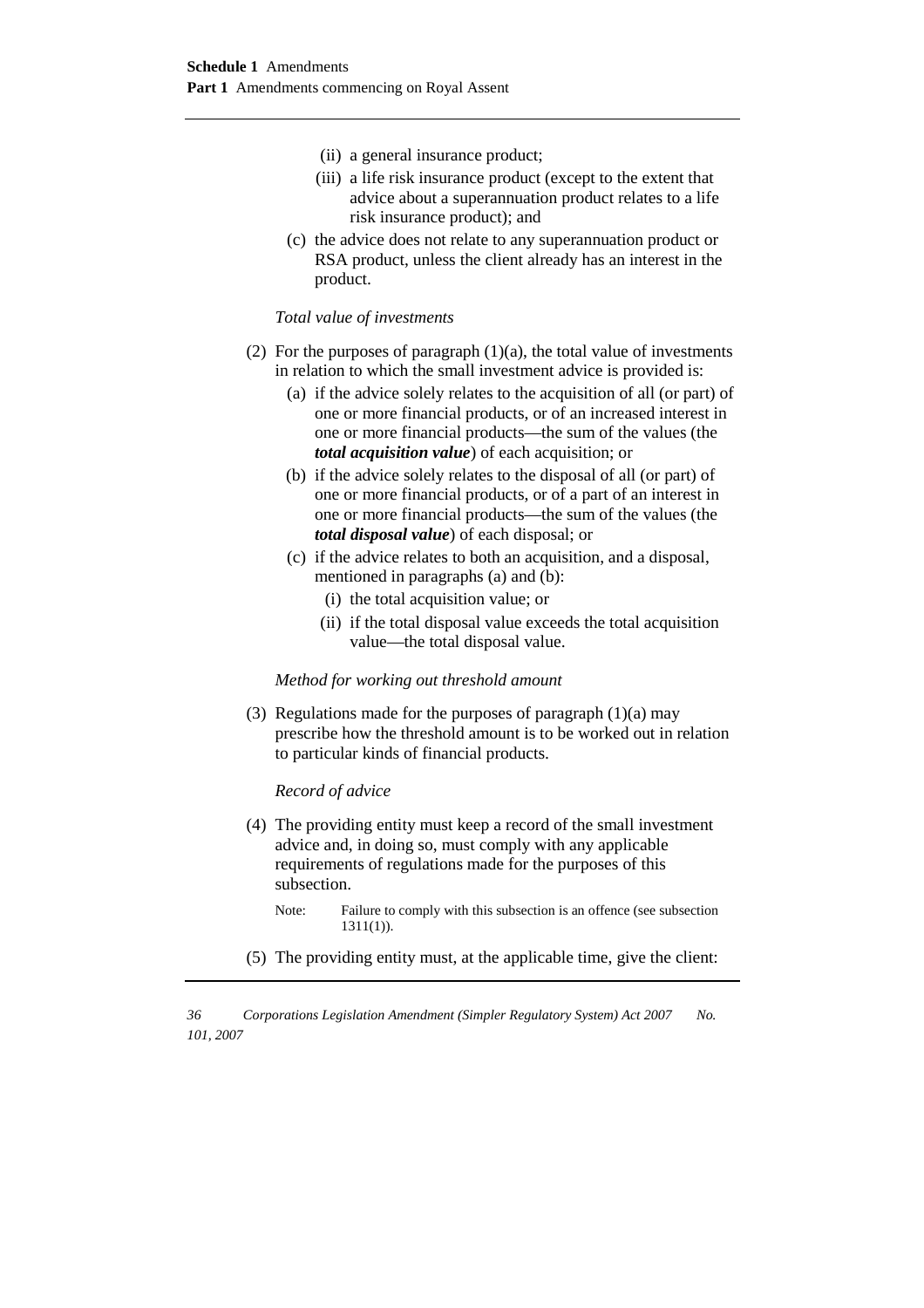- (a) a copy of the record of the small investment advice; and
- (b) the information that would, if a Statement of Advice were to be given, be required to be in the Statement by paragraphs  $947B(2)(d)$  and (e), or  $947C(2)(e)$  and (f), as the case requires.
- Note: Failure to comply with this subsection is an offence (see subsection 1311(1)).
- (6) For the purposes of subsection (5), the *applicable time* for something to be given relating to the small investment advice is the time:
	- (a) when, or as soon as practicable after, the advice is provided; and
	- (b) in any event—before the providing entity provides the client with any further financial service arising out of, or connected with, the advice.

## **118 At the end of section 946B**

Add:

*Where advice does not recommend the purchase or sale of products* 

- (7) The providing entity does not have to give the client a Statement of Advice for particular advice if:
	- (a) the advice does not recommend or state an opinion in respect of:
		- (i) the acquisition or disposal of any specific financial product, or the products of a specific issuer; nor
		- (ii) a modification to an investment strategy or a contribution level in relation to a financial product held by the client; and
	- (b) the following persons do not directly receive any remuneration (other than remuneration that is currently being received for an earlier acquisition of a product) or other benefit for, or in relation to, the advice:
		- (i) the providing entity;
		- (ii) an employer of the providing entity;
		- (iii) the authorising licensee, or any of the authorising licensees;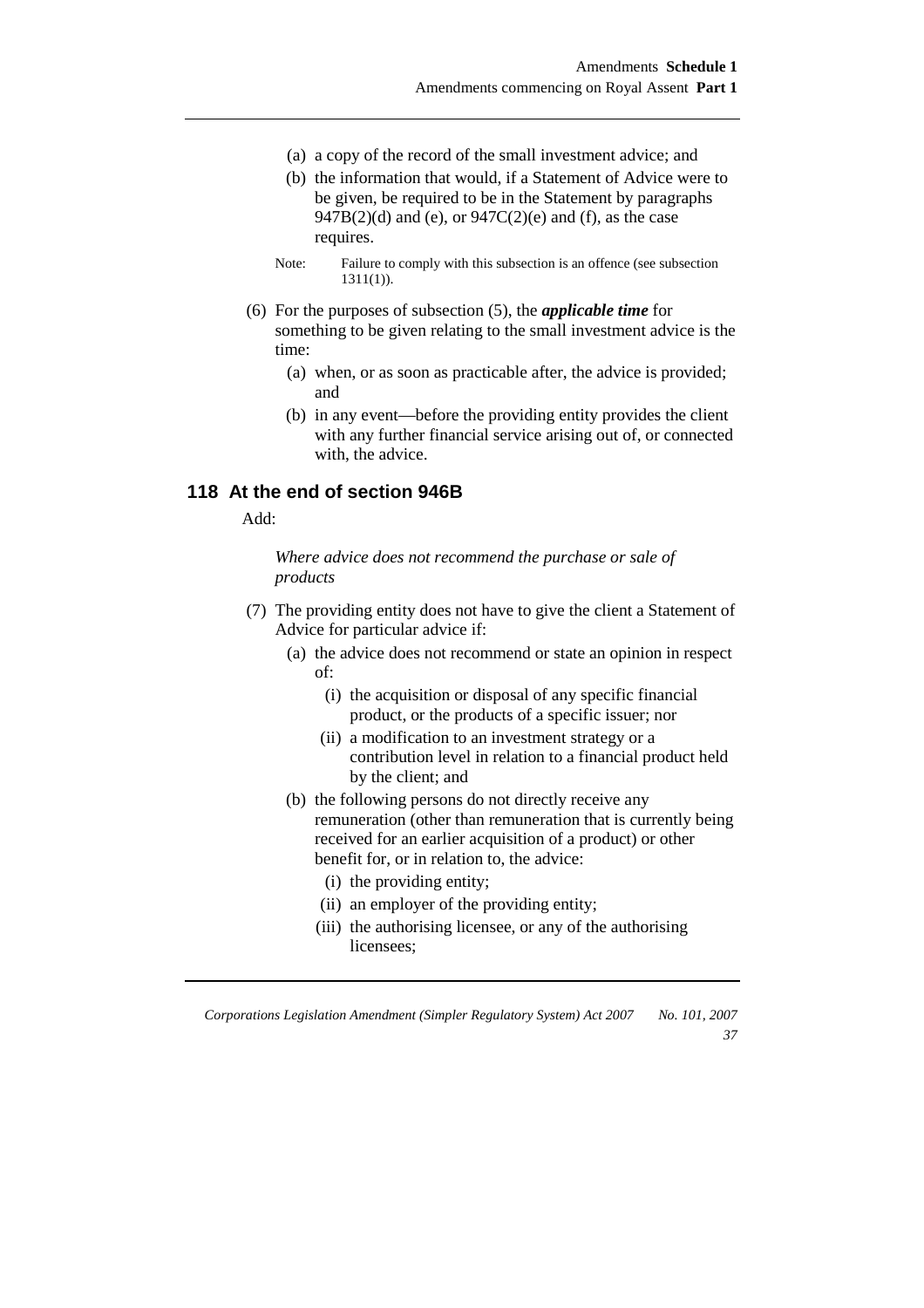- (iv) an employee or director of the authorising licensee, or of any of the authorising licensees;
- (v) an associate of any of the above;
- (vi) any other person prescribed by regulations made for the purposes of this paragraph.
- (8) However, in the same communication as is used to provide to the client the advice referred to in subsection (7), the client must be given the information that would, if a Statement of Advice were to be given, be required to be in the Statement by paragraphs  $947B(2)$ (d) and (e), or  $947C(2)$ (e) and (f), as the case requires.
- (9) The providing entity must keep a record of the advice and, in doing so, must comply with any applicable requirements of regulations made for the purposes of this subsection.

Note 1: Failure to comply with this subsection is an offence (see subsection 1311(1)).

- Note 2: For the client's right to a record of the advice, see subsections  $942B(8)$ and 942C(8).
- Note: The heading to section 946B is altered by omitting "**Situations**" and substituting "**Other situations**".

## **119 Subsection 952B(1) (paragraph (b) of the definition of defective)**

Omit "information or a statement required by subsection 946B(3), 946B(6) or 946C(2)" (wherever occurring), substitute "information, a statement or a copy of a record required by subsection 946AA(5), 946B(3), (6) or (8) or 946C(2)".

## **120 Subsection 952B(1) (subparagraph (b)(iii) of the definition of defective)**

Omit "information or statement", substitute "information, statement or copy".

## **121 Subsection 952B(1) (paragraph (d) of the definition of disclosure document or statement)**

Repeal the paragraph, substitute:

(d) information, a statement or a copy of a record required by subsection 941C(5) or (7), 941D(2), 946AA(5), 946B(3), (6) or (8) or 946C(2).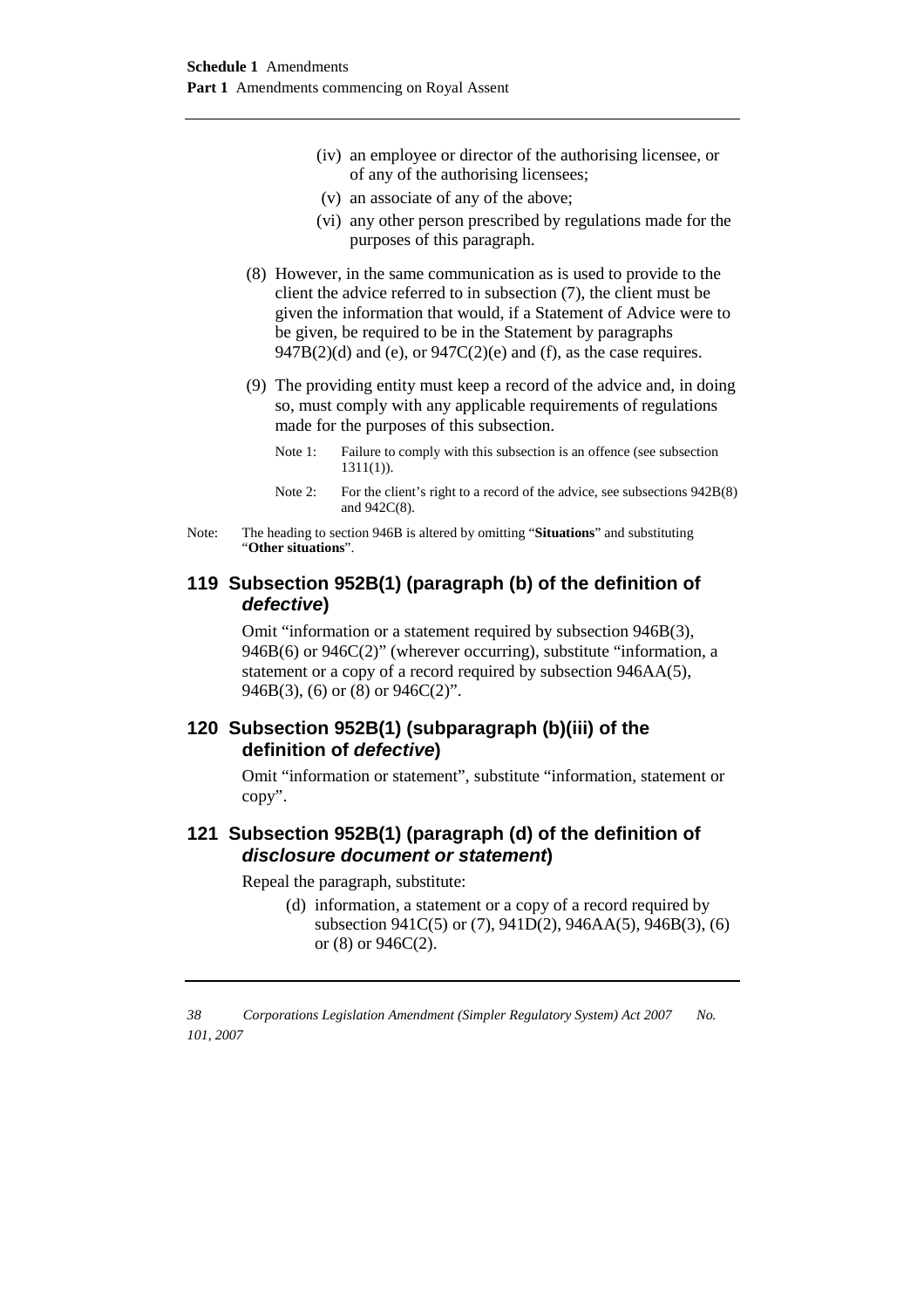## **122 Paragraph 952E(3)(a)**

Omit "information or a statement required by subsection 941C(5), 941C(7), 941D(2), 946B(3), 946B(6) or 946C(2)", substitute "information, a statement or a copy of a record required by subsection 941C(5) or (7), 941D(2), 946AA(5), 946B(3), (6) or (8) or 946C(2)".

## **123 Subsections 952F(1) and 952G(1)**

Omit "information or a statement required by subsection 941C(5), 941C(7), 941D(2), 946B(3), 946B(6) or 946C(2)" (wherever occurring), substitute "information, a statement or a copy of a record required by subsection 941C(5) or (7), 941D(2), 946AA(5), 946B(3), (6) or (8) or 946C(2)".

## **124 Subsection 953A(1) (paragraph (b) of the definition of defective)**

Omit "information or a statement required by subsection 946B(3), 946B(6) or 946C(2)" (wherever occurring), substitute "information, a statement or a copy of a record required by subsection 946AA(5), 946B(3), (6) or (8) or 946C(2)".

## **125 Subsection 953A(1) (subparagraph (b)(iii) of the definition of defective)**

Omit "information or statement", substitute "information, statement or copy".

## **126 Subsection 953A(1) (paragraph (d) of the definition of disclosure document or statement)**

Repeal the paragraph, substitute:

(d) information, a statement or a copy of a record required by subsection 941C(5) or (7), 941D(2), 946AA(5), 946B(3), (6) or (8) or 946C(2).

### **127 Section 990A**

Repeal the section, substitute:

#### **990A Sections 990B to 990H not to apply to public companies**

 Sections 990B to 990H do not apply to a financial services licensee that is a public company.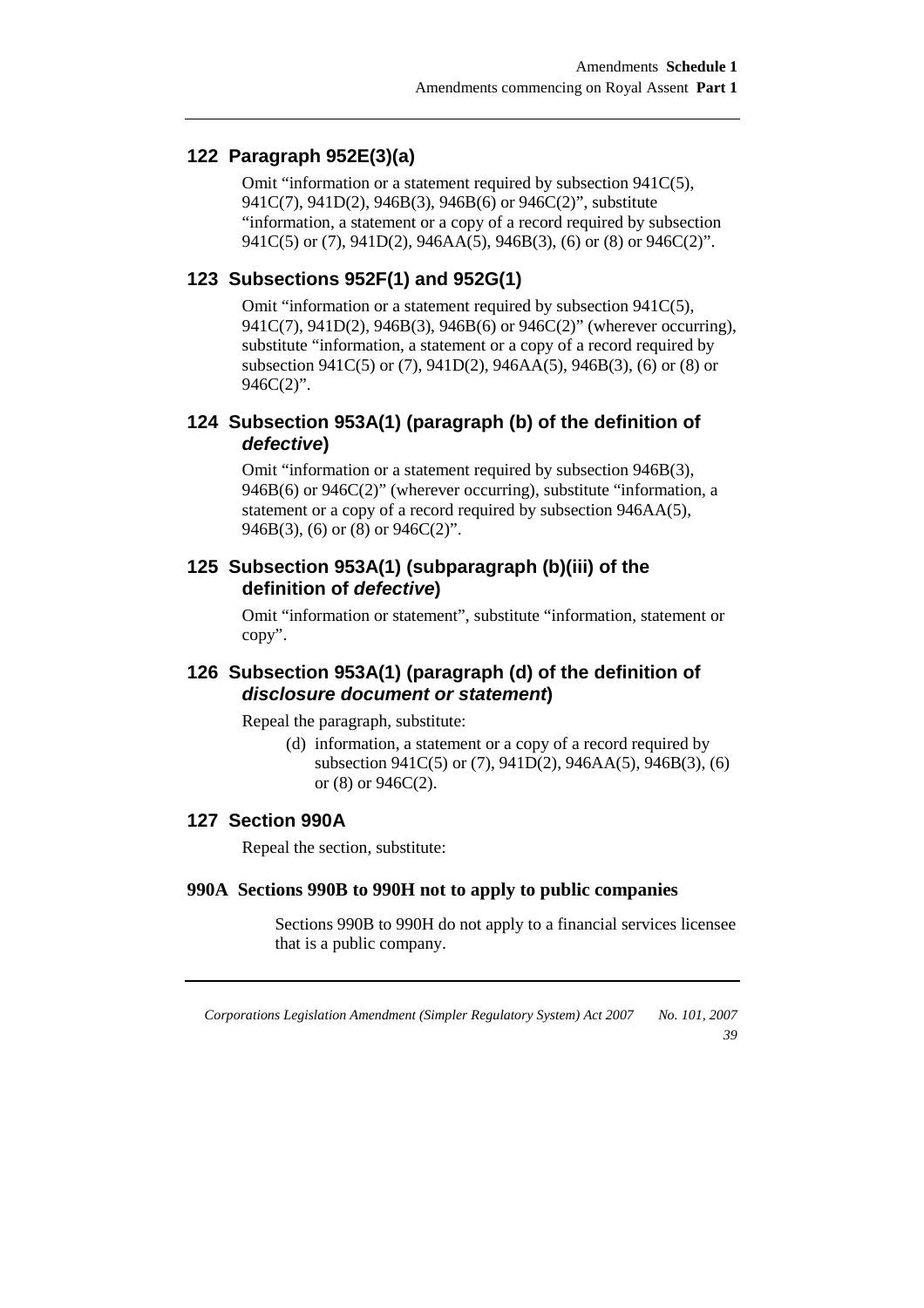## **128 At the end of section 990B**

Add:

(9) In this section:

*person* means:

- (a) an individual auditor; or
- (b) an authorised audit company.

## **129 Paragraph 990I(2)(b)**

Omit "senior manager", substitute "director, secretary or senior manager".

#### **130 Subsection 990I(3)**

Omit "senior manager", substitute "director, secretary or senior manager".

#### **131 After subsection 992A(3A)**

Insert:

- (3B) Neither subsection (1) nor (3) applies to an offer of financial products that is made under an eligible employee share scheme.
	- Note: A defendant bears an evidential burden in relation to the matters in this subsection. See subsection 13.3(3) of the *Criminal Code*.

#### **132 At the end of subsection 992AA(2)**

Add:

; or (d) the offer is made under an eligible employee share scheme.

#### **133 After section 1010B**

Insert:

#### **1010BA Part does not apply to contribution plans**

 Apart from section 1017F and Divisions 5A and 6 (and provisions of Division 7 that apply in relation to that section or provisions of those Divisions), nothing in this Part applies in relation to contribution plans.

## **134 Section 1011B (definition of regulated person)**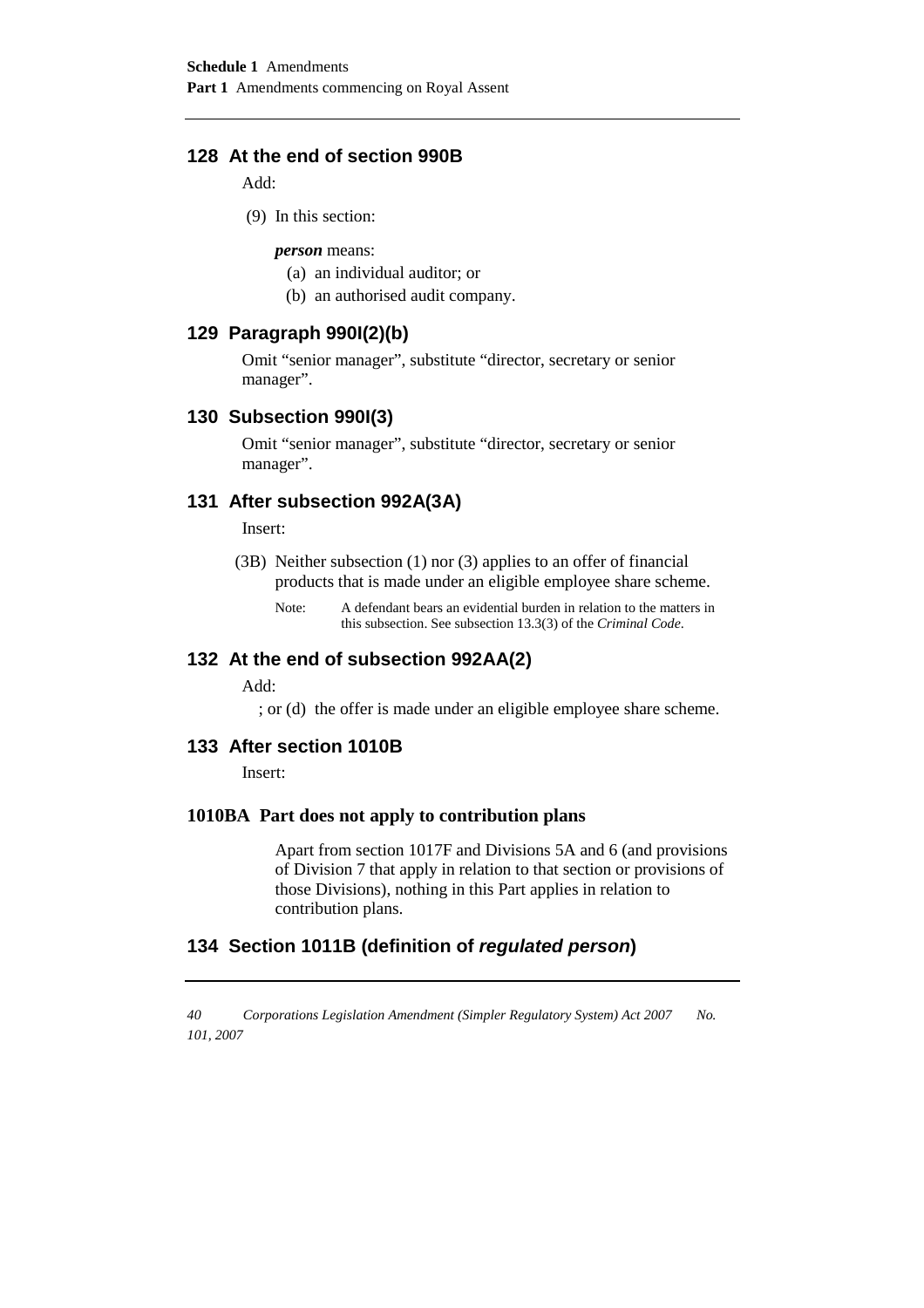Omit "in relation", substitute "in relation to".

#### **135 Paragraph 1012A(3)(c)**

Omit "financial advice", substitute "financial product advice".

#### **136 Subsection 1012B(5)**

After "1012D,", insert "1012DAA,".

#### **137 After section 1012D**

Insert:

#### **1012DAA Rights issues for which Product Disclosure Statement is not required**

- (1) In a recommendation situation or issue situation, the regulated person does not have to give the client a Product Disclosure Statement if:
	- (a) but for subsection (2), the regulated person would be required by section 1012B to give a Product Disclosure Statement for the transfer or issue of a financial product (the *relevant product*); and
	- (b) a determination under subsection (3) was not in force in relation to the issuer of the relevant product at the time when the relevant product was issued.

*Conditions required for rights issue* 

- (2) The regulated person does not have to give the client a Product Disclosure Statement if:
	- (a) the relevant product is being offered under a rights issue; and
	- (b) the class of the relevant product are quoted securities at the time at which the offer is made; and
	- (c) trading in that class of the relevant product on a prescribed financial market on which they are quoted was not suspended for more than a total of 5 days during the shorter of the following periods:
		- (i) the period during which the class of the relevant product is quoted;
		- (ii) the period of 12 months before the day on which the offer is made; and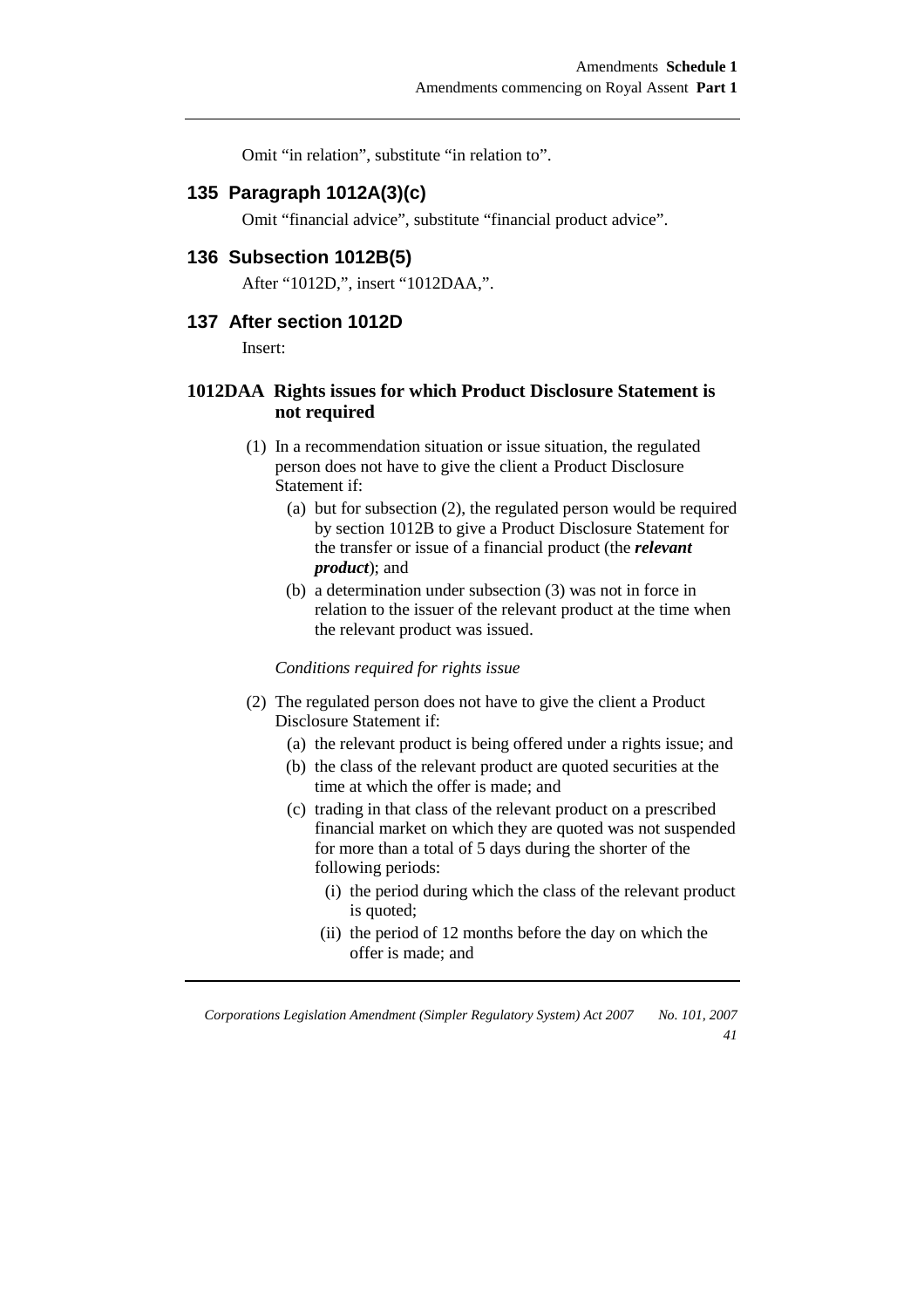- (d) no exemption under section 111AS or 111AT covered the issuer of the relevant product, or any person as director or auditor of the issuer, at any time during the relevant period referred to in paragraph (c); and
- (e) no order under section 340 or 341 covered the issuer of the relevant product, or any person as director or auditor of the issuer, at any time during the relevant period referred to in paragraph (c); and
- (f) the issuer of the relevant product gives the relevant market operator for the issuer a written notice that complies with subsection (7) within the 24 hour period before the relevant conduct occurs.

*Determination by ASIC* 

- (3) ASIC may make a determination under this subsection if ASIC is satisfied that in the previous 12 months the issuer of the relevant product contravened any of the following provisions:
	- (a) the provisions of Chapter 2M as they apply to the registered scheme in which the relevant product is an interest;
	- (b) section 674 or 675 as it applies to the registered scheme in which the relevant product is an interest;
	- (c) section 1016E, 1021D, 1021E or 1021J;
	- (d) subsection (10) of this section;
	- (e) section 1308 as it applies to a notice under subsection (2) of this section.
- (4) The determination must be made in writing and a copy must be published in the *Gazette* as soon as practicable after the determination is made.
- (5) The determination made under subsection (3) is not a legislative instrument.
- (6) A failure to publish a copy of the determination does not affect the validity of the determination.

*Requirements for notice* 

(7) A notice complies with this subsection if the notice:

*<sup>42</sup> Corporations Legislation Amendment (Simpler Regulatory System) Act 2007 No. 101, 2007*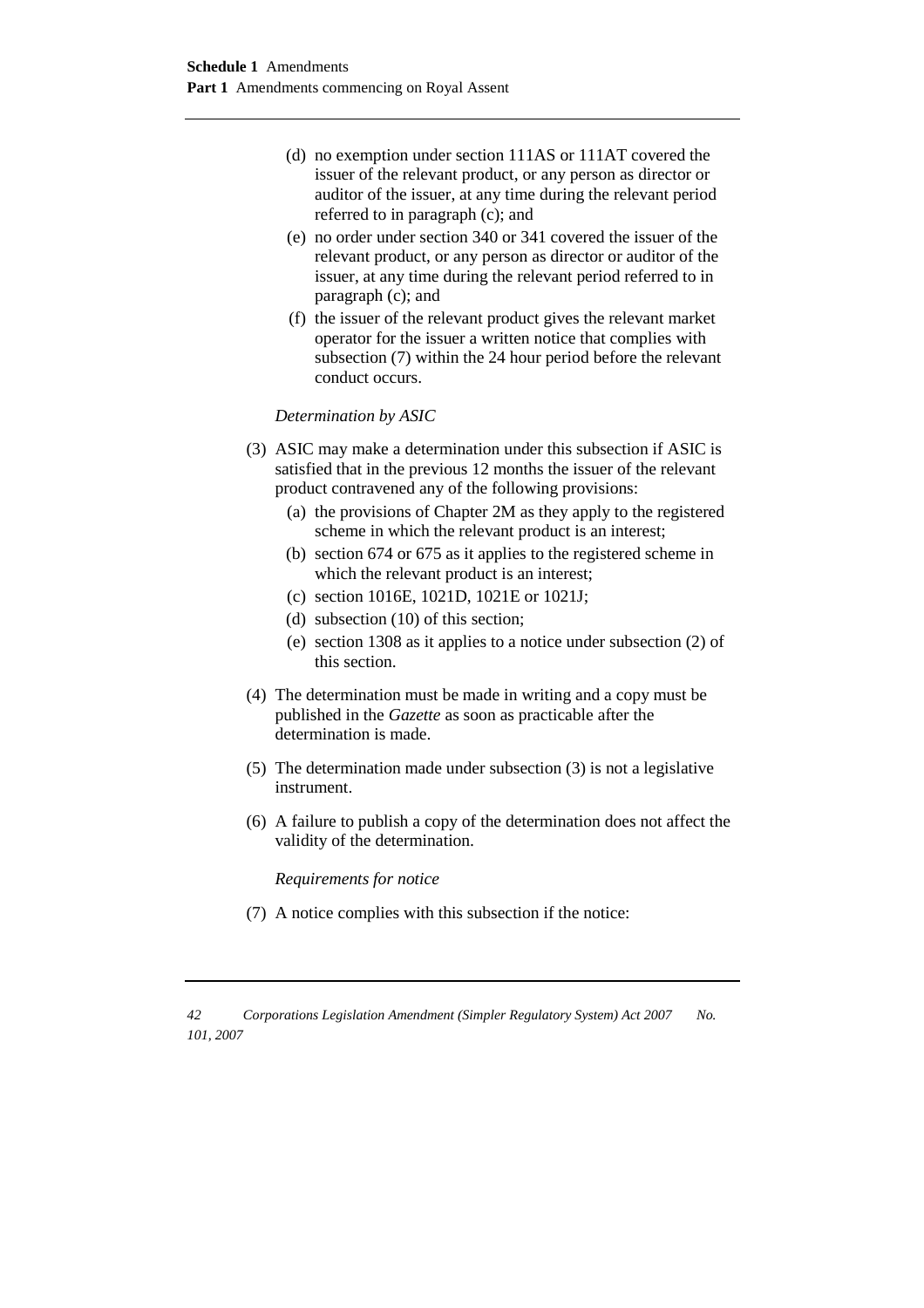- (a) states that the relevant product was issued without a Product Disclosure Statement for the relevant product being prepared; and
- (b) states that the notice is being given under paragraph  $(2)(f)$ : and
- (c) states that, as a disclosing entity, the issuer of the relevant product is subject to regular reporting and disclosure obligations; and
- (d) states that, as at the date of the notice, the issuer of the relevant product has complied with:
	- (i) the provisions of Chapter 2M as they apply to the registered scheme in which the relevant product is an interest; and
	- (ii) section 674 as it applies to that registered scheme; and
- (e) sets out any information that is excluded information as at the date of the notice (see subsections (8) and (9)); and
- (f) states:
	- (i) the potential effect the issue of the relevant product will have on the control of the body; and
	- (ii) the consequences of that effect.
- Note 1: A person is taken not to contravene section 1021C if a notice purports to comply with this subsection but does not actually comply with this subsection: see subsection  $1021C(5)$ .
- Note 2: A notice must not be false or misleading in a material particular, or omit anything that would render it misleading in a material respect: see sections 1308 and 1309. The issuer has an obligation to correct a defective notice: see subsection (10) of this section.
- (8) For the purposes of subsection (7), excluded information is information:
	- (a) that has been excluded from a continuous disclosure notice in accordance with the listing rules of the relevant market operator to whom that notice is required to be given; and
	- (b) that a person would reasonably require for the purpose of making a decision, as a retail client, whether to acquire the relevant product.
- (9) The notice given under subsection (2) must contain any excluded information only to the extent to which it is reasonable for a person considering, as a retail client, whether to acquire the relevant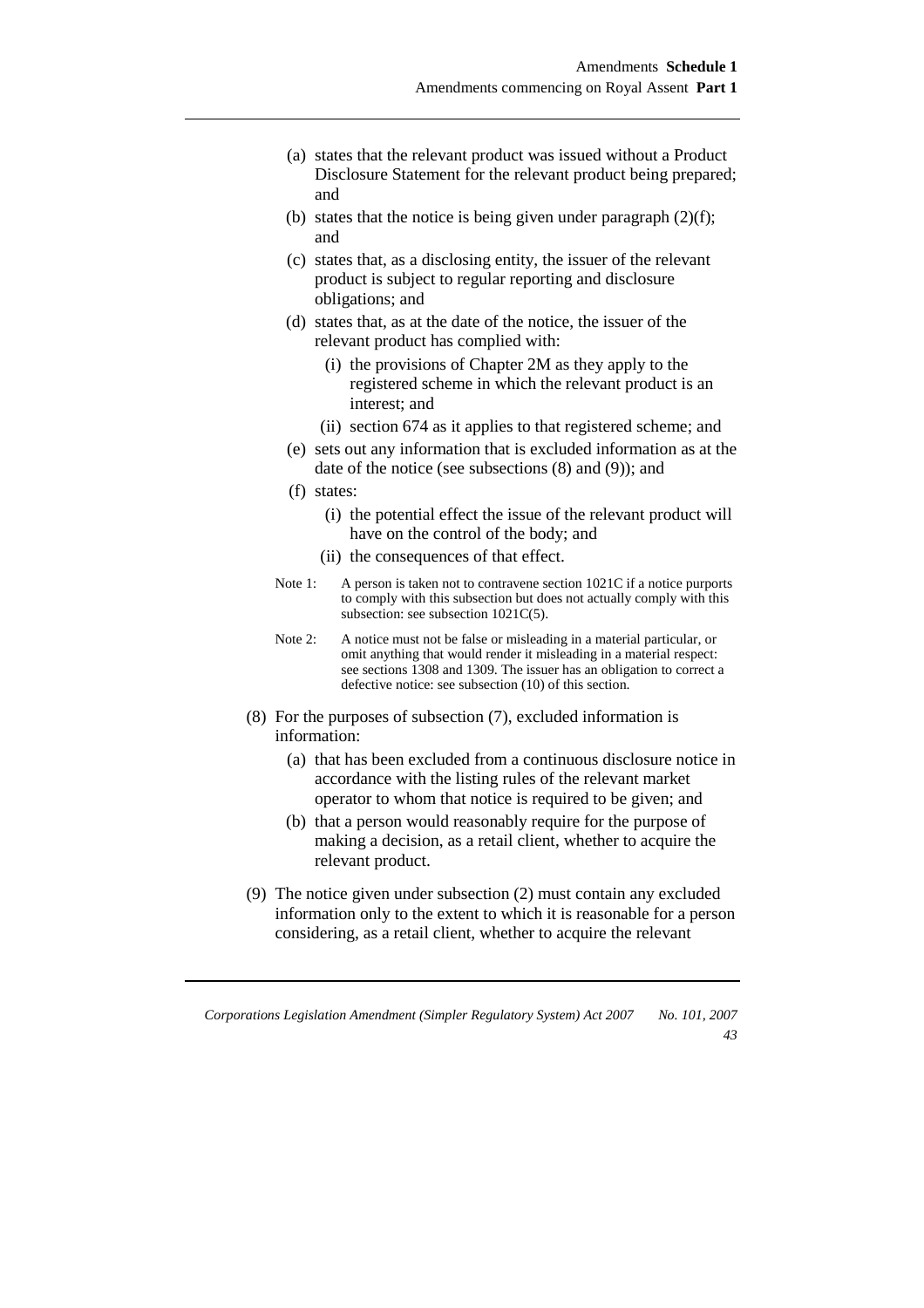product to expect to find the information in a Product Disclosure Statement.

*Obligation to correct defective notice* 

- (10) The issuer of the relevant product contravenes this subsection if:
	- (a) the notice given under subsection (2) is defective; and
	- (b) the issuer becomes aware of the defect in the notice within 12 months after the relevant product is issued; and
	- (c) the issuer does not, within a reasonable time after becoming aware of the defect, give the relevant market operator a notice that sets out the information necessary to correct the defect.
- (11) For the purposes of subsection (10), the notice under subsection (2) is *defective* if the notice:
	- (a) does not comply with paragraph (2)(f); or
	- (b) is false or misleading in a material particular; or
	- (c) has omitted from it a matter or thing, the omission of which renders the notice misleading in a material respect.

## **138 After subsection 1012DA(1)**

Insert:

- (1A) In a recommendation situation or sale situation, the regulated person does not have to give the client a Product Disclosure Statement if:
	- (a) but for subsection (5), the regulated person would be required by section 1012C to give a Product Disclosure Statement for the transfer or sale of the financial product (the *relevant product*); and
	- (b) the transfer or sale of the relevant product to the client would take place in circumstances covered by subsection 1012C(8); and
	- (c) the relevant product was not sold by the controller with the purpose referred to in subparagraph  $1012C(8)(d)(i)$ ; and
	- (d) a determination under subsection (2) was not in force in relation to the issuer of the relevant product at the time when the relevant product was issued.

## **139 Paragraph 1012DA(5)(a)**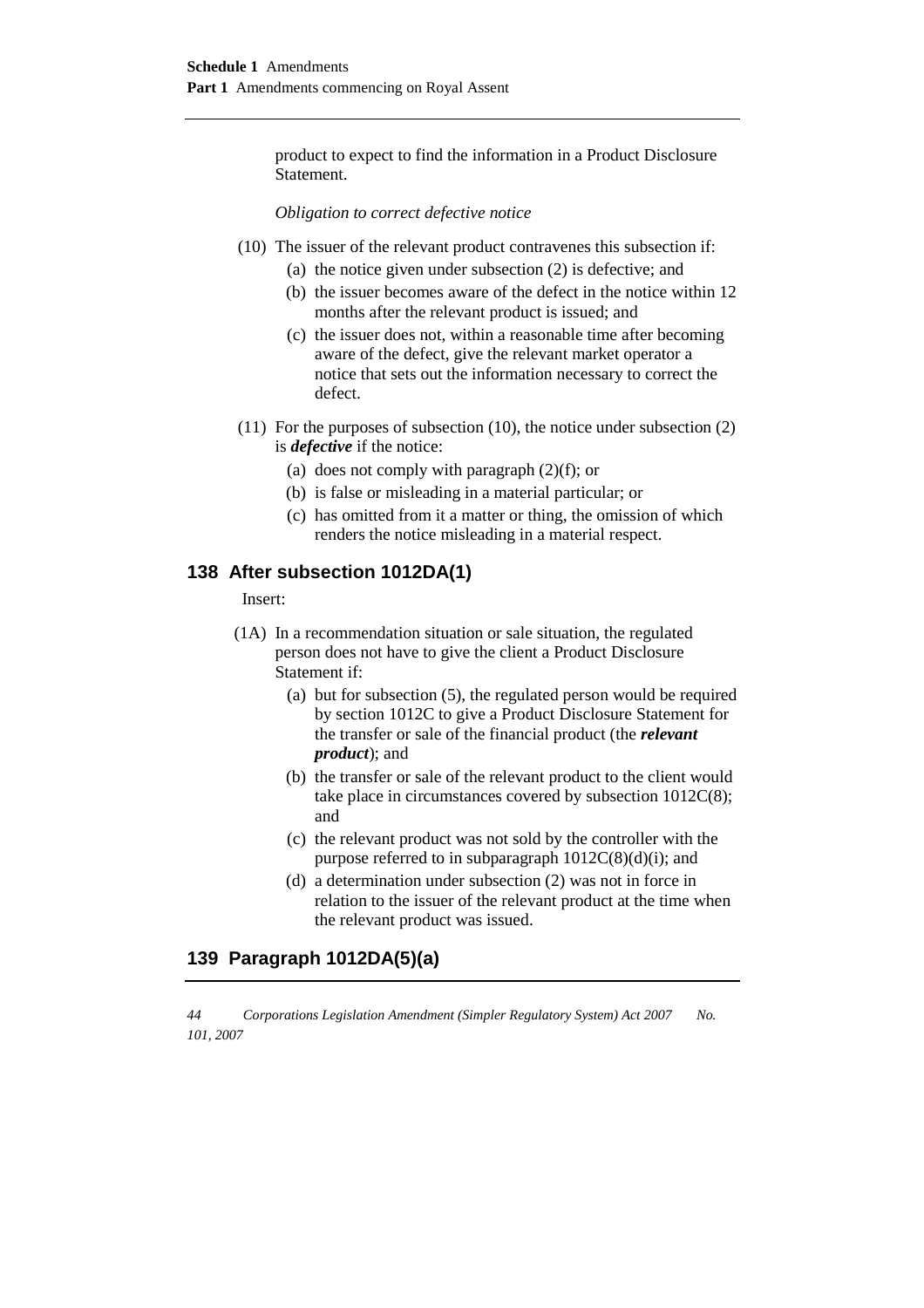Omit "12 months", substitute "3 months".

#### **140 Paragraph 1012DA(5)(b)**

Omit "in that 12 months", substitute "during the shorter of the period during which the class of financial product was quoted, and the period of 12 months before the day on which the relevant product was issued".

#### **141 Paragraphs 1012DA(5)(c) and (d)**

Omit "in that 12 months", substitute "during the relevant period referred to in paragraph (b)".

#### **142 Paragraph 1012DA(5)(e)**

Repeal the paragraph, substitute:

(e) either:

- (i) if the regulated person is not required under subsection (1) to give a Product Disclosure Statement the issuer of the relevant product gives the relevant market operator for the issuer a written notice that complies with subsection (6) before the relevant conduct occurs; or
- (ii) if the regulated person is not required under subsection (1A) to give a Product Disclosure Statement—both the issuer of the relevant product, and the controller, give the relevant market operator for the issuer a written notice that complies with subsection (6) before the relevant conduct occurs.

## **143 Subparagraph 1013FA(3)(a)(iii)**

After "subsection", insert "1012DAA(10) or".

#### **144 Subparagraph 1013FA(3)(a)(iv)**

After "subsection", insert "1012DAA(2) or".

#### **145 At the end of section 1014A**

Add:

#### **146 After Subdivision D of Division 2 of Part 7.9**

*Corporations Legislation Amendment (Simpler Regulatory System) Act 2007 No. 101, 2007* 

*45* 

Note: In certain circumstances a Replacement Product Disclosure Statement may be prepared instead of a Supplementary Product Disclosure Statement (see Subdivision DA).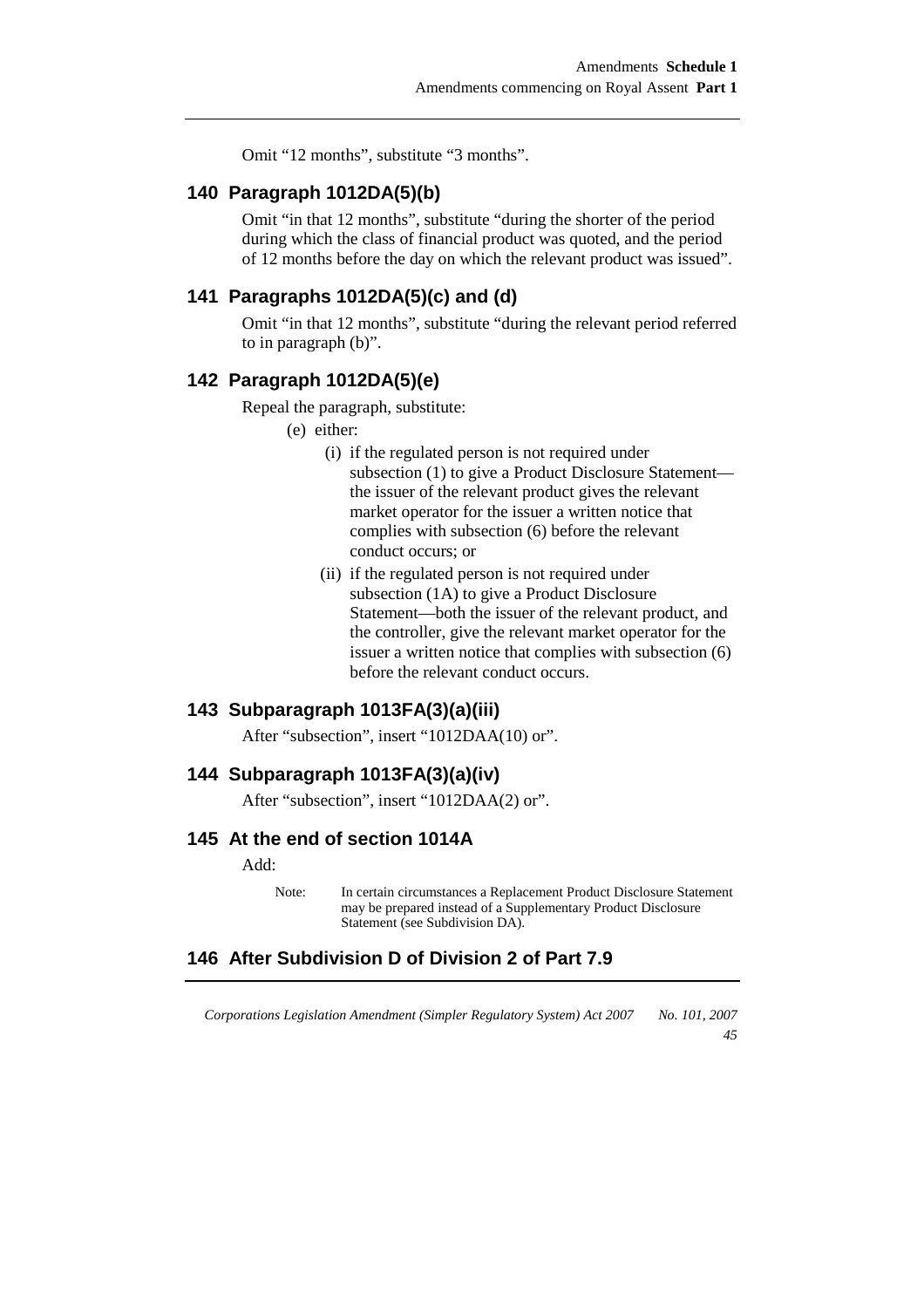Insert:

## **Subdivision DA—Replacement Product Disclosure Statements**

#### **1014G Application of this Subdivision—stapled securities**

This Subdivision applies if:

- (a) a Product Disclosure Statement has been lodged in relation to an offer for the issue or sale of an interest in a managed investment scheme; and
- (b) the interest can only be transferred together with one or more securities: and
- (c) a disclosure document has been lodged in relation to an offer for the issue or sale of the security (or securities).

#### **1014H What a Replacement Product Disclosure Statement is**

 A *Replacement Product Disclosure Statement* is a document that replaces the Product Disclosure Statement (the *earlier PDS*) mentioned in paragraph 1014G(a) in order to:

- (a) correct a misleading or deceptive statement in the earlier PDS; or
- (b) correct an omission from the earlier PDS of information it is required to contain; or
- (c) update, or add to, the information contained in the earlier PDS; or
- (d) change a statement of a kind referred to in paragraph  $1016E(1)(a)$  or (b).

#### **1014J Consequences of lodging a Replacement Product Disclosure Statement**

 If a Replacement Product Disclosure Statement is prepared in accordance with section 1014K and lodged with ASIC as provided by Subdivision E (in its application under section 1014L), a reference to a Product Disclosure Statement is taken to be a reference to the Replacement Product Disclosure Statement for the purposes of the application of this Act to events that occur after the lodgment.

Note: This section means, for example, that offers made after lodgment of the Replacement Product Disclosure Statement must be accompanied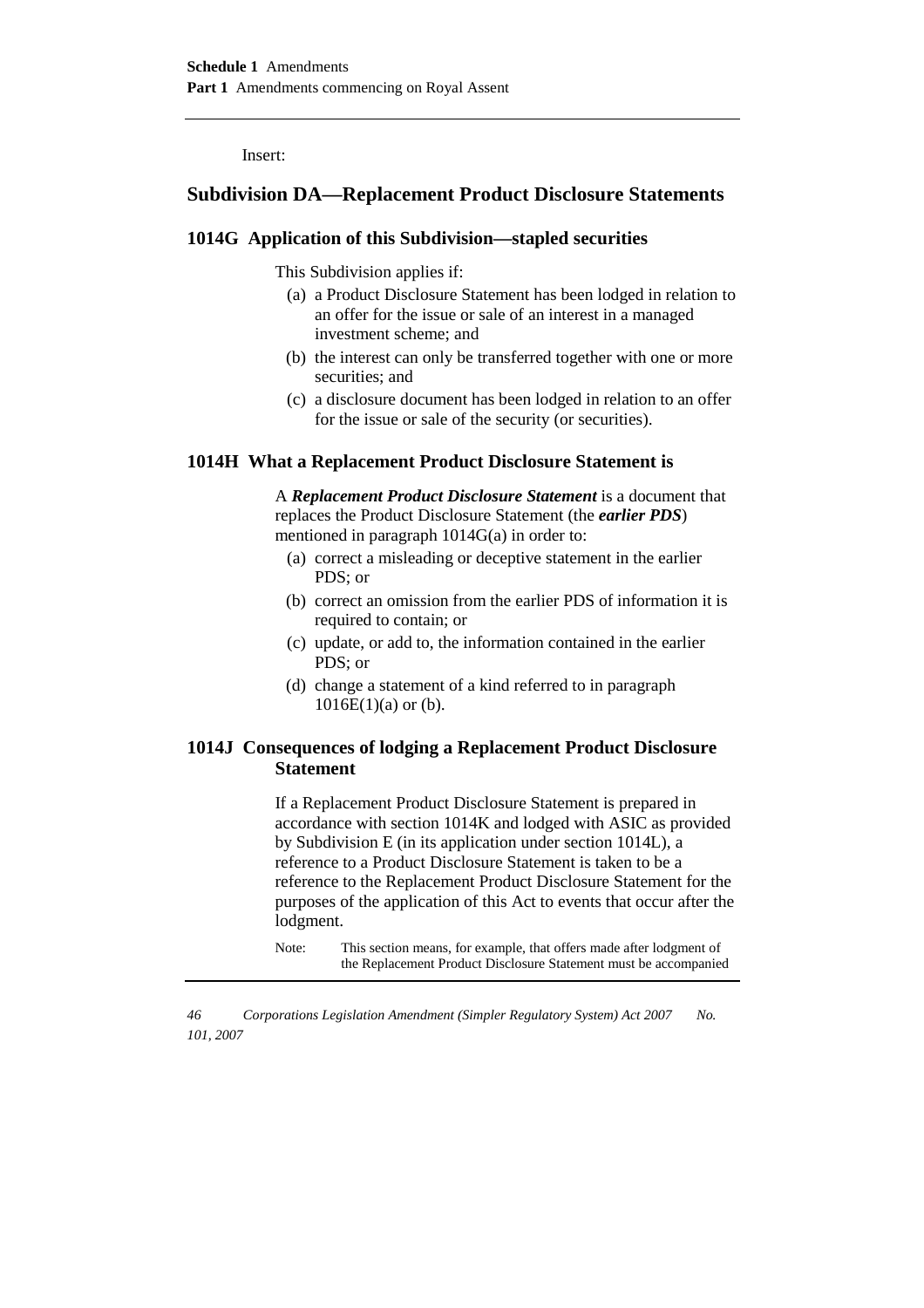by copies of the Replacement Product Disclosure Statement and not the earlier PDS.

#### **1014K Form, content and preparation of Replacement Product Disclosure Statements**

- (1) At the beginning of a Replacement Product Disclosure Statement, there must be:
	- (a) a statement that it is a Replacement Product Disclosure Statement; and
	- (b) an identification of the Product Disclosure Statement it replaces.
- (2) The title "Replacement Product Disclosure Statement" must be used on the cover of, or at or near the front of, a Replacement Product Disclosure Statement.
- (3) In any other part of a Replacement Product Disclosure Statement, "Replacement Product Disclosure Statement" may be abbreviated to "RPDS".
- (4) Otherwise, section 1012J and Subdivision C (apart from section 1013B) apply in relation to a Replacement Product Disclosure Statement in the same way as they apply to a Product Disclosure Statement.
	- Note: Section 1012J provides that the information in a Product Disclosure Statement must be up to date at the time it is given. Subdivision C deals with the preparation and content of Product Disclosure Statements.

## **1014L Giving, lodgment and notice of Replacement Product Disclosure Statements**

 Subdivision E applies in relation to a Replacement Product Disclosure Statement in the same way as it applies to a Product Disclosure Statement that is required to be lodged with ASIC under section 1015B.

### **147 Paragraphs 1016D(3)(a) and (b)**

Omit "if the Statement", substitute "if the statement".

### **148 At the end of subsection 1016D(3)**

Add:

*Corporations Legislation Amendment (Simpler Regulatory System) Act 2007 No. 101, 2007* 

*47*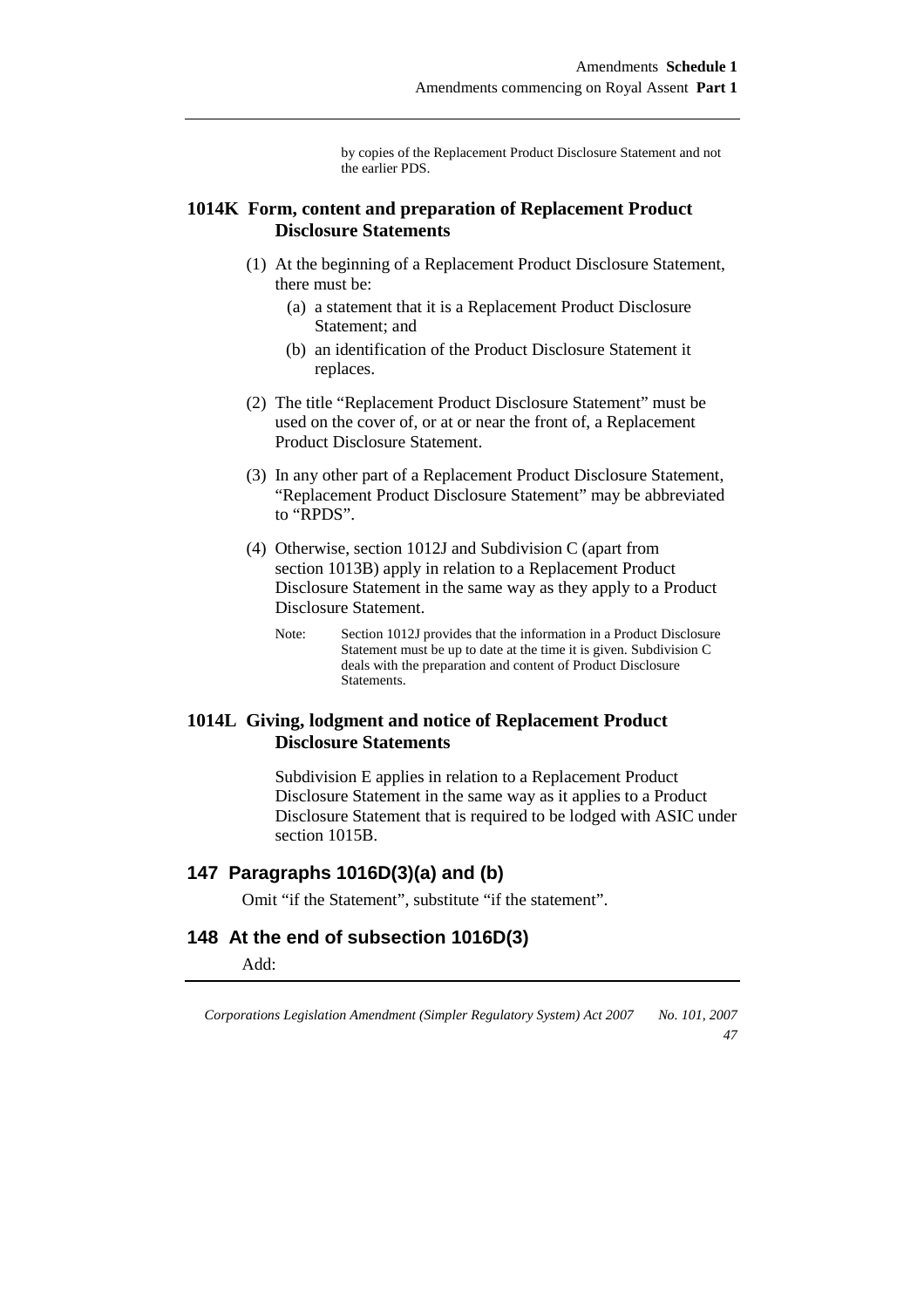; or (c) if the statement is express or implied in a Replacement Product Disclosure Statement (whether or not it is express or implied in the earlier Product Disclosure Statement it replaces)—the date of the Replacement Product Disclosure Statement.

## **149 After subsection 1016E(2B)**

Insert:

- (2BA) If Subdivision DA applies:
	- (a) for the purposes of subsection (2), instead of giving the applicant a Supplementary Product Disclosure Statement, the responsible person may give the applicant a Replacement Product Disclosure Statement; and
	- (b) if the responsible person gives the applicant a Replacement Product Disclosure Statement, subsection (2B) applies as if references in that subsection to a Supplementary Product Disclosure Statement were references to the Replacement Product Disclosure Statement.

### **150 At the end of subsection 1016E(4)**

Add:

; or (c) if the statement is express or implied in a Replacement Product Disclosure Statement (whether or not it is express or implied in the earlier Product Disclosure Statement it replaces)—the date of the Replacement Product Disclosure Statement.

### **151 Subsections 1021C(1) and (3) (note)**

After "1012D,", insert "1012DAA,".

### **152 Paragraph 1021C(5)(a)**

After "section", insert "1012DAA or".

#### **153 Paragraph 1021C(5)(b)**

After "subsection", insert "1012DAA(2) or".

## **154 Paragraph 1021C(5)(c)**

After "with subsection", insert "1012DAA(7) or".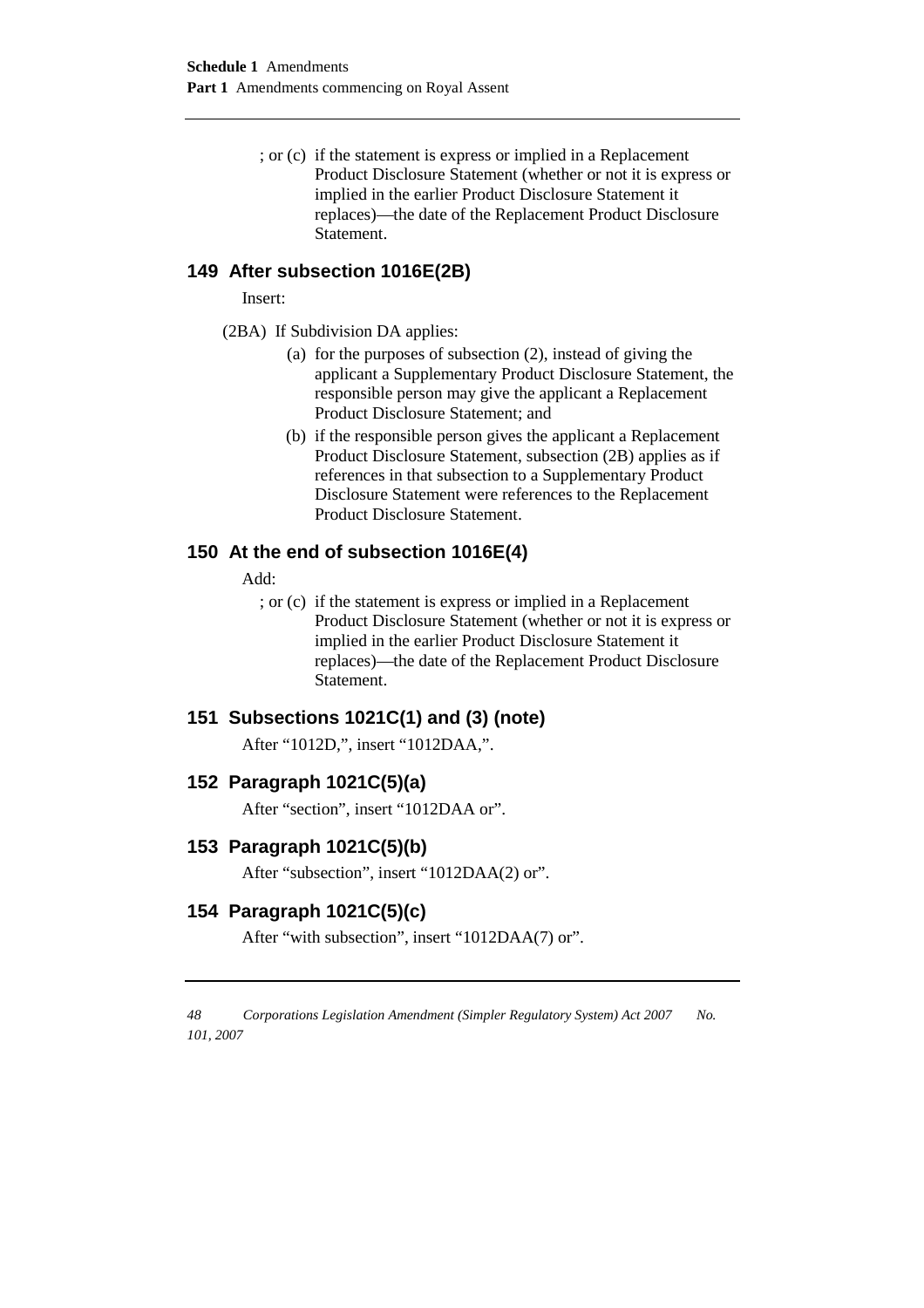## **155 Subsections 1021D(1), 1021E(1) and 1021F(1) (note)**

After "1012D,", insert "1012DAA,".

## **156 Paragraph 1021H(1)(a)**

Omit "or a Supplementary Product Disclosure Statement", substitute ", a Supplementary Product Disclosure Statement or a Replacement Product Disclosure Statement".

#### **157 Subparagraph 1021H(1)(b)(ii)**

Omit "and", substitute "or".

#### **158 At the end of paragraph 1021H(1)(b)**

Add:

(iii) if it is a Replacement Product Disclosure Statement subsection 942DA(3), section 1013G or subsection 1014K(1), (2) or (3); and

#### **159 Subsections 1021H(1) and 1021I(1) (note)**

After "1012D,", insert "1012DAA,".

#### **160 Paragraph 1308(7)(c)**

Omit "sent", substitute "provided".

#### **161 Paragraph 1308(9)(a)**

Omit "708A(5) or 1012DA(5)", substitute "708AA(2), 708A(5), 1012DAA(2) or 1012DA(5)".

### **162 Paragraph 1308(9)(b)**

Omit "708A(5) or 1012DA(5)", substitute "708AA(2), 708A(5), 1012DAA(2) or 1012DA(5)".

## **163 Paragraph 1308(9)(b)**

Omit "708A(6)(e) or 1012DA(6)(f)", substitute "708AA(7)(d), 708A(6)(e), 1012DAA(7)(e) or 1012DA(6)(f)".

#### **164 Paragraph 1309(5)(a)**

Omit "708A(5) or 1012DA(5)", substitute "708AA(2), 708A(5), 1012DAA(2) or 1012DA(5)".

*Corporations Legislation Amendment (Simpler Regulatory System) Act 2007 No. 101, 2007* 

*49*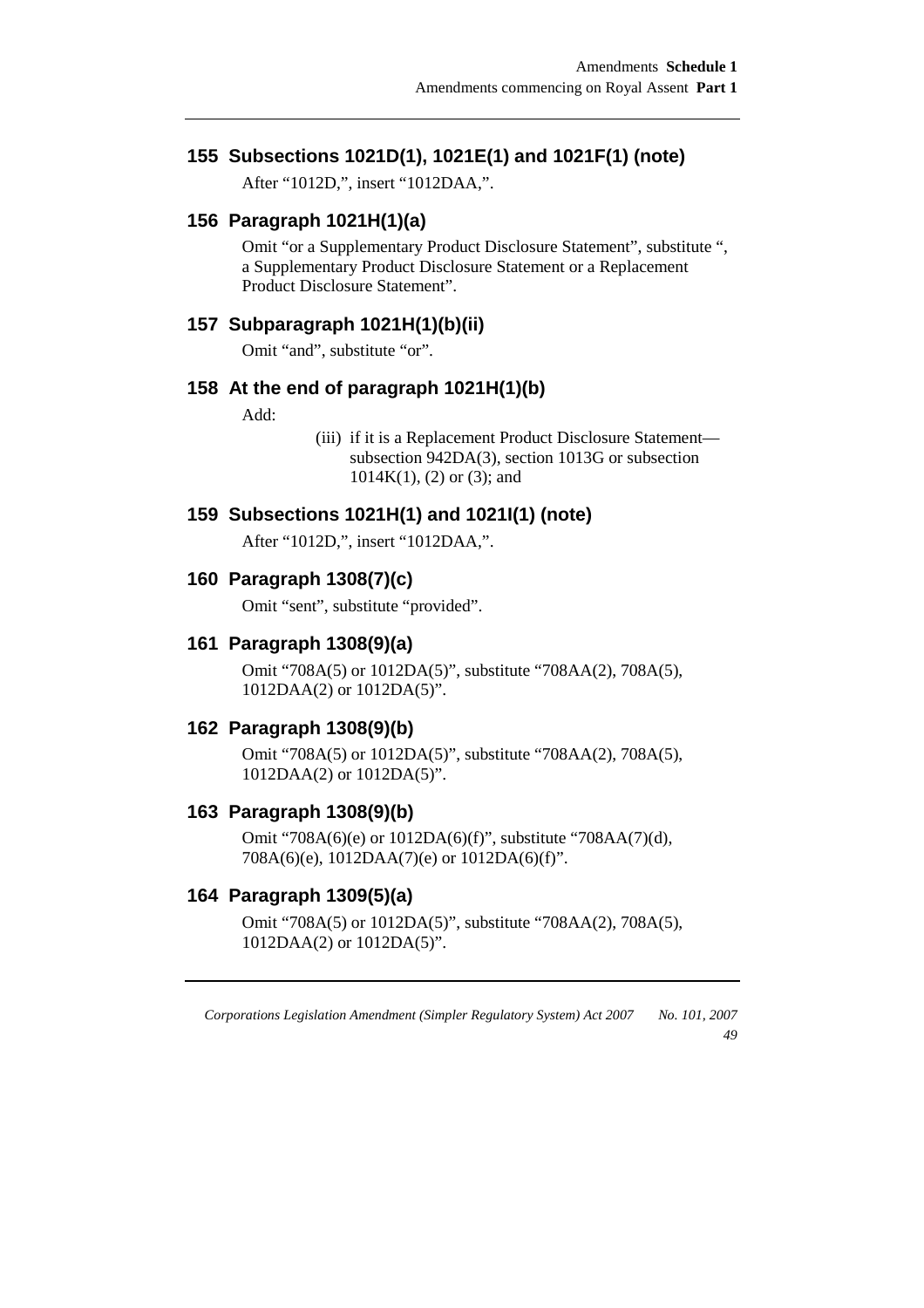#### **165 Paragraph 1309(5)(b)**

Omit "708A(5) or 1012DA(5)", substitute "708AA(2), 708A(5), 1012DAA(2) or 1012DA(5)".

#### **166 Paragraph 1309(5)(b)**

Omit "708A or 1012DA", substitute "708AA, 708A, 1012DAA or 1012DA".

## **167 Paragraph 1317DAG(5)(a)**

Omit "708A(2), 713(6),", substitute "708AA(3), 708A(2), 713(6), 1012DAA(3),".

#### **168 Schedule 3 (table item 104)**

After "(3A)", insert ", (3C)".

## **169 Schedule 3 (table item 108)**

After "314(1)", insert "or (1AB)".

## **170 Schedule 3 (table items 201A to 201M)**

Repeal the items.

#### **171 Schedule 3 (table items 219 and 220)**

Repeal the items.

#### **172 Schedule 3 (after table item 229C)**

Insert:

229CA Subsection 708AA(10) 25 penalty units or imprisonment for 6 months, or both.

## **173 Schedule 3 (table item 253A)**

After the item, insert:

253AA Subsection 798DA(4) 100 penalty units or imprisonment for 2 years, or both.

## **174 Schedule 3 (table item 270CA)**

Repeal the table item, substitute: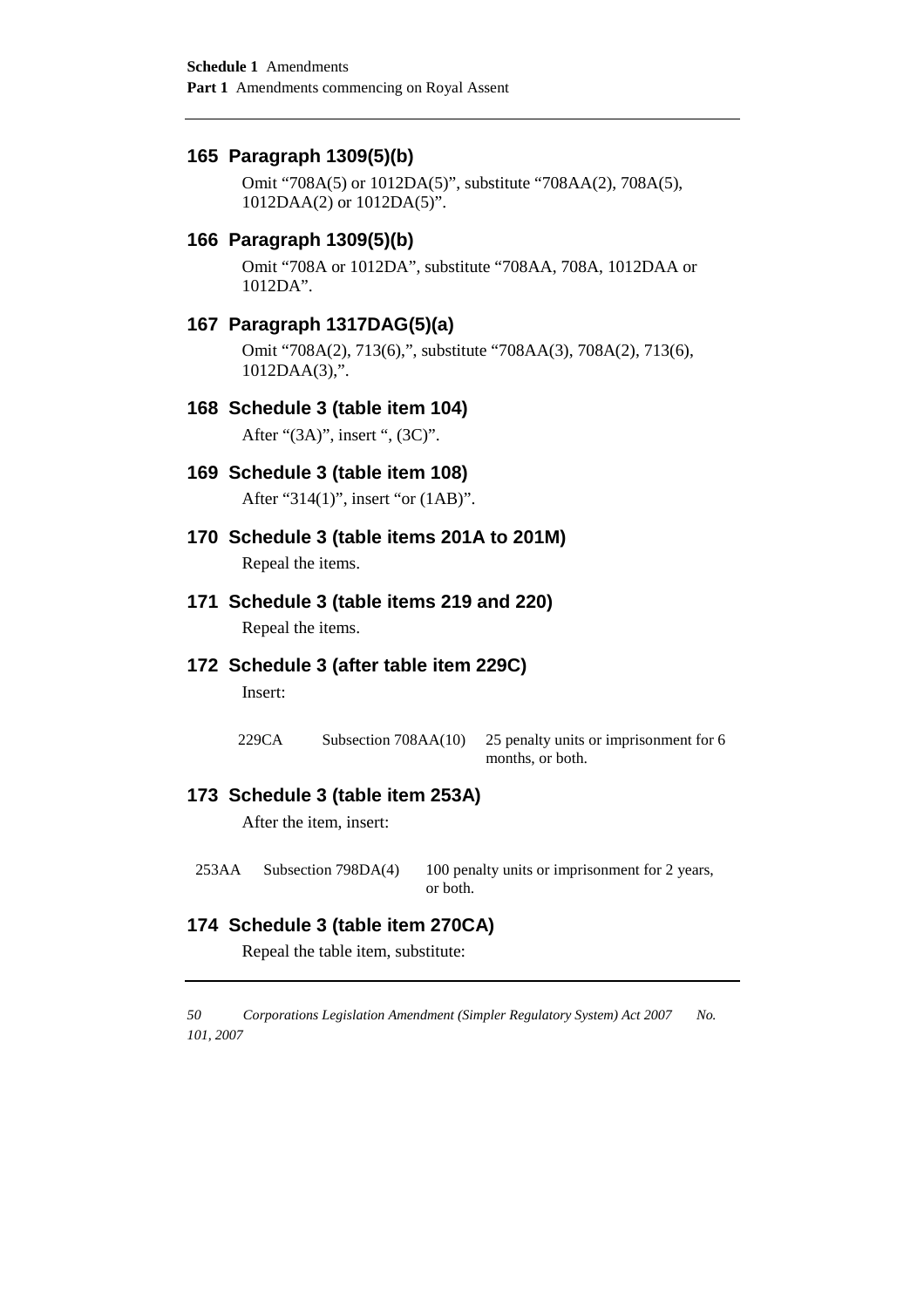| 270CA | Subsection $946AA(4)$        | 50 penalty units. |
|-------|------------------------------|-------------------|
| 270CB | Subsection $946B(3A)$ or (9) | 50 penalty units. |

### **175 Schedule 3 (after table item 290C)**

Insert:

| 290CA | Subsection  | 25 penalty units or imprisonment for 6 |
|-------|-------------|----------------------------------------|
|       | 1012DAA(10) | months, or both.                       |

## *Social Security Act 1991*

### **176 Subparagraph 1207N(1)(a)(i)**

Omit "consolidated gross operating revenue", substitute "consolidated revenue".

## **177 Subparagraph 1207N(1)(a)(i)**

Omit "\$10 million", substitute "\$25 million, or any other amount prescribed by regulations made for the purposes of paragraph  $45A(2)(a)$ of the *Corporations Act 2001*".

## **178 Subparagraph 1207N(1)(a)(ii)**

Omit "\$5 million", substitute "\$12.5 million, or any other amount prescribed by regulations made for the purposes of paragraph 45A(2)(b) of the *Corporations Act 2001*".

## **179 Subparagraph 1207N(1)(a)(iii)**

After "50", insert ", or any other number prescribed by regulations made for the purposes of paragraph 45A(2)(c) of the *Corporations Act 2001*,".

### **180 Subsection 1207N(8) (definition of consolidated gross operating revenue)**

Repeal the definition.

## **181 Subsection 1207N(8)**

Insert:

*Corporations Legislation Amendment (Simpler Regulatory System) Act 2007 No. 101, 2007* 

*51*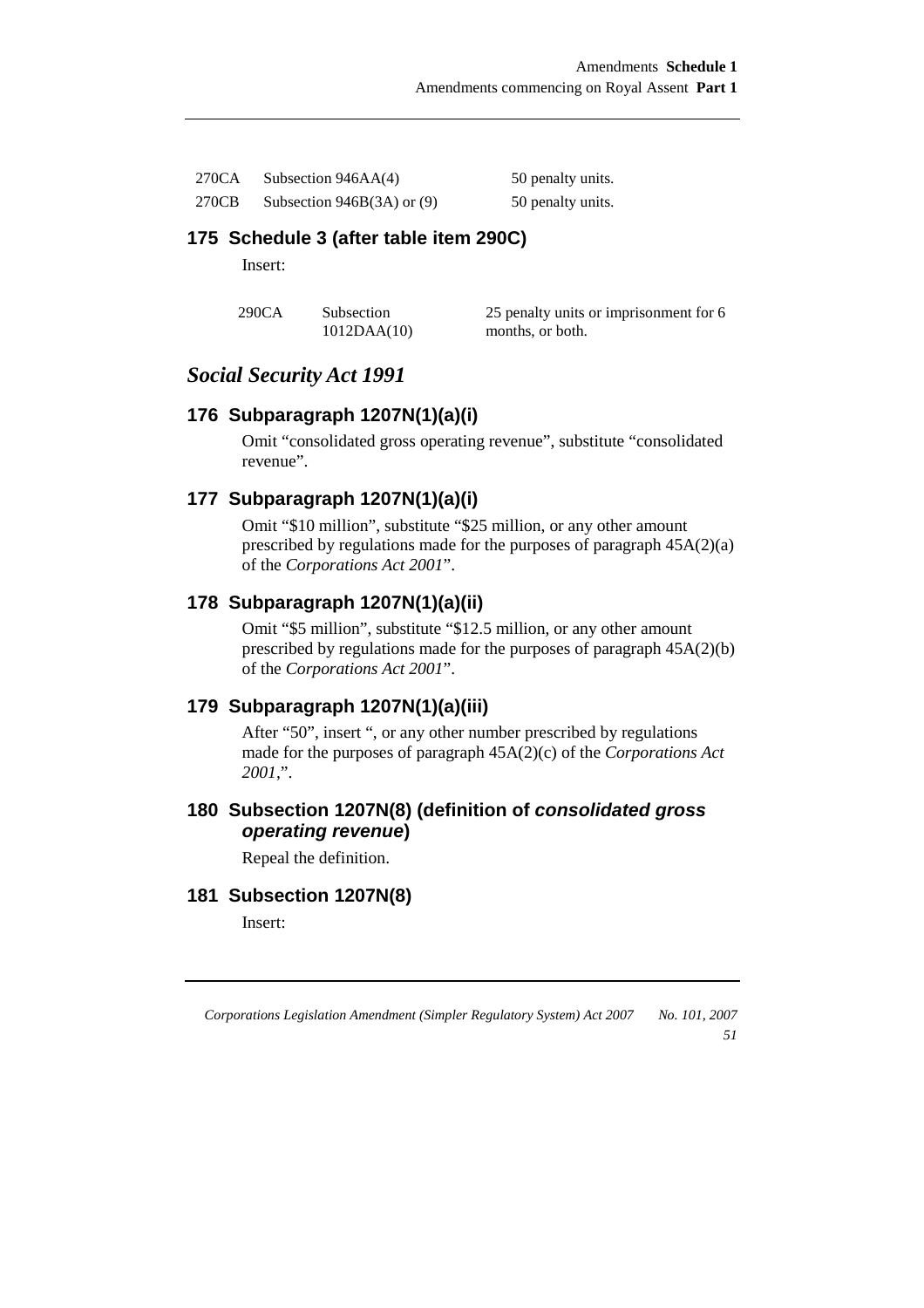*consolidated revenue* has the same meaning as in section 45A of the *Corporations Act 2001*.

## *Veterans' Entitlements Act 1986*

### **182 Subparagraph 52ZZA(1)(a)(i)**

Omit "consolidated gross operating revenue", substitute "consolidated revenue".

#### **183 Subparagraph 52ZZA(1)(a)(i)**

Omit "\$10 million", substitute "\$25 million, or any other amount prescribed by regulations made for the purposes of paragraph  $45A(2)(a)$ of the *Corporations Act 2001*".

#### **184 Subparagraph 52ZZA(1)(a)(ii)**

Omit "\$5 million", substitute "\$12.5 million, or any other amount prescribed by regulations made for the purposes of paragraph 45A(2)(b) of the *Corporations Act 2001*".

### **185 Subparagraph 52ZZA(1)(a)(iii)**

After "50", insert ", or any other number prescribed by regulations made for the purposes of paragraph 45A(2)(c) of the *Corporations Act 2001*,".

## **186 Subsection 52ZZA(8) (definition of consolidated gross operating revenue)**

Repeal the definition.

## **187 Subsection 52ZZA(8)**

Insert:

*consolidated revenue* has the same meaning as in section 45A of the *Corporations Act 2001*.

*<sup>52</sup> Corporations Legislation Amendment (Simpler Regulatory System) Act 2007 No. 101, 2007*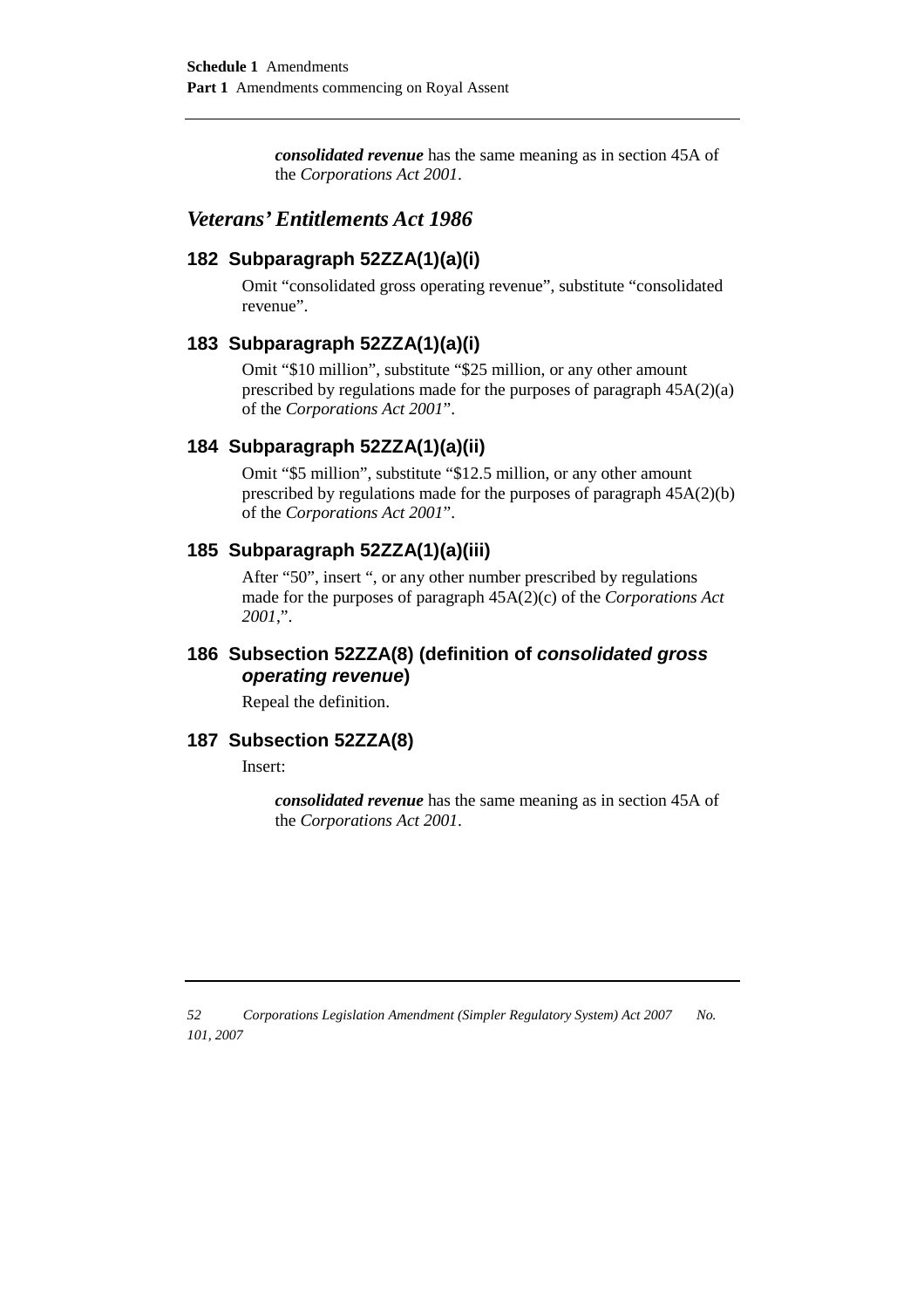## **Part 2—Amendments commencing on 1 July 2007**

## *Corporations Act 2001*

### **188 After subsection 151(2)**

Insert:

#### $(2AA)$  If:

- (a) a company holds a licence that is in force under this section; and
- (b) either the licence or the company's constitution requires a modification to the constitution to have previously been submitted to, and approved by:
	- (i) the Minister; or
	- (ii) another Minister of the Commonwealth, a State or a Territory; or
	- (iii) an officer, instrumentality or agency of the Commonwealth, a State or a Territory;

then the licence or constitution (as the case requires) is taken instead to require the company to notify ASIC as soon as practicable of the modification.

#### **189 Subsection 151(3)**

Repeal the subsection, substitute:

- (3) ASIC may revoke the company's licence if:
	- (a) the company does anything set out in paragraphs  $(2)(a)$  to  $(e)$ ; or
	- (b) the company fails to notify ASIC in accordance with subsection (2AA).

## **190 Section 213**

Repeal the section, substitute:

#### **213 Small amounts given to related entity**

 (1) Member approval is not needed to give a financial benefit to a related party in a financial year if the total of the following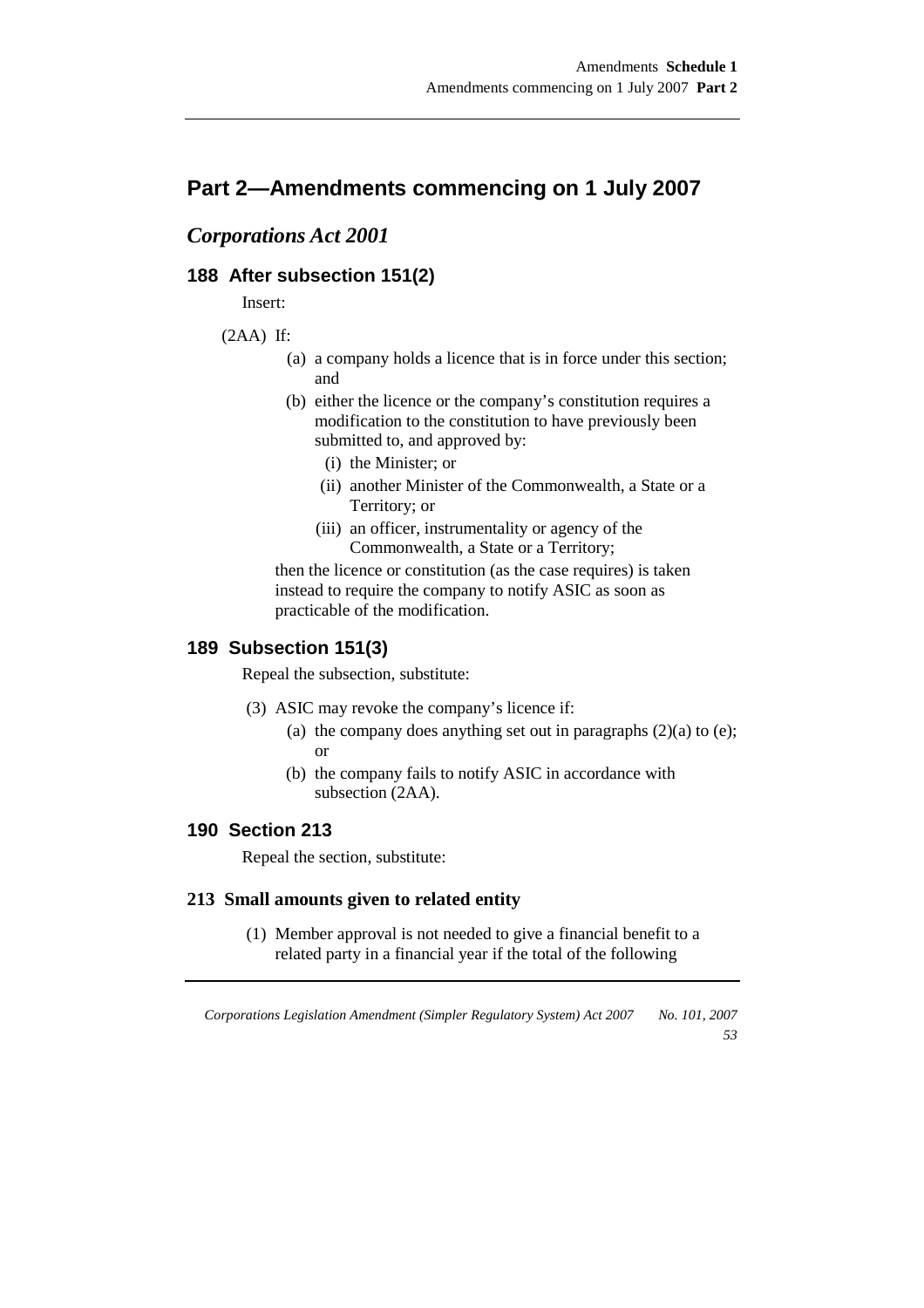amounts or values is less than or equal to the amount prescribed by the regulations for the purposes of this section:

- (a) the amount or value of the financial benefit;
- (b) the total of all other amounts or values of financial benefits given to the related party, in the financial year, for which member approval was not needed because of this section.
- (2) In working out the total of the amounts or values referred to in paragraphs  $(1)(a)$  and  $(b)$ :
	- (a) add in all amounts or values of financial benefits given to the related party in the financial year by:
		- (i) the public company or entity; and
		- (ii) any entities controlled by the public company or entity; and
	- (b) disregard:
		- (i) amounts that have been repaid; and
		- (ii) amounts that fall under any other exception in this Part.

For the purposes of this subsection, the time at which the entity must be controlled by the public company is the time at which the financial benefit is given.

#### **191 Subsection 272(1)**

Omit "under the common seal of ASIC".

#### **192 Subsection 272(3)**

Omit "appear in the register", substitute "appear in the Register".

#### **193 Subsection 272(3)**

Omit "under the common seal of ASIC".

#### **194 After subparagraph 274(b)(ii)**

Insert:

or (iii) was due to a failure of an electronic system to lodge a notice in respect of a charge;

#### **195 Section 274**

After "the application of", insert "ASIC,".

#### **196 After subsection 352(1)**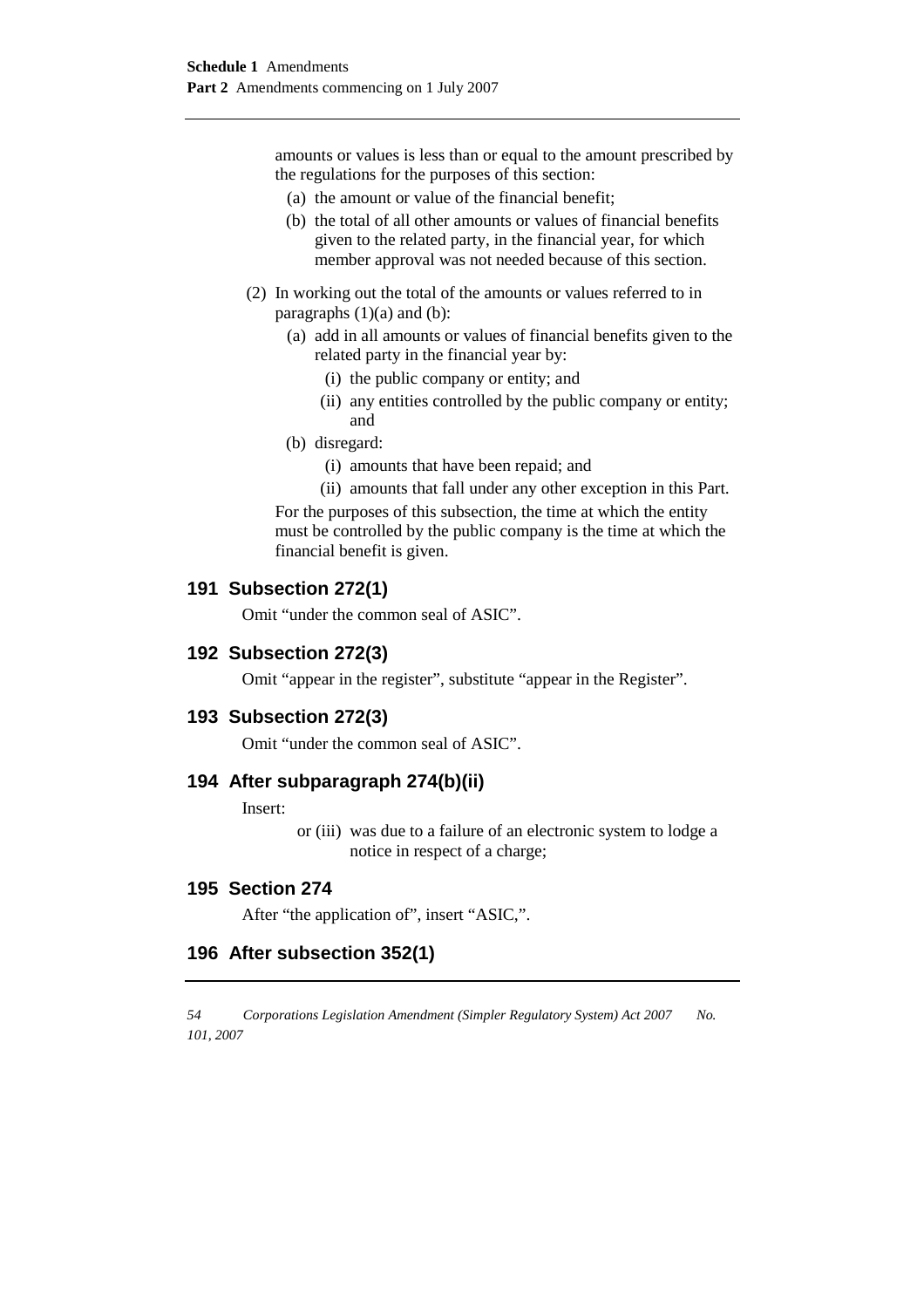Insert:

- (1A) For the purposes of paragraph (1)(b), ASIC may approve:
	- (a) a particular kind of document; or
	- (b) documents in a particular class of documents.

## **197 After subsection 1345A(1)**

Insert:

- (1A) The Minister may, by signed instrument, delegate the function or power under subsection 147(2) or 601DC(2) to:
	- (a) a member of ASIC (within the meaning of paragraph (a) of the definition of *member* in subsection 5(1) of the *Australian Securities and Investments Commission Act 2001*); or
	- (b) a staff member of ASIC.

*Corporations Legislation Amendment (Simpler Regulatory System) Act 2007 No. 101, 2007 55*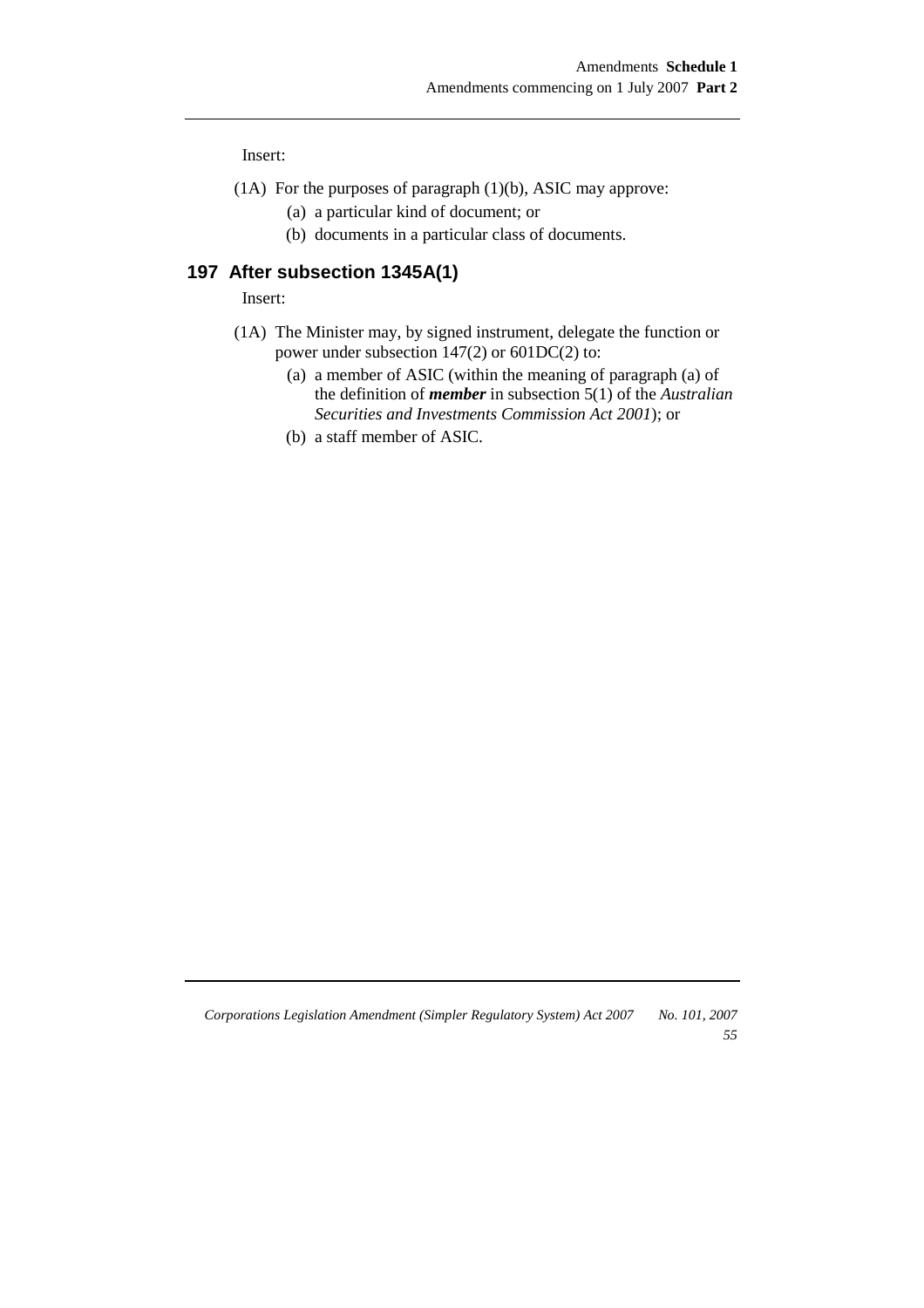## **Part 3—Amendments commencing on Proclamation**

## *Corporations Act 2001*

## **198 Paragraph 4.4 of the small business guide in Part 1.5 (table item 4)**

After "28 days after the change", insert "(unless the director or company secretary has notified ASIC of the change)".

## **199 Paragraph 5.1 of the small business guide in Part 1.5**

Omit "The company must notify ASIC of a director's resignation. A director who resigns may also notify ASIC of the resignation.", substitute "A director who resigns may notify ASIC of the resignation. If the director does not do so, the company must notify ASIC of the director's resignation.".

### **200 Paragraph 5.4 of the small business guide in Part 1.5**

Omit "The company must notify ASIC of a company secretary's resignation. A company secretary who resigns may also notify ASIC of the resignation.", substitute "A company secretary who resigns may notify ASIC of the resignation. If the company secretary does not do so, the company must notify ASIC of the company secretary's resignation.".

### **201 Subsection 142(1) (note)**

Omit "Note", substitute "Note 1".

#### **202 At the end of subsection 142(1)**

Add:

Note 2: Communications and notices from ASIC may also be addressed to the company's contact address (see section 146A).

#### **203 At the end of Part 2B.5**

Add: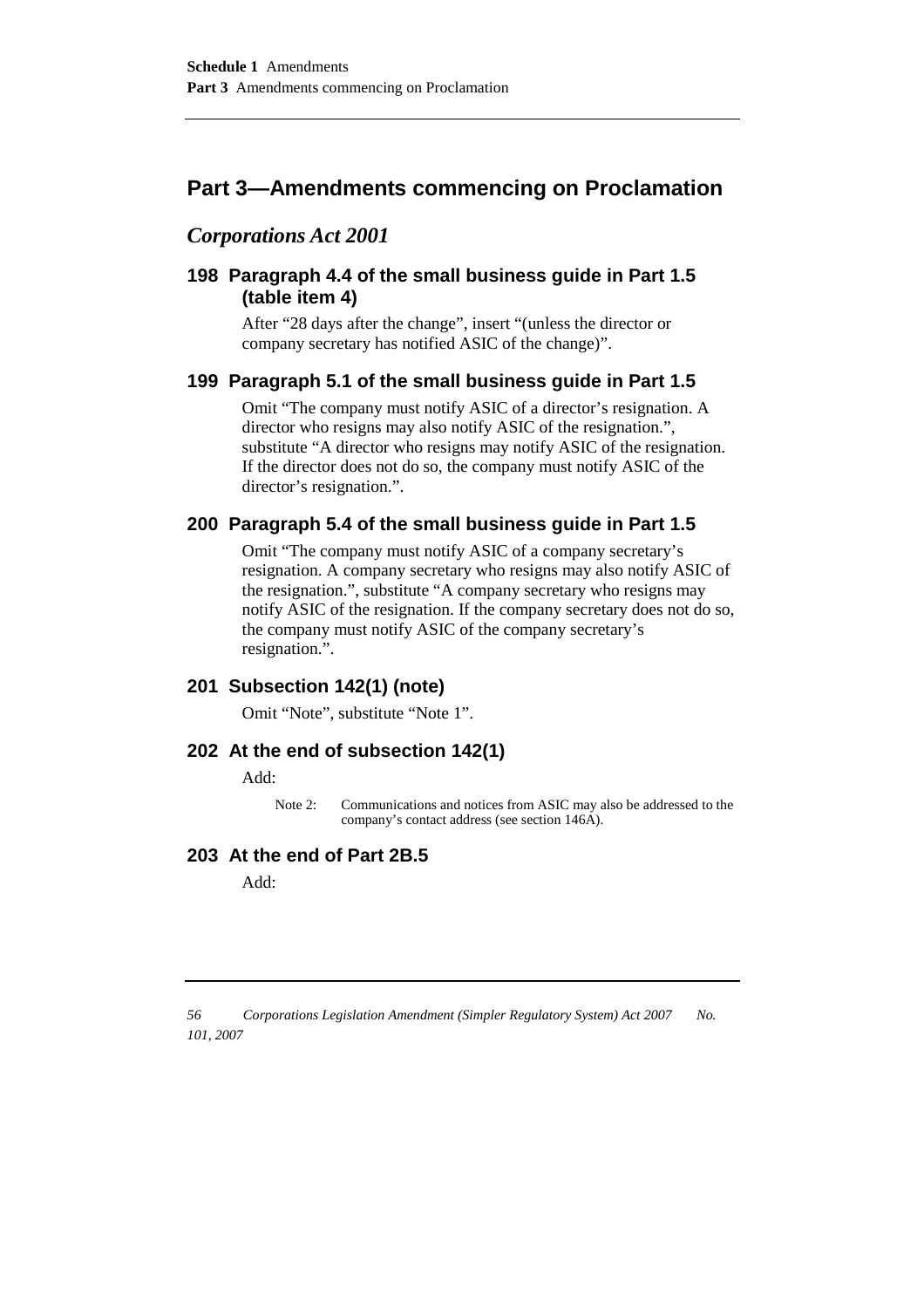#### **146A Contact address**

- (1) A company may have a contact address (whether or not in this jurisdiction). Communications and notices from ASIC to the company may be addressed to its contact address.
- (2) If a company is to have a contact address, the company must lodge notice of the address in the prescribed form.

#### **204 At the end of subsection 205A(2)**

Add:

Note: If a director, secretary or alternative director of a company gives a written notice in accordance with this section, the company is not required to lodge a notice with ASIC under subsection 205B(5) (see subsection 205B(6)).

#### **205 Subsection 205A(3)**

Repeal the subsection.

#### **206 Subsection 205B(6)**

Repeal the subsection, substitute:

- (6) Subsection (5) does not apply if:
	- (a) the person was an alternate director who stopped being a director in accordance with the terms of their appointment as an alternate director; or
	- (b) the person gives ASIC a written notice of the person's retirement or resignation as a director, alternate director or secretary of the company in accordance with section 205A.
	- Note: A defendant bears an evidential burden in relation to the matter in subsection (6), see subsection 13.3(3) of the *Criminal Code*.

#### **207 Subparagraph 264(1)(a)(ii)**

Omit "263(1)(a)", substitute "263(1)(b)".

#### **208 Subsection 348A(1)**

Repeal the subsection, substitute:

(1) ASIC may give to a company or responsible entity of a registered scheme a return of particulars for the company or scheme if ASIC suspects or believes that particulars recorded in relation to the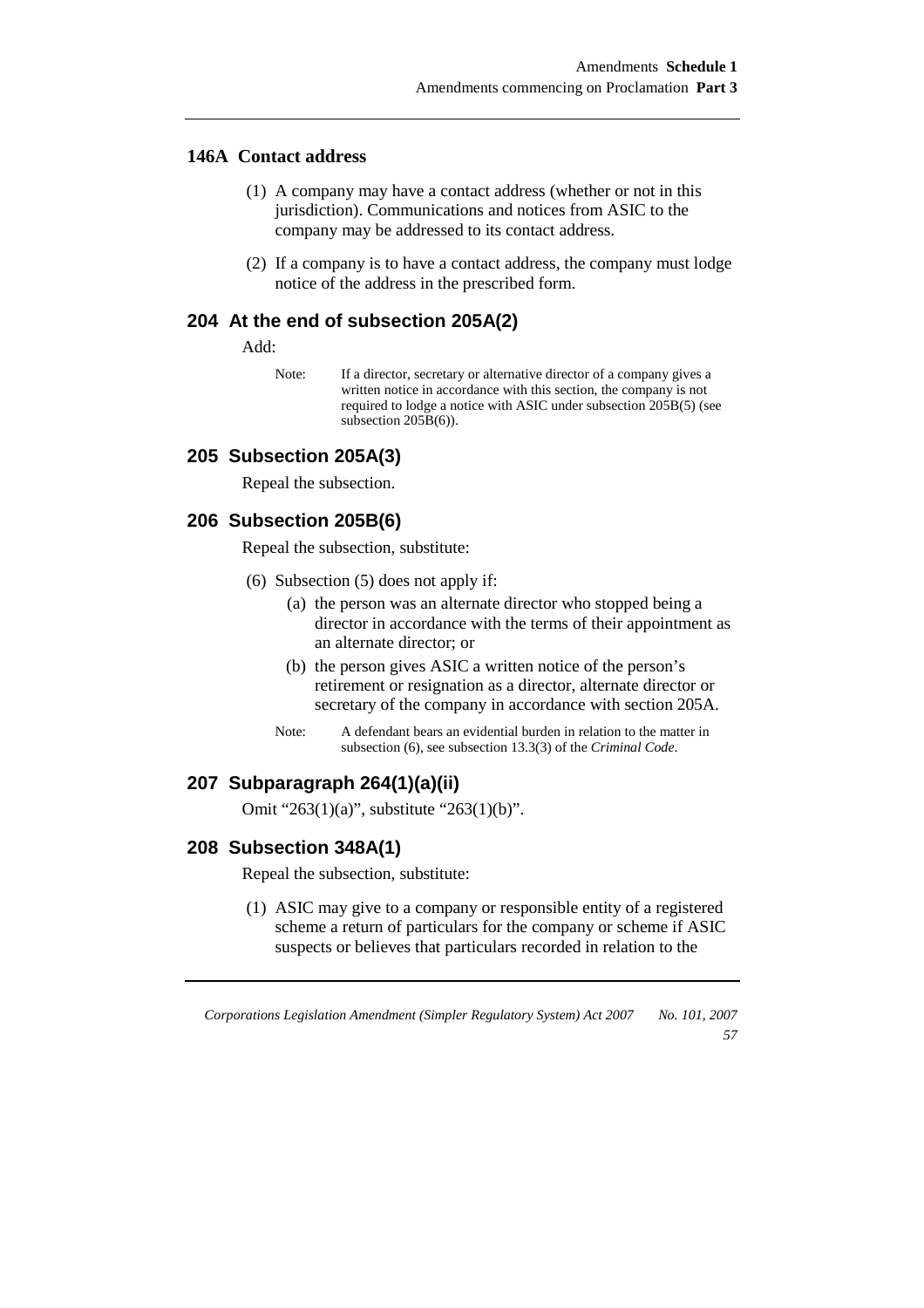company or scheme in a register maintained by ASIC under subsection  $1274(1)$  are not correct.

#### **209 Paragraph 348D(2)(a)**

Omit "28 days", substitute "2 months".

## **210 Subparagraphs 734(5)(a)(i) and (ii)**

Repeal the subparagraphs, substitute:

- (i) if the securities are likely to be offered by way of issue—identifies the issuer of the securities; and
- (ii) if the securities are likely to be offered pursuant to sale offers to which section 707 will apply—identifies the issuer of the securities and the seller of the securities; and
- (iii) in any case—a disclosure document for the offer will be made available when the securities are offered; and
- (iv) indicates when and where the disclosure document is expected to be made available; and
- (v) a person should consider the disclosure document in deciding whether to acquire the securities; and
- (vi) anyone who wants to acquire the securities will need to complete the application form that will be in or will accompany the disclosure document; and

## **211 At the end of subparagraphs 734(5)(b)(i), (ii) and (iii)**

Add ":".

#### **212 Paragraphs 734(6)(a) and (b)**

Repeal the paragraphs, substitute:

- (a) identifies:
	- (i) if the securities are offered by way of issue—the issuer of the securities; or
	- (ii) if the securities are offered pursuant to sale offers to which section 707 applies or will apply—the issuer of the securities and the seller of the securities; and
- (b) indicates that the disclosure document for the offer is available and where it can be obtained; and
- (c) the offers of the securities will be made in, or accompanied by, a copy of the disclosure document; and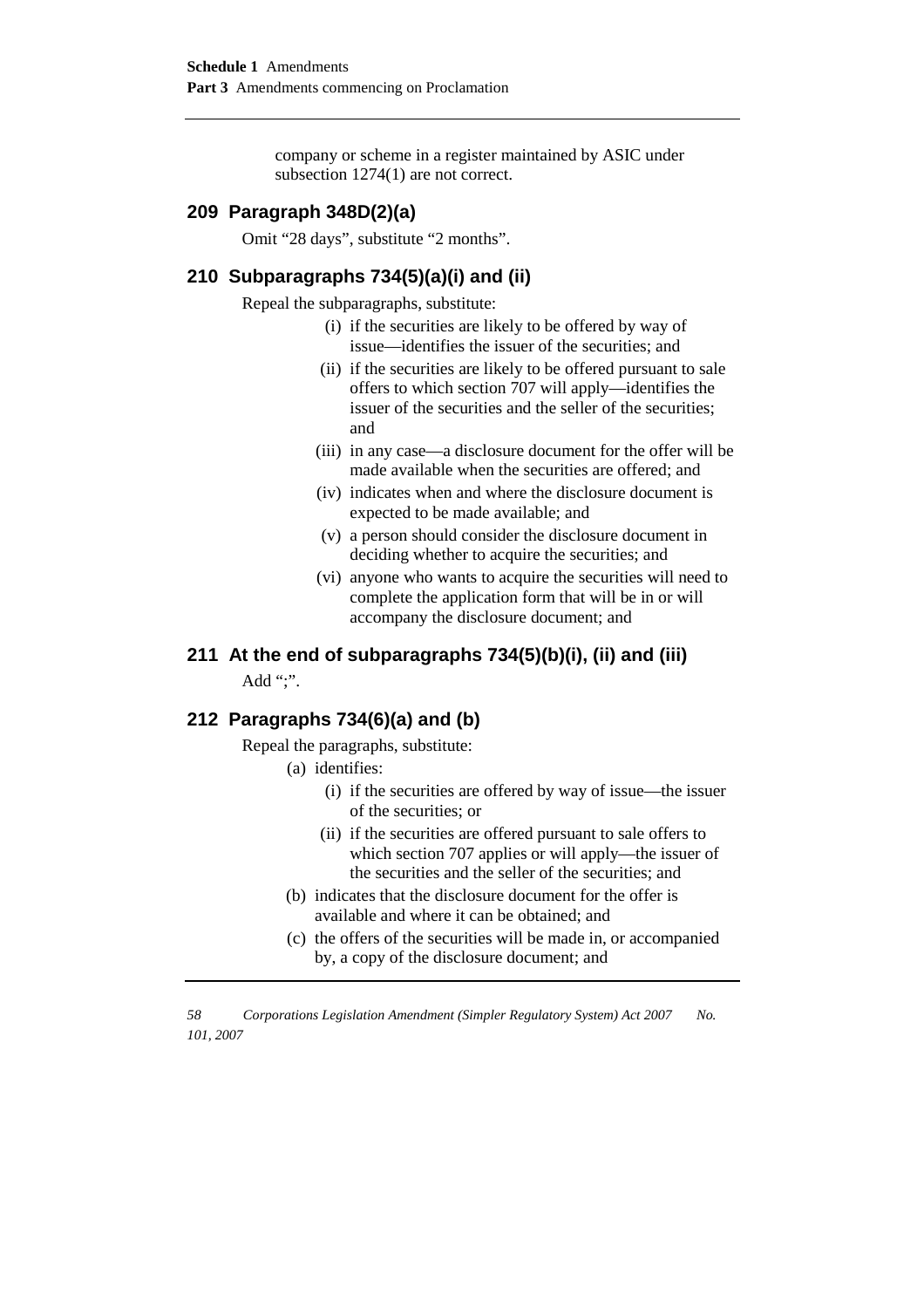- (d) a person should consider the disclosure document in deciding whether to acquire the securities; and
- (e) anyone who wants to acquire the securities will need to complete the application form that will be in or will accompany the disclosure document.

## **213 Subsection 739(1)**

Repeal the subsection, substitute:

*Power to make orders* 

- (1) This section applies if ASIC is satisfied that:
	- (a) information in a disclosure document lodged with ASIC is not worded and presented in a clear, concise and effective manner (see section 715A); or
	- (b) an offer of securities under a disclosure document lodged with ASIC would contravene section 728; or
	- (c) an advertisement or publication of a kind referred to in subsection 734(5) or (6) that relates to securities is defective (see subsection (6) of this section).
- (1A) ASIC may order that:
	- (a) if paragraph  $(1)(a)$  or (b) applies—no offers, issues, sales or transfers of the securities be made while the order is in force; or
	- (b) if paragraph (1)(c) applies—specified conduct in respect of the securities to which the advertisement or publication relates must not be engaged in.
- (1B) An order under paragraph (1A)(b) may include a statement that specified conduct engaged in contrary to the order will be regarded as not complying with the requirements of a specified provision of this Chapter.

## **214 Subsections 739(2) to (5)**

Omit "subsection (1)", substitute "subsection (1A)".

## **215 At the end of section 739**

Add:

*Corporations Legislation Amendment (Simpler Regulatory System) Act 2007 No. 101, 2007* 

*59*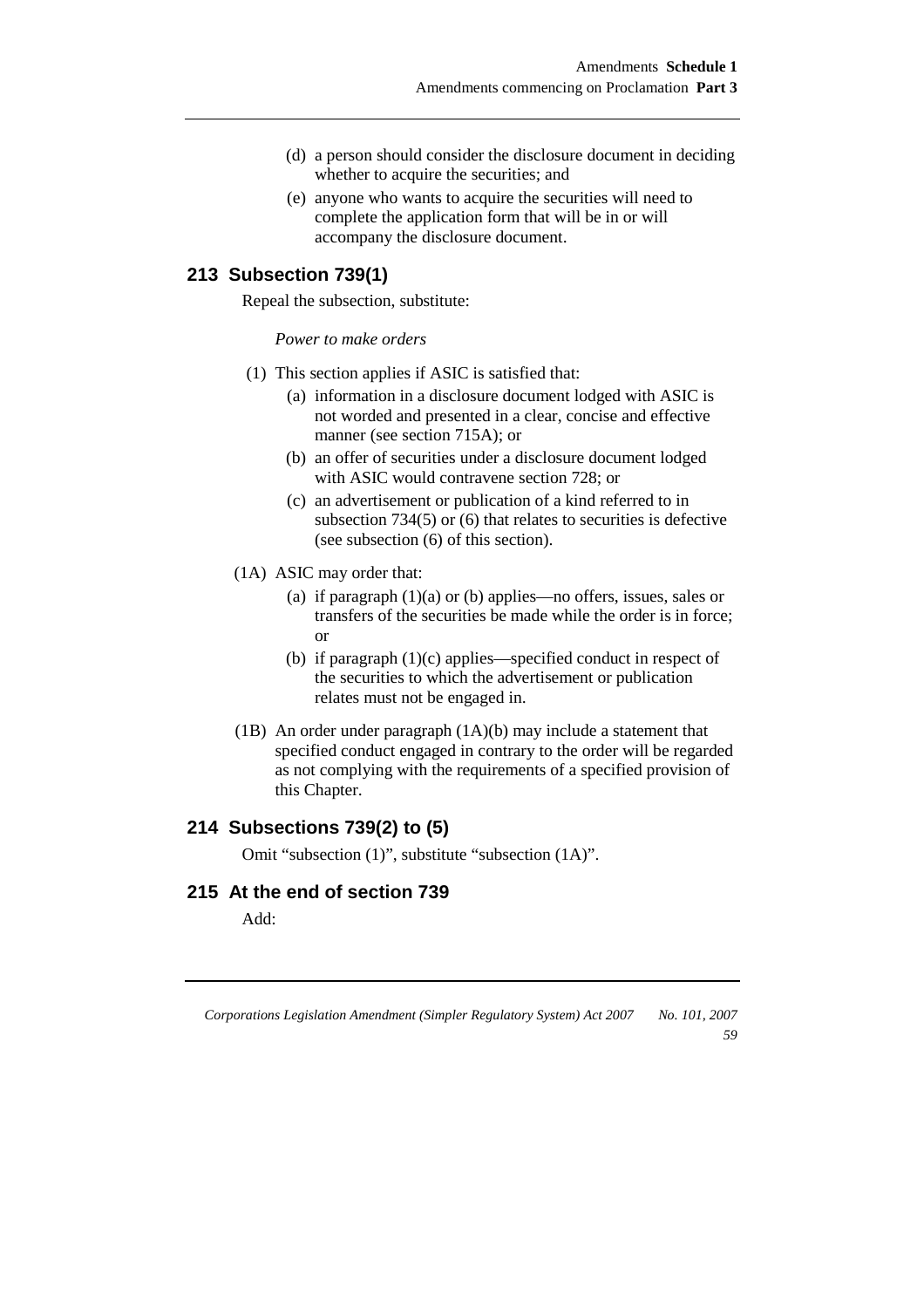*Defective advertisements or statements* 

- (6) For the purposes of this section, an advertisement or publication of a kind referred to in subsection 734(5) or (6) is *defective* if:
	- (a) there is a misleading or deceptive statement in the advertisement or publication; or
	- (b) there is an omission from the advertisement or publication of material required by the relevant subsection to be included in the advertisement or publication; or
	- (c) if the advertisement or publication relates to an offer of securities in a class that is not already quoted, and is published before a disclosure document in relation to the offer is lodged—the advertisement or publication includes material that is not referred to in paragraph 734(5)(b).

#### *Forecasts and other forward-looking statements*

- (7) For the purposes of the definition of *defective* in subsection (6), a person is taken to make a misleading statement about a future matter (including the doing of, or refusing to do, an act) if they do not have reasonable grounds for making the statement.
- (8) Subsection (7) does not limit the circumstances in which a statement may be misleading.

#### **216 After paragraph 917A(3)(b)**

Insert:

(ba) the conduct relates to a particular kind of financial product prescribed by regulations made for the purposes of paragraph 917C(3)(ba); and

### **217 Paragraphs 917A(3)(c), (d) and (e)**

After "product", insert "of that kind".

### **218 After paragraph 917C(3)(b)**

#### Insert:

(ba) the conduct relates to a particular kind of financial product prescribed by regulations made for the purposes of this paragraph; and

## **219 Subsection 941C(4)**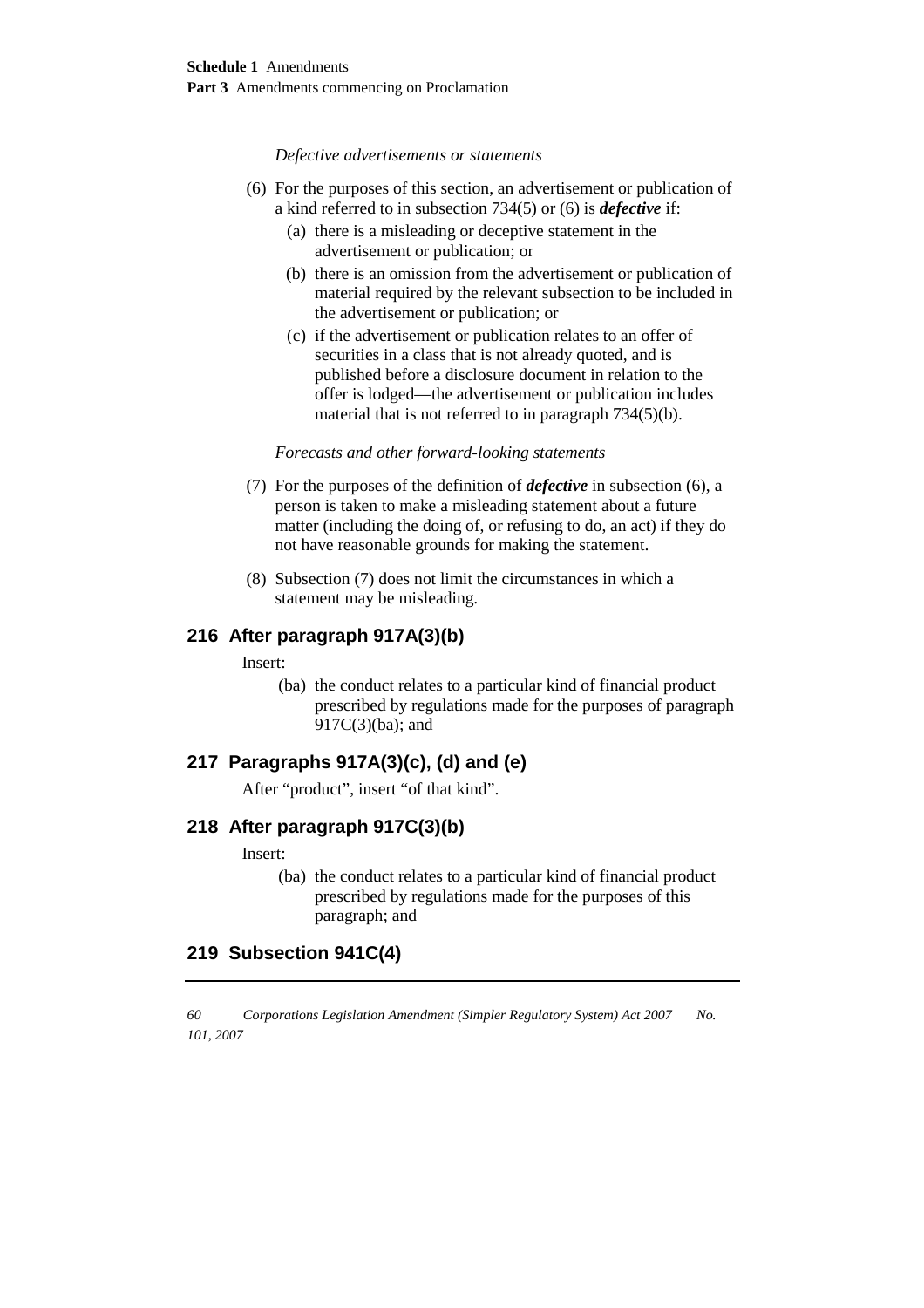Omit "in a public forum", substitute "to the public, or a section of the public, in the manner prescribed by regulations made for the purposes of this subsection".

Note: The heading to subsection 941C(4) is altered by omitting "*in a public forum*" and substituting "*to the public*".

#### **220 Subsection 941C(4A)**

Repeal the subsection.

### **221 At the end of section 1351**

Add:

- (4) However, a fee imposed under the *Corporations (Review Fees) Act 2003* is not payable to the Commonwealth by a company in relation to a review date in a year if:
	- (a) both of the following apply:
		- (i) ASIC has given notice of the proposed deregistration of the company in accordance with subsection 601AA(4);
		- (ii) the review date for that year falls in the 2 month period before or after the publication of the relevant *Gazette* notice; or
	- (b) in the case of a company, a registered scheme or a registered Australian body—the company, scheme or body has, in a previous year, paid the fee in respect of the review date for that year in accordance with regulations made under the *Corporations (Review Fees) Act 2003* for the purposes of this section.

## *Income Tax Assessment Act 1936*

## **222 Subsection 222AOF(2) (paragraphs (a) and (b) of the definition of ASIC document)**

Omit "205B or 345", substitute "205A, 205B or 346C".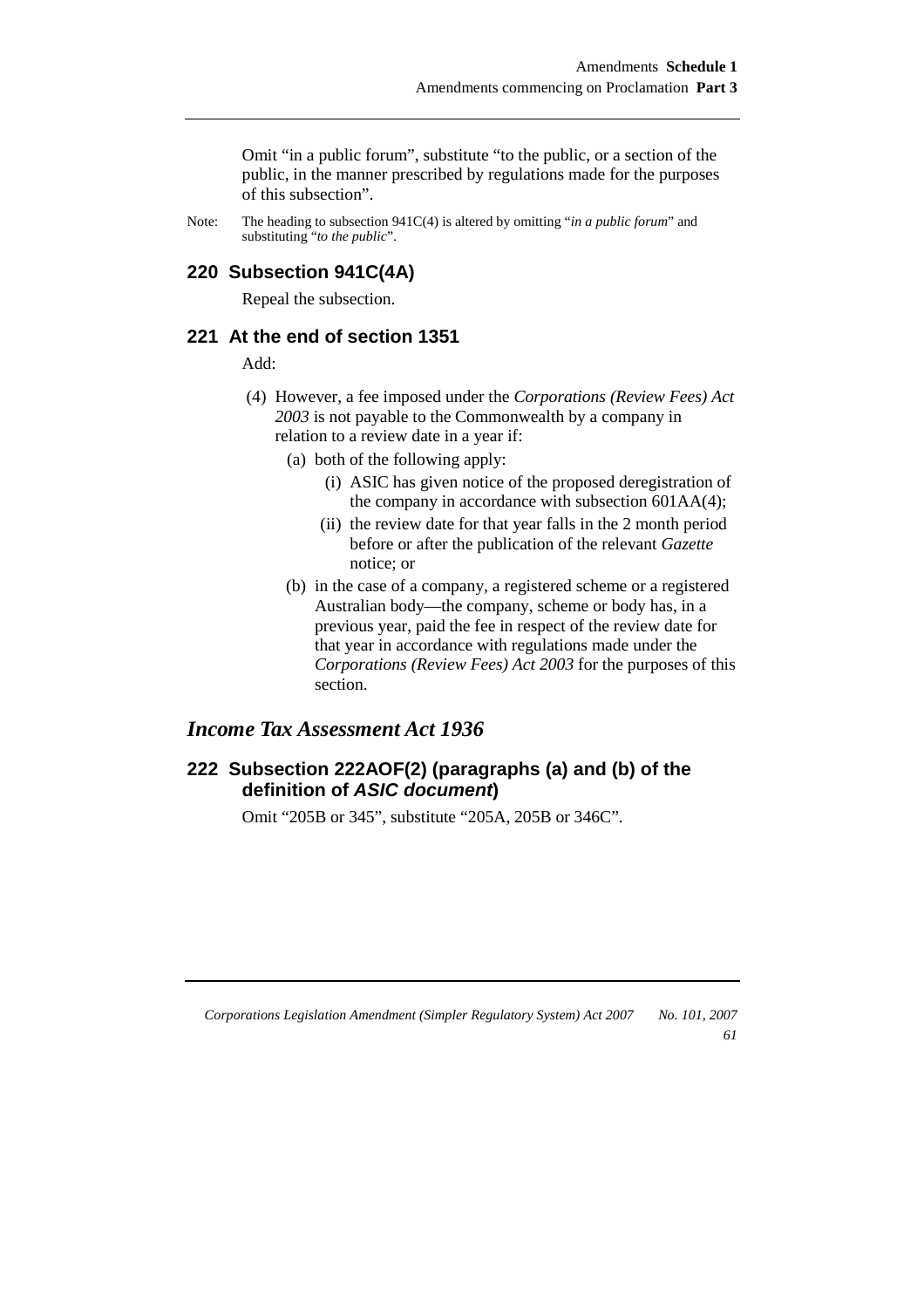## **Part 4—Amendment commencing on 1 July 2008**

## *Corporations Act 2001*

## **223 Subsection 1015D(2)**

Repeal the subsection (including the note), substitute:

- (2) The responsible person for the Statement (other than the trustee of a self-managed superannuation fund) must lodge a notice with ASIC advising of the occurrence of any of the following events as soon as practicable, and in any event within 5 business days, after the occurrence of the event:
	- (a) except in the case of a Supplementary Product Disclosure Statement—a copy of the Statement is first given to someone in a recommendation, issue or sale situation;
	- (b) a change is made to fees and charges set out in the Statement;
	- (c) the financial product to which the Statement relates ceases to be available to be recommended or offered to new clients in a recommendation, issue or sale situation.
	- Note 1: Failure to comply with this subsection is an offence (see subsection 1311(1)).
	- Note 2: The fees and charges set out in a Product Disclosure Statement may be changed by a Supplementary Product Disclosure Statement (see section 1014A).
	- Note 3: Documents may be lodged with ASIC in electronic form (but see section 352).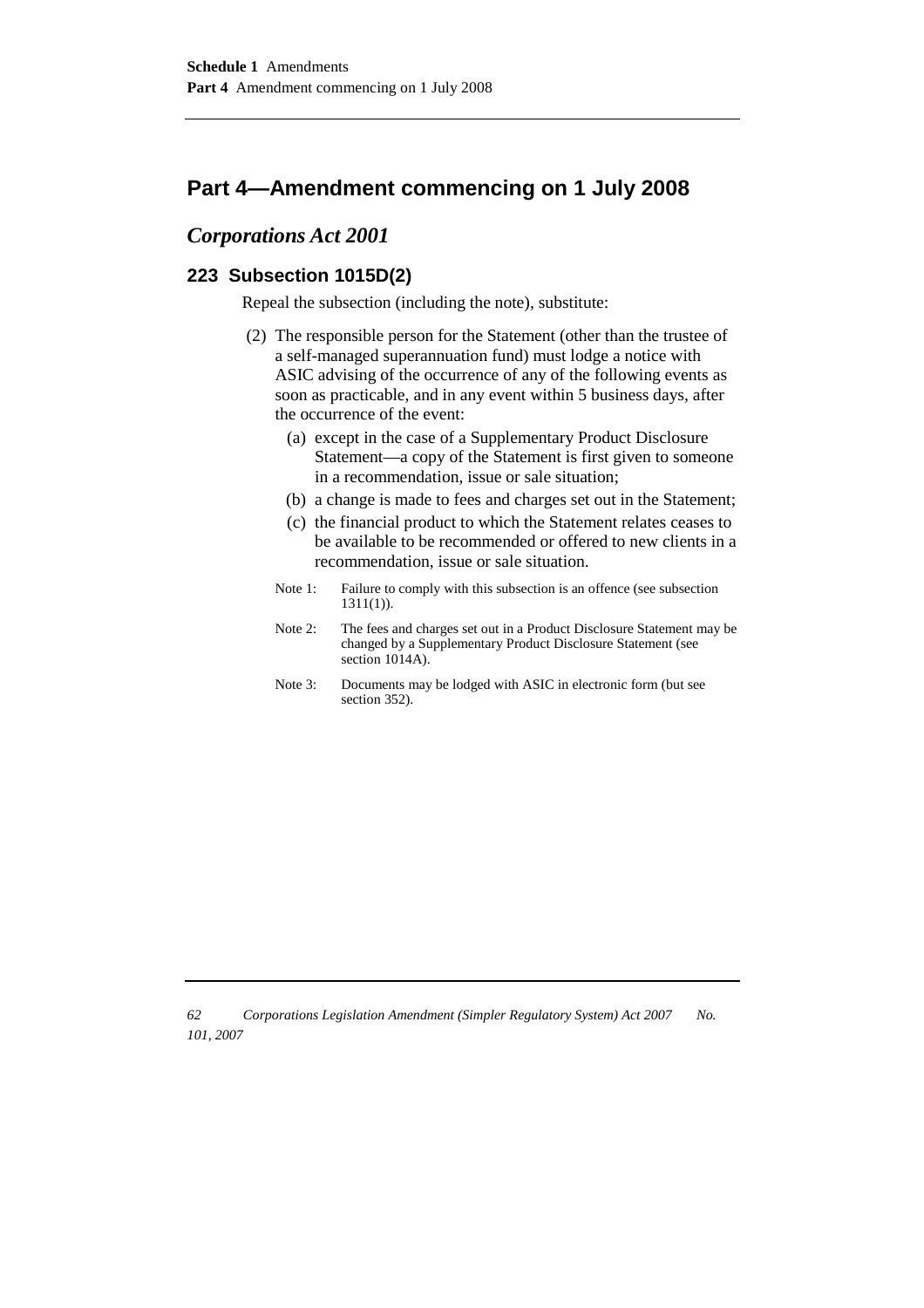## **Part 5—Amendments commencing on 1 January 2009**

## *Corporations Act 2001*

## **224 At the end of subsection 352(2)**

Add "or a notice lodged under subsection 1015D(2)".

## **225 Subsection 1015D(2)**

After "ASIC", insert ", in electronic form,".

## **226 Subsection 1015D(2) (note 3)**

Repeal the note.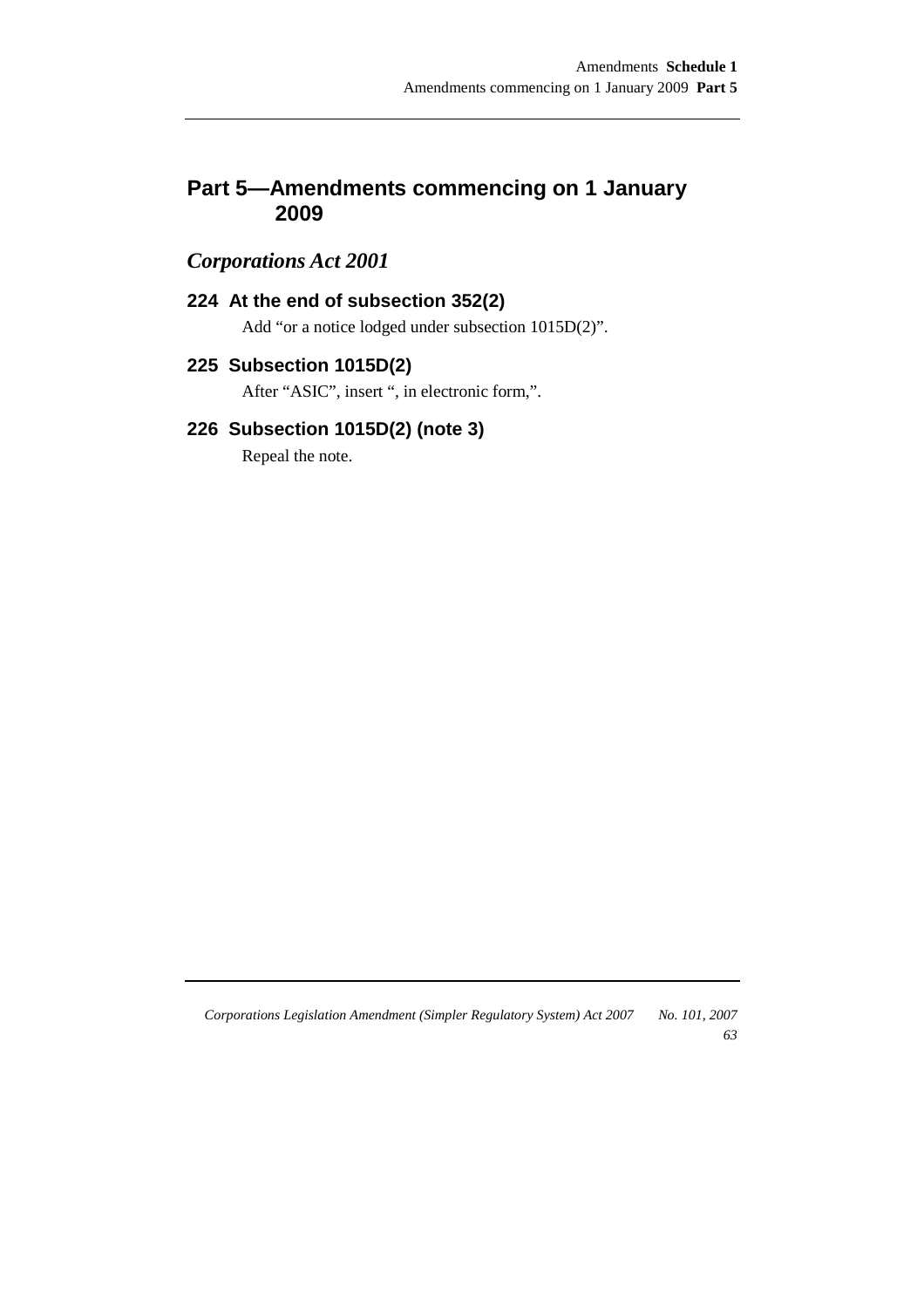## **Part 6—Application and saving provisions**

## **227 Application of items 3, 6 and 133**

The amendments made by items 3, 6 and 133 of this Schedule apply to contribution plans offered on or after the day on which those items commence.

## **228 Application of items 4, 5, 86, 92, 106, 131 and 132**

The amendments made by items 4, 5, 86, 92, 106, 131 and 132 of this Schedule apply to employee share schemes offered on or after the day on which those items commence.

## **229 Application of items 9, 10, 71 and 96**

The amendments made by items 9, 10, 71 and 96 of this Schedule apply to rights issues offered on or after the day on which those items commence.

### **230 Application of items 8, 70, 94, 146 to 150 and 156 to 158**

The amendments made by items 8, 70, 94, 146 to 150 and 156 to 158 of this Schedule apply in relation to a Product Disclosure Statement that is lodged with ASIC whether the Statement is lodged before, on or after the day the amendments commence.

## **231 Application of items 11 to 19 and 176 to 187**

The amendments made by items 11 to 19 and 176 to 187 of this Schedule apply to a financial year that ends on or after the day on which those items commence.

### **232 Application of items 24 to 33, 36, 37 and 168**

The amendments made by items 24 to 33, 36, 37 and 168 of this Schedule apply to a financial year that begins on or after the day on which those items commence.

### **233 Application of items 34, 35, 38 to 41 and 169**

(1) The amendments made by items 34, 35, 38 to 41 and 169 of this Schedule apply to a report for a financial year that ends on or after the day on which those items commence.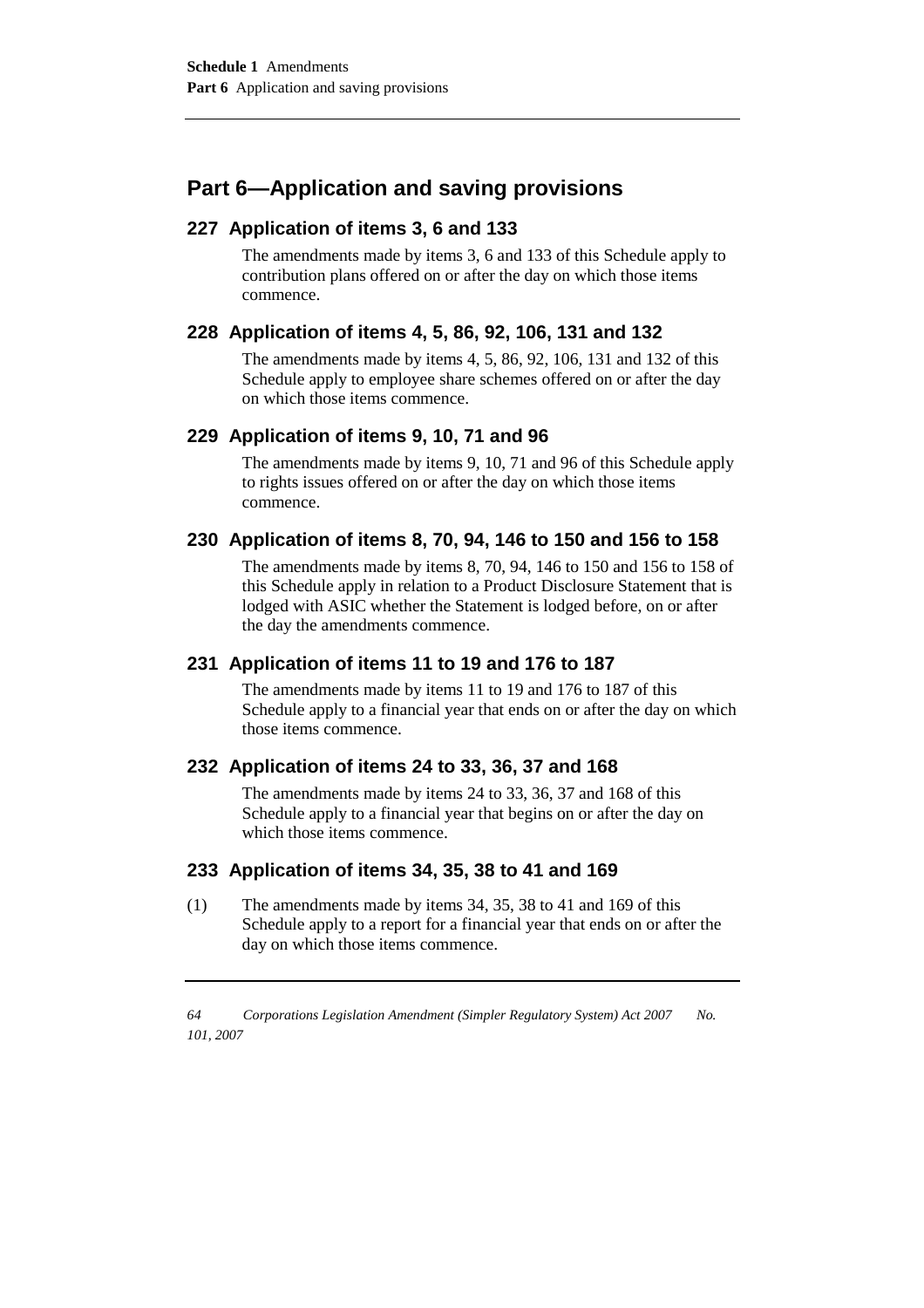- (2) A company, registered scheme or disclosing entity must notify each member of the company, scheme or entity for the purposes of subsection 314(1AB) of the *Corporations Act 2001* (as inserted by item 38 of this Schedule) after that item commences.
- (3) However, subitem (2) of this item does not apply in respect of a member of a company, registered scheme or disclosing entity if the member has previously requested, under section 316 of the *Corporations Act 2001*, the company, scheme or entity not to send him or her the material required by section 314 of that Act.

#### **234 Application of items 47, 48, 50 and 52 to 59**

The amendments made by items 47, 48, 50 and 52 to 59 of this Schedule apply to:

- (a) an audit of the financial report for a financial year; or
- (b) an audit or review of the financial report for a half-year in a financial year;

if the financial year begins on or after the day on which those items commence.

#### **235 Application of items 60, 61 and 62**

The amendments made by items 60, 61 and 62 apply to any person who ceases to be:

- (a) a member of an audit firm; or
- (b) a director of an audit company; or
- (c) a professional employee of an audit company;

whether the person so ceases before or after the day on which those items commence.

## **236 Application of items 63 and 64**

The amendments made by items 63 and 64 of this Schedule apply in relation to information given to ASIC under subsection 327B(2A), (2B) or (2C), or 331AAA(2A), (2B) or (2C), of the *Corporations Act 2001*  on or after the day on which that item commences.

#### **237 Application of items 73, 75 to 77 and 84**

The amendments made by items 73, 75 to 77 and 84 of this Schedule apply to offers of securities made on or after the day on which those items commence.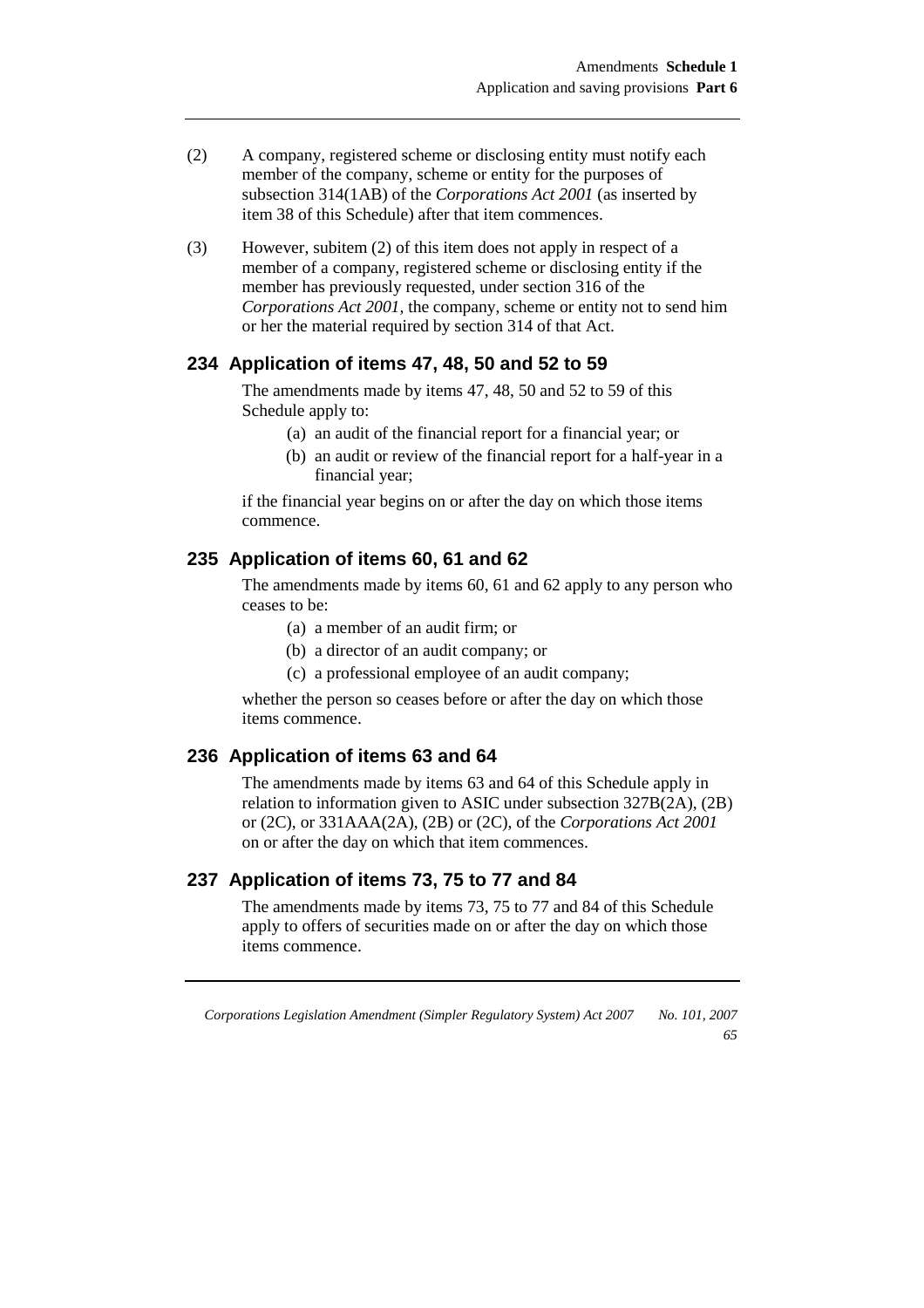## **238 Application of items 95 and 97 to 100**

The amendments made by items 95 and 97 to 100 of this Schedule apply to financial products and financial services provided on and after the day on which those items commence.

### **239 Saving provision for item 101**

The amendment made by item 101 of this Schedule does not affect the continuity of:

- (a) any arrangement entered into for the purposes of section 798C of the *Corporations Act 2001*; or
- (b) any market listing rules made for the purposes of section 798C of the *Corporations Act 2001*;

that are in force immediately before that item commences.

#### **240 Application of item 190**

The amendment made by item 190 of this Schedule applies to a financial year that begins on or after the day on which that item commences.

#### **241 Application of item 209**

The amendment made by item 209 of this Schedule applies to a return of particulars issued on or after the day on which that item commences.

## **242 Application of items 210 to 215**

The amendments made by items 210 to 215 of this Schedule apply to an advertisement or publication that is made on or after the day on which those items commence.

### **243 Application of items 216 to 218**

The amendments made by items 216 to 218 of this Schedule apply in relation to the conduct of a representative on or after the day on which those items commence.

### **244 Application of item 221**

Paragraph 1351(4)(a) of the *Corporations Act 2001* (as inserted by item 221 of this Schedule) applies to a review date that occurs on or after the day on which that item commences.

### **245 Application of item 223**